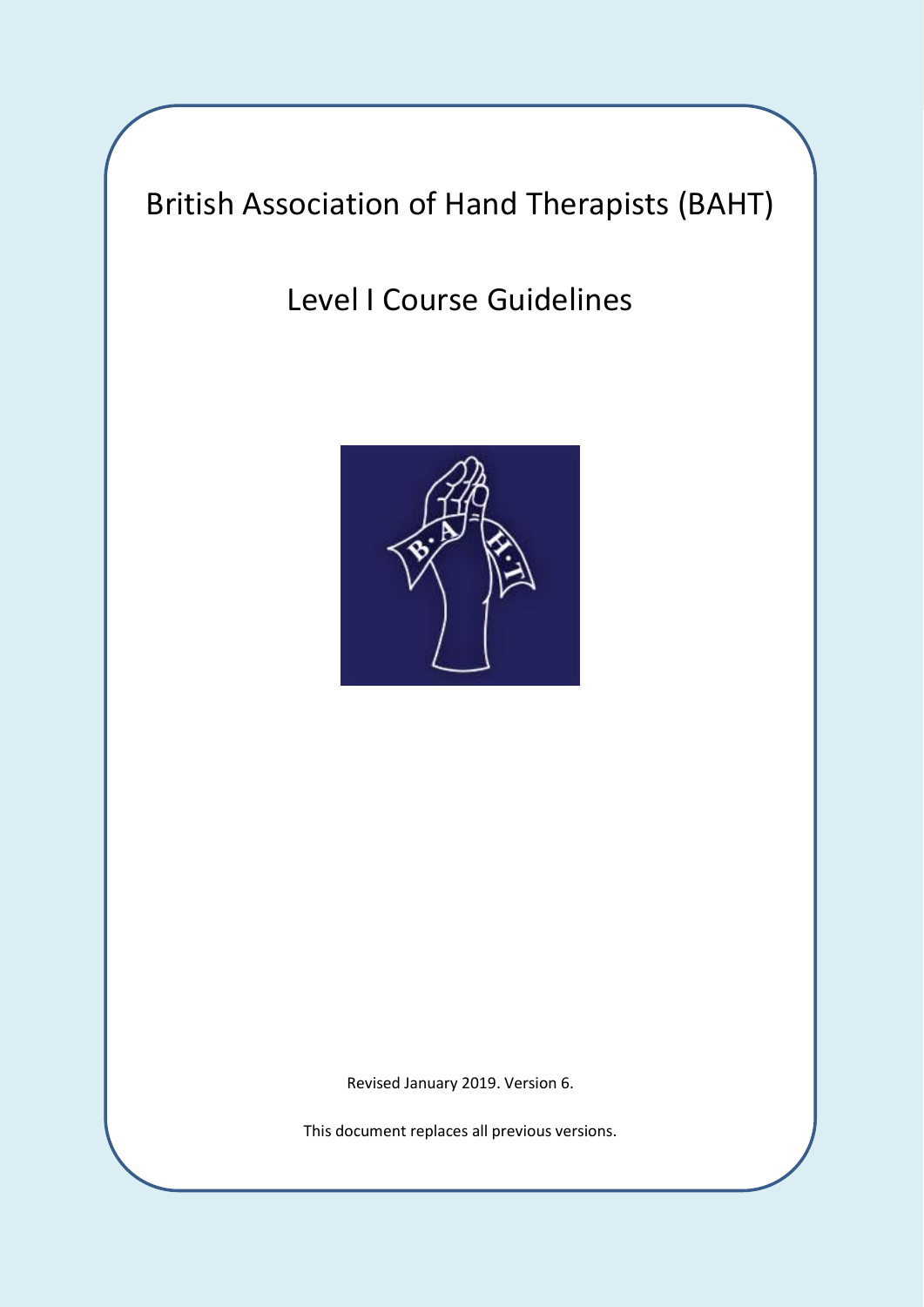| Section      |                                                             |                                                                 | Page(s)        |  |  |  |
|--------------|-------------------------------------------------------------|-----------------------------------------------------------------|----------------|--|--|--|
| 1            |                                                             | <b>Introduction and overview</b>                                | $4 - 5$        |  |  |  |
|              | 1.1                                                         | Rationale                                                       | 4              |  |  |  |
|              | 1.2                                                         | Level I course aims                                             | $\overline{4}$ |  |  |  |
|              | 1.3                                                         | Level I course objectives                                       | $\overline{4}$ |  |  |  |
|              | 1.4                                                         | Overview of level I courses                                     | $4 - 5$        |  |  |  |
|              | 1.5                                                         | Scope and content of guidelines                                 | 5              |  |  |  |
| $\mathbf{2}$ | Information for and about level I course candidates         |                                                                 |                |  |  |  |
|              | 2.1                                                         | Introduction                                                    | 6              |  |  |  |
|              | 2.2                                                         | Course content                                                  | 6              |  |  |  |
|              | 2.3                                                         | Eligibility to attend a BAHT level I course                     | $6 - 7$        |  |  |  |
|              | 2.4                                                         | <b>Expectations of candidates</b>                               | $\overline{7}$ |  |  |  |
|              | 2.5                                                         | Choosing a BAHT Level I course                                  | $7 - 8$        |  |  |  |
|              | 2.6                                                         | Booking/cancellation policies and procedures                    | 8              |  |  |  |
| 3            |                                                             | Information for and about BAHT level I course hosts             | $9 - 10$       |  |  |  |
|              | 3.1                                                         | Definition of course host                                       | 9              |  |  |  |
|              | 3.2                                                         | Rationale for hosting a validated course                        | 9              |  |  |  |
|              | 3.3                                                         | Course provider options                                         | 9              |  |  |  |
|              | 3.4                                                         | Responsibilities of the course host and associated costs        | $9 - 10$       |  |  |  |
|              | 3.5                                                         | <b>Timeframes</b>                                               | 10             |  |  |  |
| 4            |                                                             | Information for and about BAHT level I course providers         | $11 - 17$      |  |  |  |
|              | 4.1                                                         | Definition of course provider                                   | 11             |  |  |  |
|              | 4.2                                                         | Introduction for course providers                               | 11             |  |  |  |
|              | 4.3                                                         | The validation process for level I courses                      | $11 - 12$      |  |  |  |
|              | 4.4                                                         | Timeframes for planning a level I course                        | $12 - 13$      |  |  |  |
|              | 4.5                                                         | Requirements for a level I course and associated costs          | $13 - 15$      |  |  |  |
|              | 4.6                                                         | Course fees and bookings processes                              | $15 - 16$      |  |  |  |
|              | 4.7                                                         | Course cancellations                                            | 16             |  |  |  |
|              | 4.8                                                         | Course evaluation                                               | $16 - 17$      |  |  |  |
|              | 4.9                                                         | Statement regarding below standard courses                      | 17             |  |  |  |
| 5            | Information for and about BAHT level I course BAHT external |                                                                 |                |  |  |  |
|              |                                                             | representatives                                                 | 18-21          |  |  |  |
|              | 5.1                                                         | Definition and purpose of BAHT representative and link          | 18             |  |  |  |
|              | 5.2                                                         | Eligibility to become a BAHT representative                     | 18             |  |  |  |
|              | 5.3                                                         | Appointment of the BAHT representative                          | $18 - 19$      |  |  |  |
|              | 5.4                                                         | Duration of BAHT representative attendance                      | 19-20          |  |  |  |
|              | 5.5                                                         | Role and responsibilities of the BAHT representative            | 20             |  |  |  |
|              | 5.6                                                         | BAHT representative fees and expenses                           | $20 - 21$      |  |  |  |
|              | 5.7                                                         | Course provider and/or host responsibilities regarding the BAHT |                |  |  |  |
|              |                                                             | representative                                                  | $21 - 22$      |  |  |  |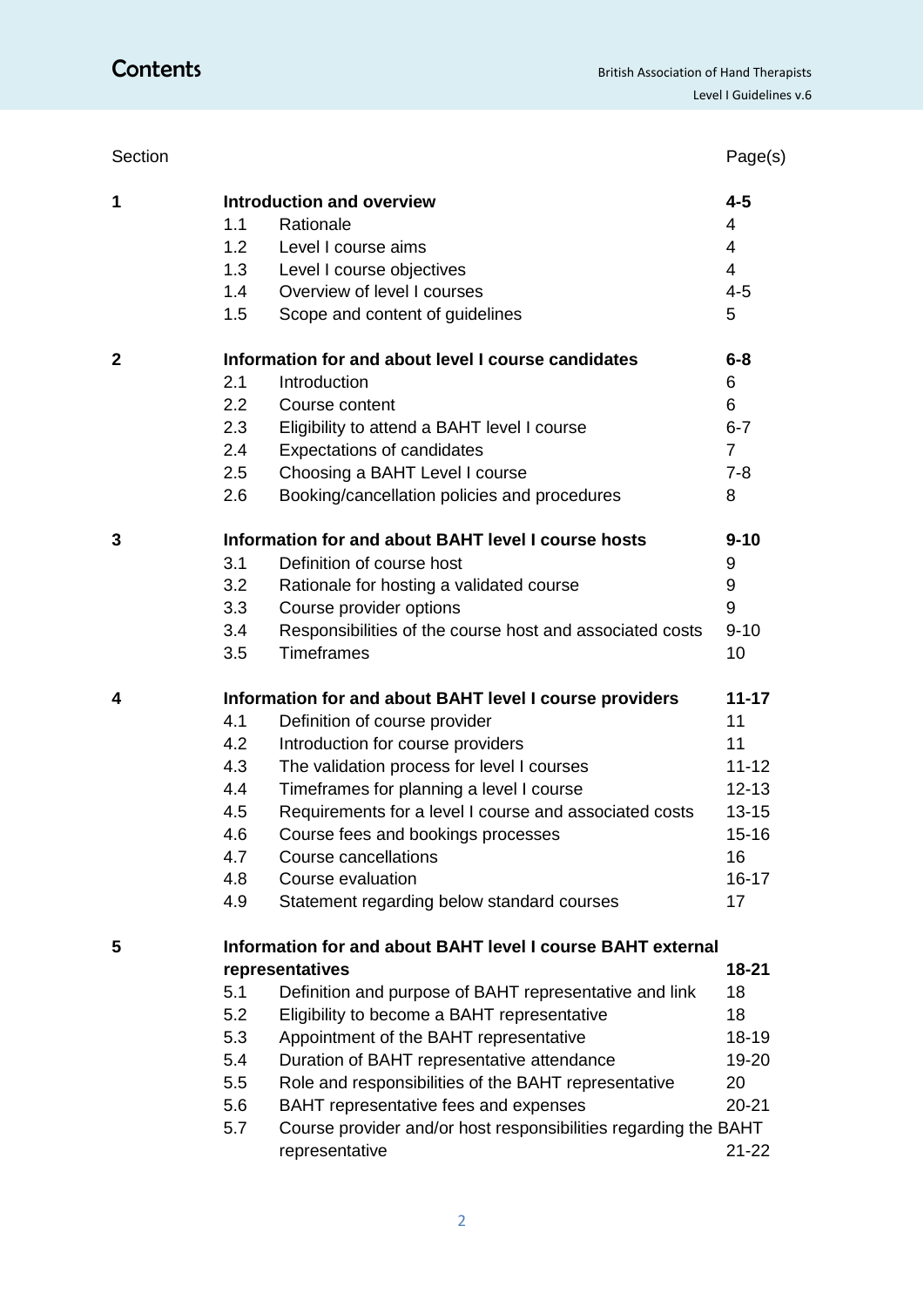## Appendices

|   |                                                    | Page(s)   |
|---|----------------------------------------------------|-----------|
| A | Core level I course content                        | 23-30     |
| В | Sample level I course programmes                   | $31 - 34$ |
| C | Standardised pre-course information for candidates | $35 - 36$ |
| D | <b>Budget considerations</b>                       | 37        |
| Ε | Application to run a level I course form           | 38-39     |
| F | BAHT formatting and referencing guidance           | $40 - 41$ |
| G | Level I course delegate feedback form              | $42 - 43$ |
| н | Course planning checklists                         | 44-45     |
|   | BAHT representative roles and responsibilities     | 46-47     |
| J | BAHT representative 1 day report template          | 48-49     |
| κ | BAHT representative 3 day report template          | 50-54     |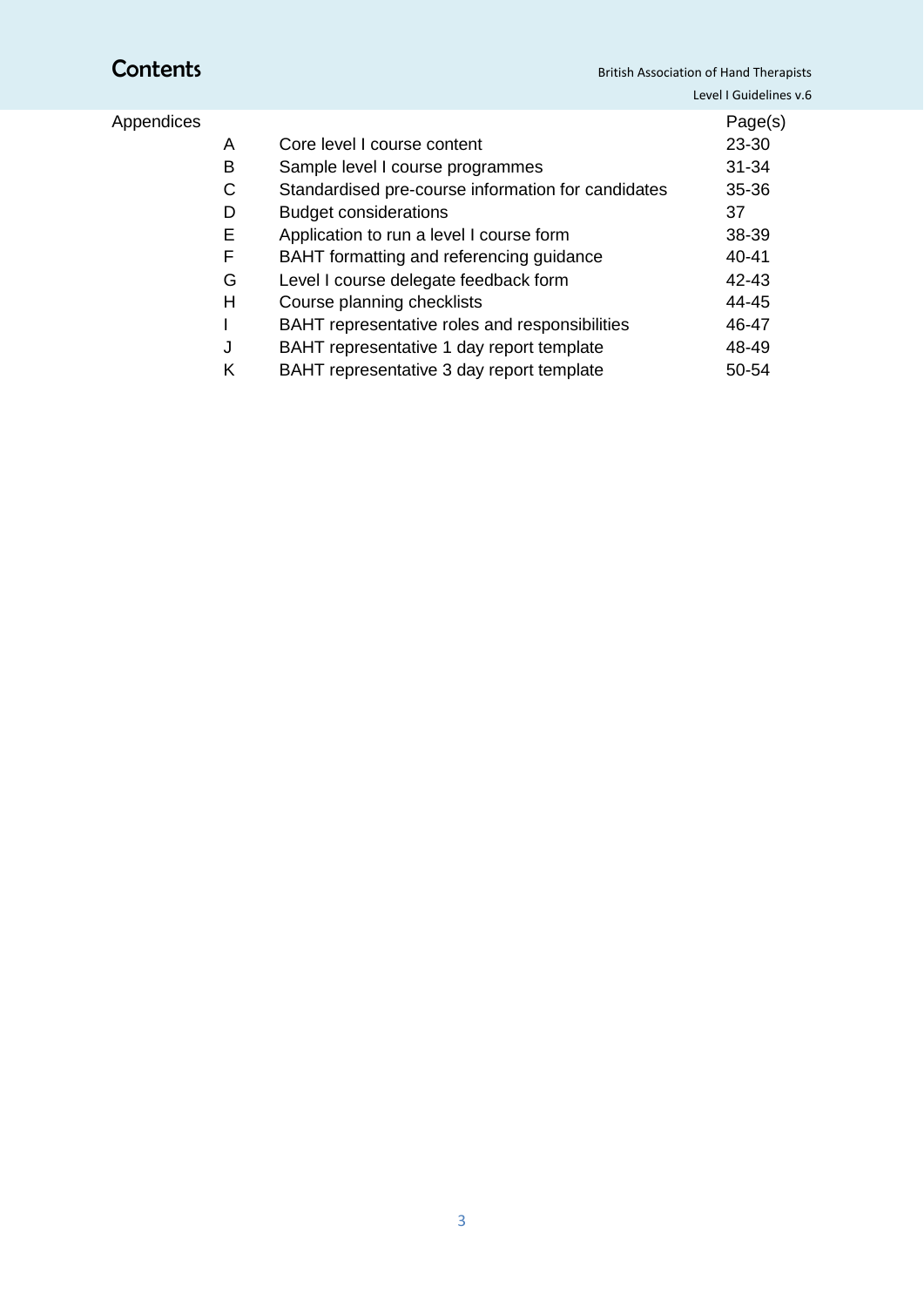## **Introduction and Overview**

#### *1.1 Rationale*

The core aims of The British Association of Hand Therapists (BAHT) are:

- 1. To advance and promote the study and general knowledge of treatment of the hand.
- 2. To publicise and promote understanding and information in order to encourage high standards of care and research in this field.

In order to help realise these aims BAHT established its education sub-committee (ESC). The ESC is made up of BAHT members who are experienced clinicians/academics specialised in the management of hand and upper limb injuries/conditions. Committee members volunteer their time to help develop and promote a post-registration professional development pathway in the specialty of hand therapy for qualified Occupational Therapists (OTs) and Physiotherapists (PTs). This pathway consists of three levels, the first of which (Level I: Introduction to Hand Therapy) is the subject of these guidelines. Completion of all three levels of the development pathway alongside relevant clinical experience gives therapists eligibility to apply to be recognised as a BAHT Accredited Hand Therapist (AHT). For further information with regards to the education pathway as a whole and the AHT award please refer to the BAHT website [www.hand-therapy.co.uk](http://www.hand-therapy.co.uk/) and/or relevant guideline documents which can be downloaded from there.

#### *1.2 Level I course aims*

The BAHT Level I course aims to provide an opportunity for healthcare workers to gain an insight into the hand, its structure and function and the application of assessment and rehabilitation principles to common injuries and conditions affecting the hand. It also aims to provide PTs and OTs the opportunity to complete their first step on the route to becoming a BAHT AHT, gaining 1 BAHT level I point on successful completion of the post-course assessment.

#### *1.3 Level I course objectives*

By the end of the course participants should be able to:

- o Demonstrate an understanding of the pure and functional anatomy of the hand.
- $\circ$  Describe the rationale for and application of common methods of hand assessment.
- $\circ$  Describe the rationale for recording assessment, objectives and outcomes in a clear, comprehensive and concise manner.
- $\circ$  Demonstrate basic knowledge of some commonly seen hand injuries and conditions.
- o Recognise commonly encountered complications resulting from hand injury or pathology.
- o Demonstrate a basic understanding and evaluation of treatment methods commonly utilised in the management of hand injuries and conditions.
- o Complete the level I course examination online, within two weeks of the course completion date.

#### *1.4 Overview of level I courses*

Level I courses are not run directly by BAHT or the ESC – the committee reviews and validates applications from independent providers (who may work within NHS or private healthcare settings, academic institutions or as private companies and may or may not be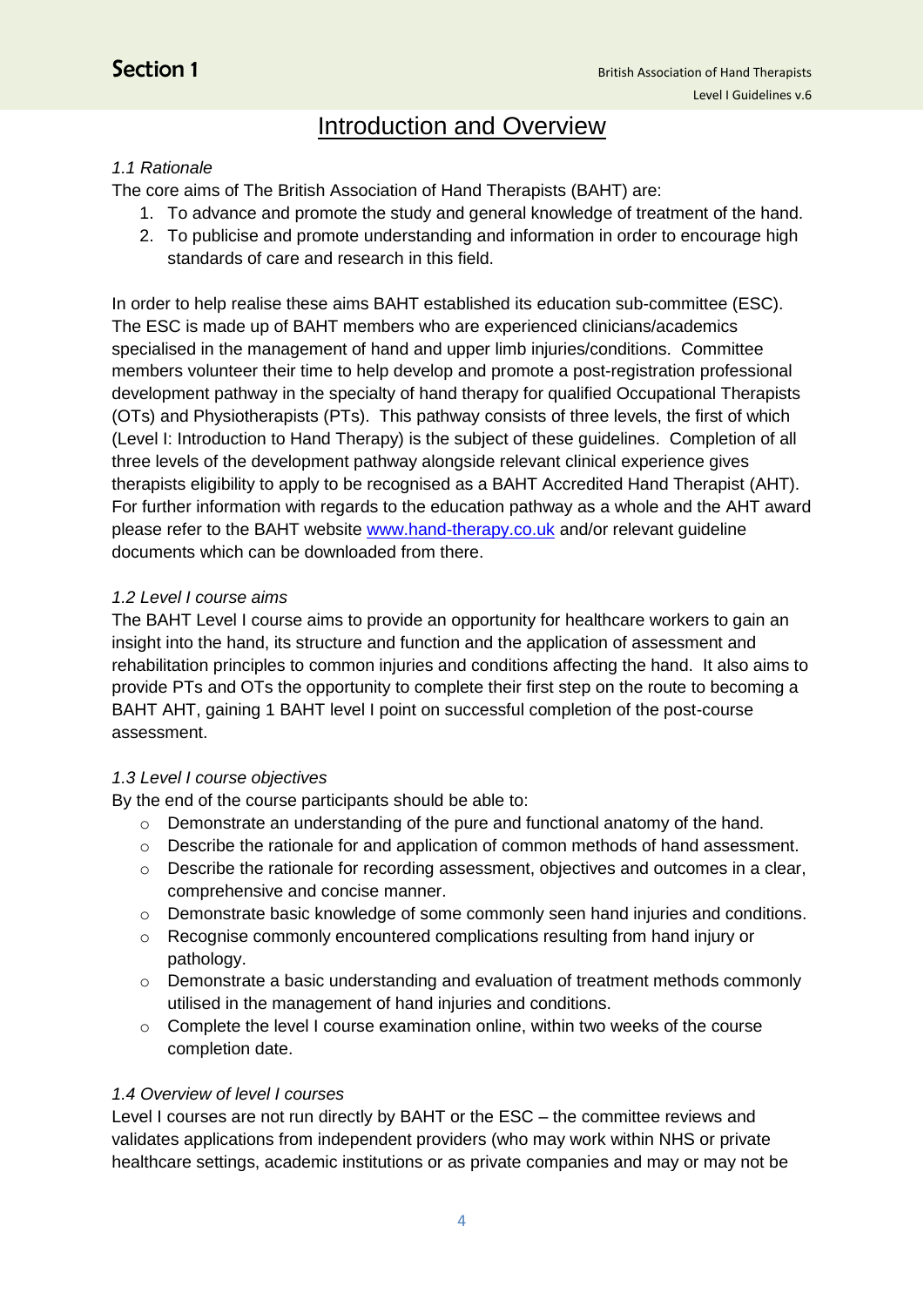involved in BAHT in a separate capacity) to run validated Level I courses, against the core standards and objectives set out within this document.

Level I courses generally run across three consecutive days and will deliver standardised core content as laid out by the BAHT ESC to ensure parity across all courses. However, there is also some flexibility for optional content and variation in style of delivery so that different providers can put their own slant on their Level I course.

Following attendance at a BAHT level I course, all course candidates will complete a 30 minute online exam which is available for two weeks from the end of the course. Those who successfully complete the course assessment receive a pass certificate and gain 1 BAHT level I point towards becoming a BAHT AHT. Candidates who are unsuccessful in the postcourse assessment will receive an attendance certificate only and are not awarded 1 BAHT level I point, but are still eligible to go on to attend BAHT Level II courses (providing all other eligibility criteria for attendance at these courses are met). Further information about eligibility to attend and content of Level II courses can be found in the Level II Guidelines, available on the BAHT website [www.hand-therapy.co.uk.](http://www.hand-therapy.co.uk/)

Attendance at a BAHT level I course and successful completion of the post-course exam are not direct measures of clinical competence and should not be used as such.

#### *1.5 Scope and content of Guidelines*

Within the remainder of this guideline document you will find detailed information aimed at individuals interested in completing a Level I course (Section 2), parties wishing to host or run a Level I course (Sections 3 & 4 respectively) and BAHT appointed Level I course representatives (Section 5). All course hosts/organisers/BAHT representatives are advised to familiarise themselves with the document in its entirety.

The BAHT Level I guidelines have been designed to ensure that minimum standards are met across all level I validated courses, so that delegates can register for any level I course of their choice with confidence. The guidelines apply to every level I validated course, and every course provider. Should any individual provider wish to propose a course for validation at level I with one or more aspect, for example in format or delivery style, which does not fall entirely within the standards laid out within these guidelines they should apply to the BAHT ESC for consideration of their proposed variations on a case by case basis. All courses must continue to meet the prescribed learning objectives as set out in appendix A, without exception, and providers should expect their course to potentially be subject to additional evaluation (for example in terms of increased BAHT representative involvement) if granted validation with one or more variations to the guidelines. Validation of a course proposed with variation(s) delivered by one provider on one occasion does not mean that a similar application from the same or another provider at a later date would automatically also be approved.

Individual course providers are responsible for taking all appropriate steps required to ensure their course meets the required standards. Whilst BAHT takes detailed measures to ensure providers understand the standards required and makes every effort to support them to do so, no responsibility can be taken by BAHT for the ultimate quality of courses delivered by independent providers.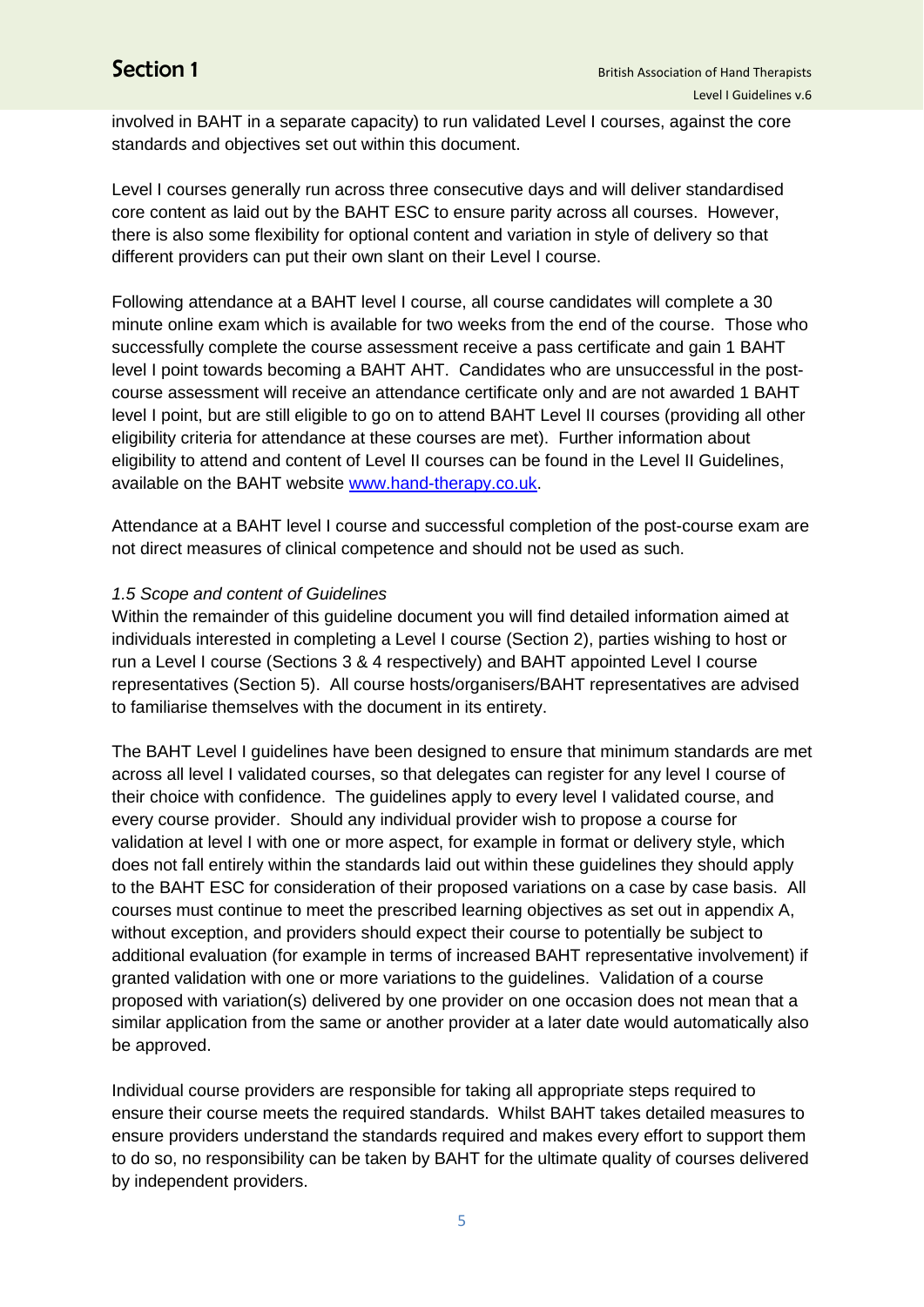## Information for and about level I course candidates

This section contains information relevant to individuals who are interested in completing a BAHT Level I Course.

### *2.1 Introduction*

A BAHT level I course is a great introduction to hand therapy as a specialism within Physiotherapy and Occupational Therapy. Some individuals will attend a level I course because they are interested in going on to specialise in hand therapy and want to progress through Levels II & III of the BAHT professional development pathway and ultimately become a BAHT Accredited Hand Therapist (AHT), whilst others will come from a range of other clinical specialties or more generic practice and require a basic level of knowledge and skills relating to the hand within their roles. Whatever their motivation, delegates generally find the BAHT level I course an invaluable learning experience and feedback received by course providers is overwhelmingly positive.

### *2.2 Course Content*

All Level I courses include standard core topics within their programme content, full details of which can be seen in appendix A. The standardised content is chosen to reflect the injuries and conditions most commonly encountered in hand therapy settings. This is the subject of ongoing review to try and ensure that it remains as relevant as possible to the developing specialty of hand therapy and to the majority of candidates attending level I courses. As such the list of core topics is subject to change over time. Course providers also supplement the core content with some additional content of their own choosing, which is then agreed by the BAHT ESC in order for the course to be validated. Candidates should contact course providers directly for specific course programme details, though example programmes are provided in appendix B as a guide. All BAHT courses include a mixture of lecture style presentations and interactive workshops/practical sessions.

### *2.3 Eligibility to attend a BAHT Level I course*

(i) The BAHT Level I course is designed for qualified OTs and PTs with an interest in hand therapy, but minimal or no prior clinical experience within the area.

(ii) Therapy support workers and other registered health professionals (e.g. nurses) are also eligible to attend a Level I course where they are able to provide supporting evidence (such as recommendation from their manager) that it is relevant to their job role to do so, and at individual course providers' discretion.

(iii) Student PTs and OTs in their final year of study may also attend level I courses, though they would not then be eligible to go on to attend a level II course until fully qualified.

(iv) Overseas candidates are welcome to attend BAHT Level I courses at the discretion of course providers and on the same basis as in each category described above. It is recommended (though not an absolute requirement) that all candidates possess English language skills equivalent to at least IELTS level 5.5 in each of the four categories (reading, writing, speaking and listening) in order to get the most out of a BAHT level I course. This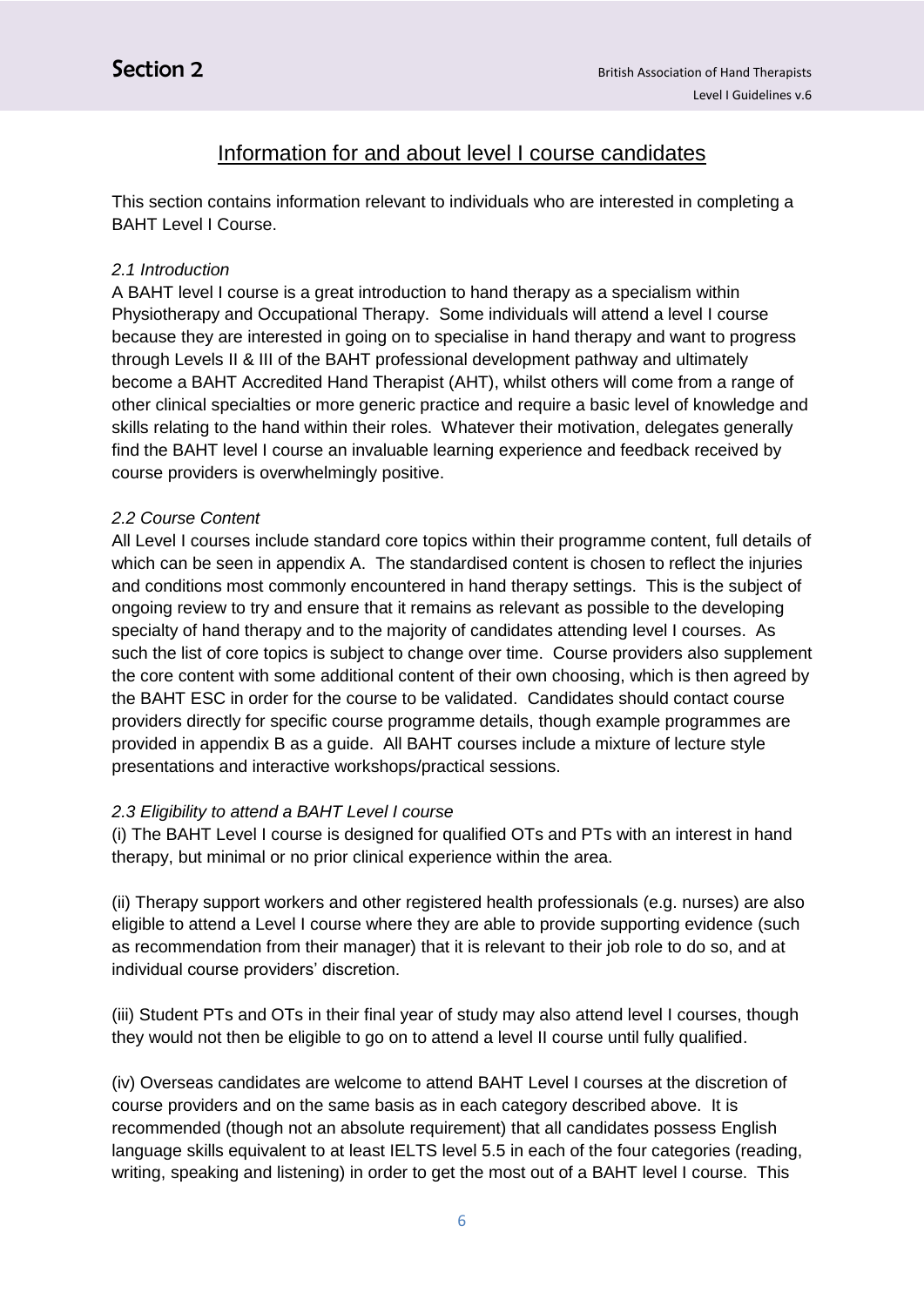matches the level required to obtain at Tier 4 visa to study at degree level or above in the UK.

#### *2.4 Expectations of Candidates*

(i) Thorough knowledge and understanding of relevant anatomy is essential when treating hand injuries and conditions. Candidates are expected to undertake detailed pre-reading and revision relating to the pure and functional anatomy of the forearm, wrist and hand prior to commencing their BAHT Level I course. BAHT has produced a 'Hand Anatomy' document to assist with candidates' revision which is available to all Level I course candidates from their course provider, once they have registered on a course and paid their course fees. Candidates will also be provided with further standardised pre-course information by their course provider, a copy of which can be seen in Appendix C.

(ii) Candidates are required to attend all sessions on all days of their BAHT Level I course programme in order to receive their attendance certificate and become eligible to complete the course exam (see below) and attend BAHT level II courses. Where unforeseen circumstances lead to a candidate missing part of the course the BAHT representative will assess whether the candidate has attended enough of the course programme for successful completion, whether any additional independent study is required or if the candidate is unable to officially complete the course. As an absolute minimum 80% of taught content must be attended in order to complete the level I course. It is the candidate's responsibility to ensure their attendance and course providers are not obliged to offer candidates who are unable to attend part or all of a course at short notice any refund or transfer onto another course.

(iii) All eligible candidates are expected to undertake the online post-course examination which can be accessed for two weeks after attending their course. As such candidates will need access to a suitable device (i.e. desktop or laptop computer) as well as a good internet connection, either at work or at home, at some point during those two weeks. The exam involves answering a range of questions based on the core Level I course content, which is then marked and the results passed to the BAHT secretary to produce attendance/pass certificates accordingly. The pass grade for the assessment is 60% and successful candidates who are qualified OTs or PTs gain 1 BAHT level I point towards becoming a BAHT AHT. Any candidate who is initially unsuccessful in achieving 60% in the post-course examination will be allowed one opportunity to re-attempt the examination (with different questions). Full details of how to access and undertake the post-course examination are given to candidates during their course.

#### *2.5 Choosing a BAHT Level I course*

As stated previously, BAHT Level I courses follow a relatively standardised format. Course providers are also required to provide evidence of their suitability to run a Level I course before their course can be validated (full details of the application/validation process are available in section 4 of this document). However level I courses do vary in style, geographical location and cost as well as having some optional content so candidates are advised to research the options for upcoming courses and choose a course that will best suit their own needs. There are usually up to four or five Level I courses available across the UK and Ireland in any one calendar year for candidates to choose from, though sometimes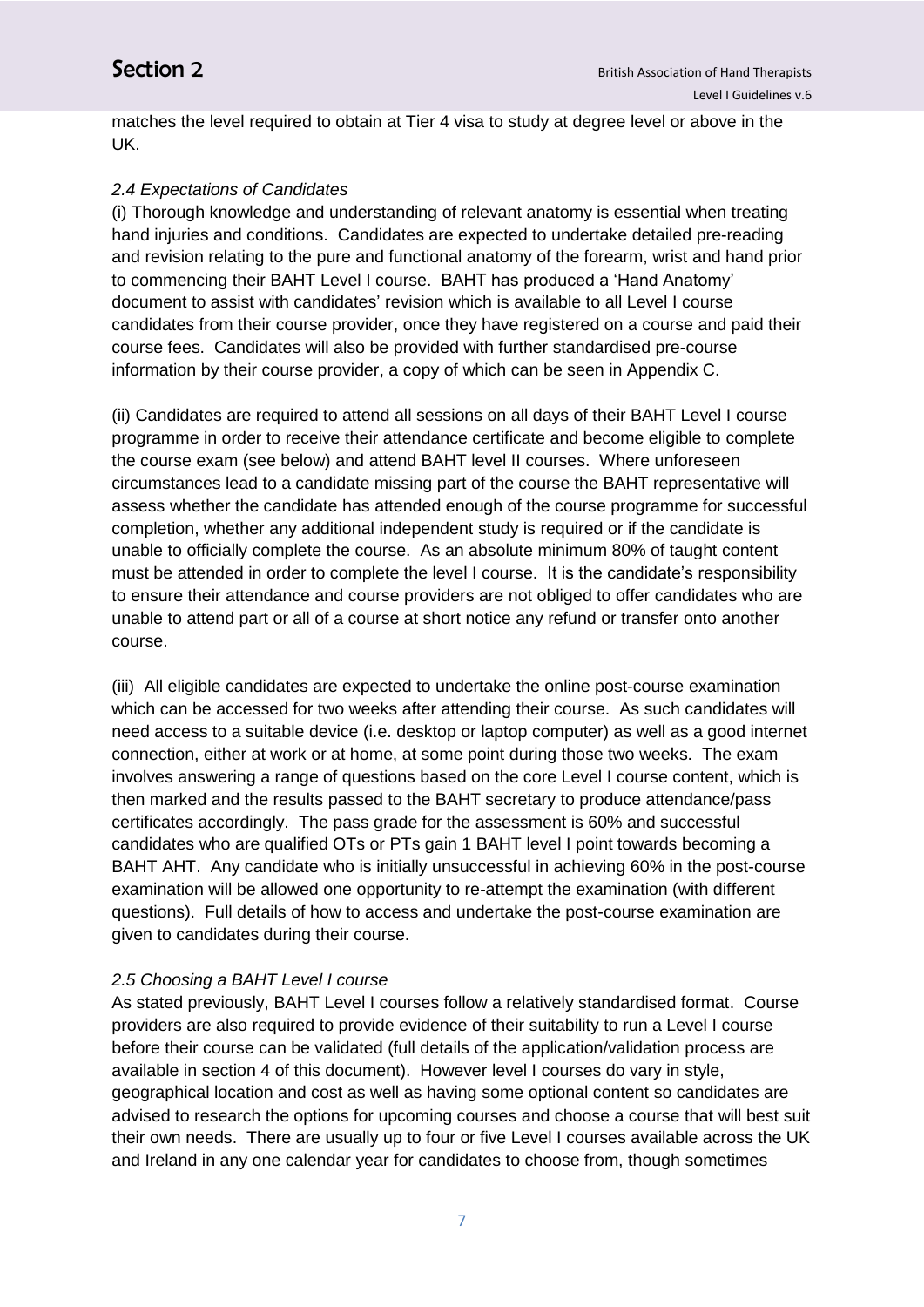courses do become fully booked some months prior to running so it advisable to plan well ahead.

#### *2.6 Booking/cancellation policies and procedures*

(i) Individual course providers set their own course fees, booking procedures and cancellation policies which candidates should ensure they are fully apprised of before registering for a course or making any payment. Any candidate who is a member of BAHT is eligible for a minimum 10% discount on fees for any stand-alone BAHT validated course.

(ii) In the event that a course is cancelled by the providers, candidates can expect to receive a full refund of any course fees already paid promptly from their course provider. Should this not occur candidates should report this to the BAHT ESC so that they can investigate this further.

(iii) BAHT takes no direct role in or responsibility for the financial aspects of validated courses so any queries relating to this should initially be directed towards individual course providers.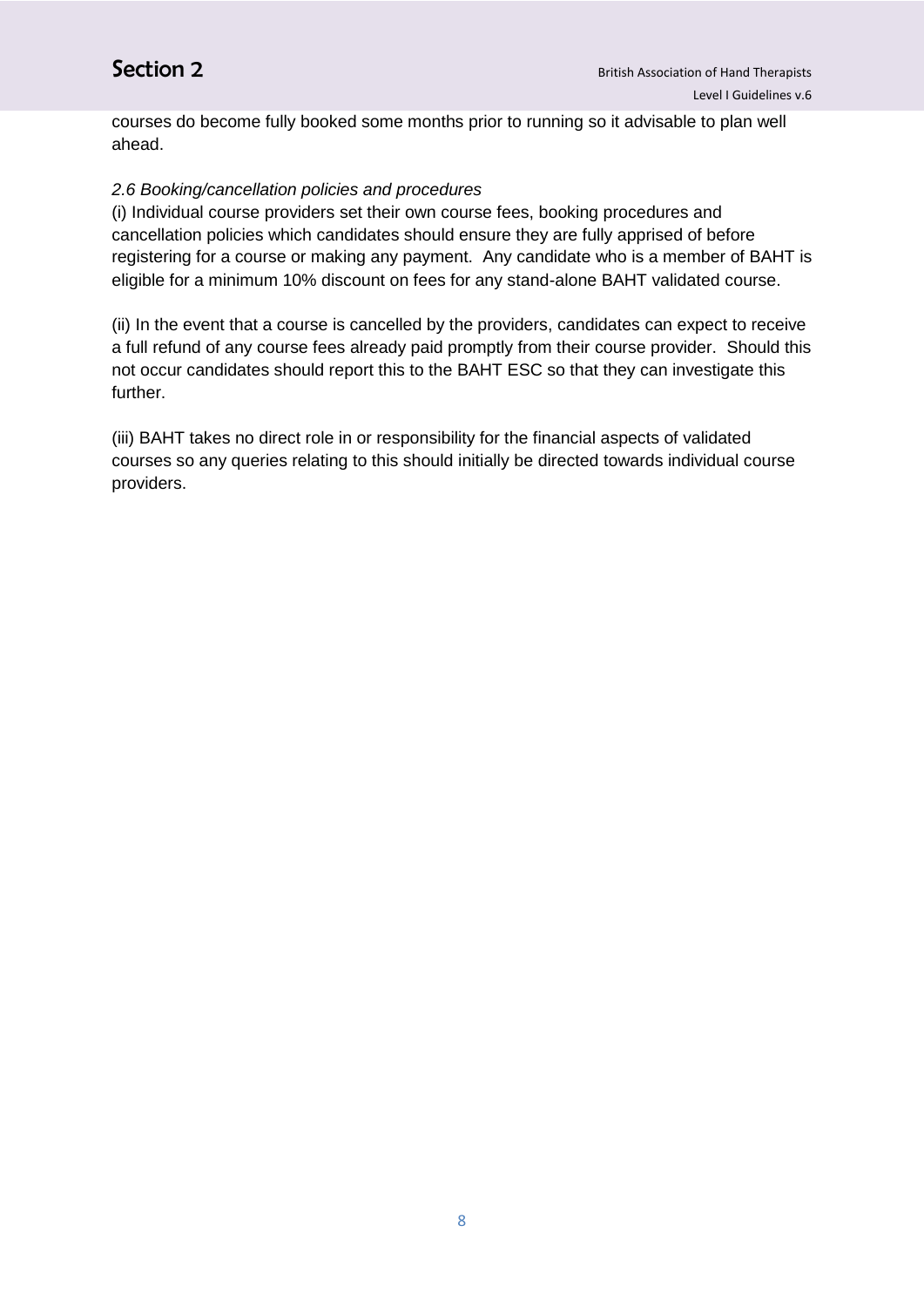## Information for and about level I course hosts

#### *3.1 Definition of course host*

For the purposes of this document course hosts are defined as individuals, groups or organisations who provide a venue for a BAHT level I course to run. They do not take part in developing or delivering the actual course programme, instead buying it in or utilising the services of another group or organisation to plan and deliver the teaching of the level I course content. Those who take on the role of planning and delivering the course programme itself will be referred to as course providers within this document.

#### *3.2 Rationale for hosting a BAHT validated course*

Hand therapy is a developing specialism and validated courses are an important part of promoting the sharing of skills and knowledge to a high standard and in an effective manner. There may be circumstances in which a group or department do not feel equipped or able to plan and deliver a validated course themselves but would like to support the process, to train members of staff internally or generate some additional income for their department. In these circumstances departments may wish to consider hosting an external course provider to come and teach a level I course at their venue. Groups may also be interested in developing and delivering their own level I course as providers at a later date, but choose to initially host a course taught by external providers as a pre-cursor to this.

#### *3.3 Course provider options*

There are a number of independent providers known to the BAHT ESC who are willing to provide validated courses at host venues. An up to date list of these providers can be obtained from the BAHT secretary by contacting [bahthandtherapy@gmail.com](mailto:bahthandtherapy@gmail.com) or 01394 610131. Anyone wishing to be added to this list of providers should similarly contact the BAHT secretary in the first instance.

It is important for course hosts to recognise that different course providers will have their own individual pricing structures, terms and conditions and cancellation policies which they are advised to fully apprise themselves of prior to committing to hosting a course. This information can be obtained directly from individual course providers. Any hosting contract is made between the hosts and providers with no direct involvement from BAHT. As such BAHT takes no responsibility for the particulars of any agreements made.

#### *3.4 Responsibilities of the course host and associated costs*

Full details of all the standards and processes required for the running of a level I course can be found in section 4 of this document. When hosting a validated level I course it must be agreed between the course hosts and course providers who is taking responsibility for which aspects of the planned course, to ensure that everything runs smoothly overall.

As a general guide, it is likely that as a minimum the course hosts will be required to take responsibility for providing suitable lecture and breakout learning spaces for the course as well as refreshments for delegates whilst course providers will be responsible for making the application to the BAHT ESC to run the course as well as planning and delivering the teaching content. However, many other aspects will depend on the chosen course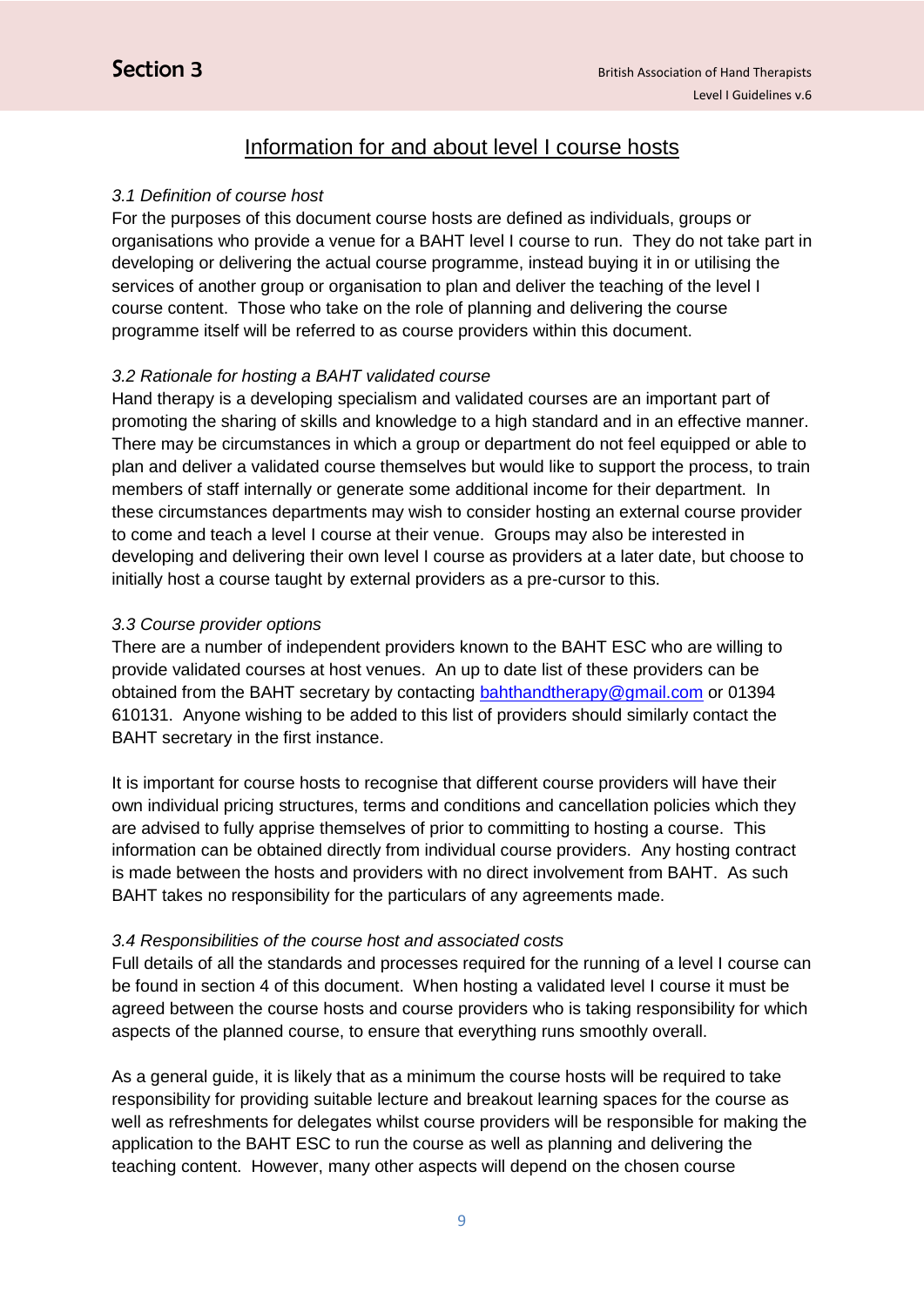provider's own terms and conditions so full details should be sought directly from them. Course hosts are strongly advised to read section 4 of this document, as well as the information provided to them by their chosen course provider thoroughly to make sure they are fully aware of which elements they are expected to be responsible for. Course hosts should take particular note of any elements of course planning and provision which may involve a financial outlay such as printing of course manuals or covering BAHT/BAHT representative's fees and expenses, so that they can budget accordingly. Appendix D contains further useful information regarding areas to consider when budgeting to run a level I course.

#### *3.5 Timeframes for course hosts*

There are a number of steps required for validation of a level I course and adequate planning time must be allowed in order to ensure that the high standards required on all sides of the process are maintained.

Anyone considering hosting a BAHT validated course is advised to make initial contact with potential course providers at least 15 months prior to the dates when they are considering hosting a course, in order to allow enough time for initial liaison between the two parties before the course providers are required to make contact with and submit their formal application to the BAHT ESC. See sections 4.3 and 4.4 for further details regarding steps to validation and timeframes for course providers.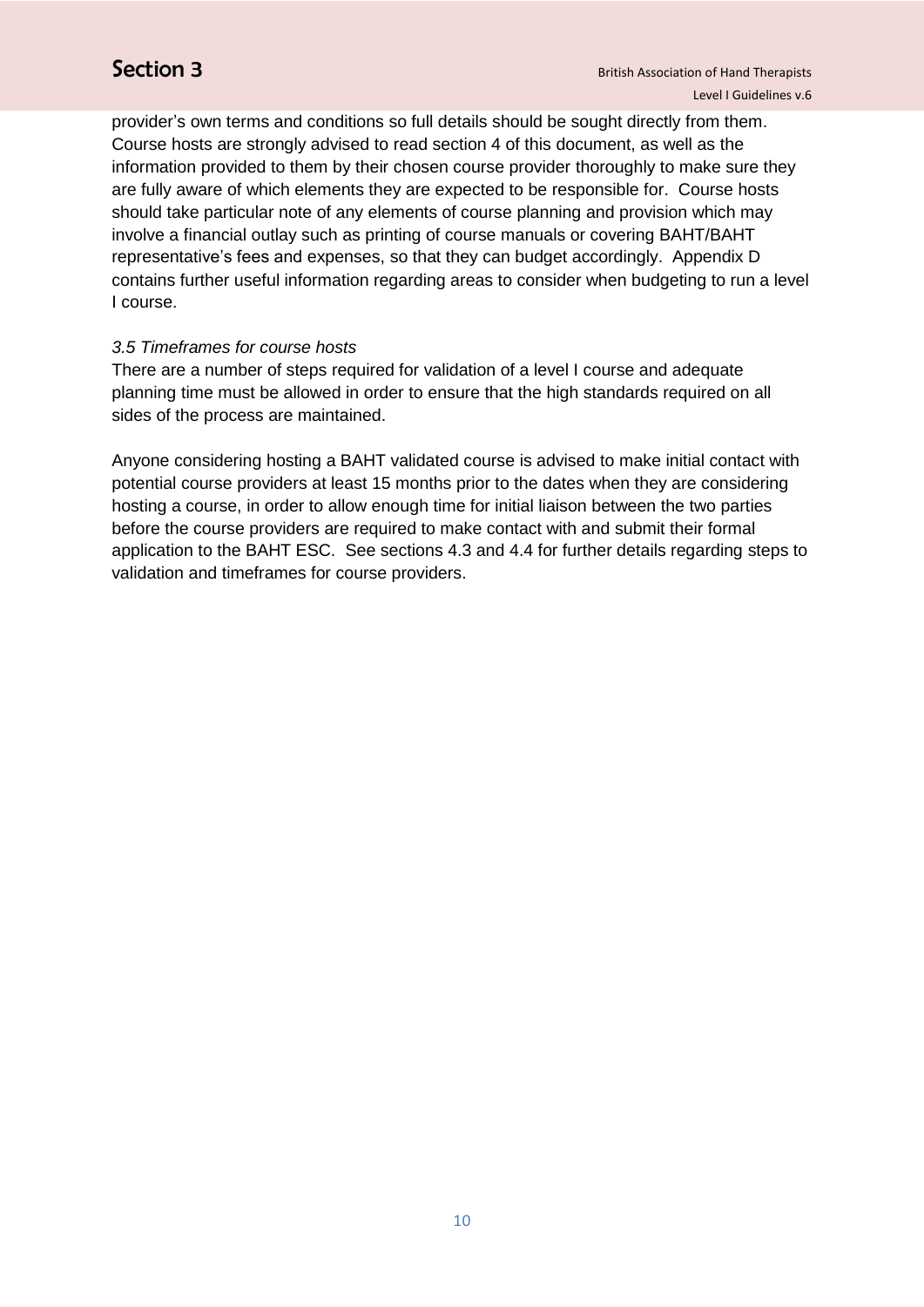## Information for and about level I course providers

#### *4.1 Definition of course provider*

For the purposes of this document course providers are defined as groups or organisations who plan the programme and deliver the teaching content of a BAHT level I course. Course providers may be teams from NHS or private healthcare providers, academic institutions or independent companies/groups. In many cases course providers will run their own course 'in-house' and therefore be the only party involved in planning alongside the BAHT ESC whereas in other cases providers will teach their course at an external venue provided by course hosts. See section 3 for further information relating specifically to hosting a level I course.

#### *4.2 Introduction for course providers*

The prospect of planning and delivering a validated BAHT course can be extremely daunting for those without prior (or recent) experience of it. It does take considerable time and commitment to put together a new course but it can also ultimately be an enjoyable process and extremely rewarding when you see the final result of a successful course, well received by delegates. It's also much easier when it comes to running a course for a second time as much of the work and planning put in initially will transfer over into the next course.

Providing a level I course can bring a number of benefits: more experienced staff can develop their own knowledge, skills and confidence in teaching on the course programme; it can be a cost-effective way to provide recognised training for your own junior staff attending as course delegates; income can be generated for a department which can potentially then be used to fund other training opportunities for staff or to buy equipment and developing. Running a course in-house can also be a great way to show-case your service/hospital to external delegates which may even support staff recruitment at a later date.

The BAHT ESC is always keen to support new/returning and experienced/ongoing course providers through the planning process. A level I course can be a great place to start as a new provider as there's a fairly standardised structure to work within, the course examination is provided and administered by BAHT and there is no post-course assignment required. However there are also advantages to providing a Level II course as there is more freedom to tailor a course to specific areas of interest or skill within a service and there is the opportunity to share knowledge and skills at a greater level of depth and detail – see Level II Guidelines for full details regarding hosting or developing a Level II validated course.

All stand-alone BAHT validated courses will have a BAHT representative allocated to attend part or all of each course, and a link person will also be allocated from the members of the BAHT ESC. Full details regarding the role of the BAHT representative can be found in section 5 of this document.

#### *4.3 The validation process for level I courses*

In order to validate a level I: Introduction to Hand Therapy course the BAHT ESC needs to receive, review and approve the following: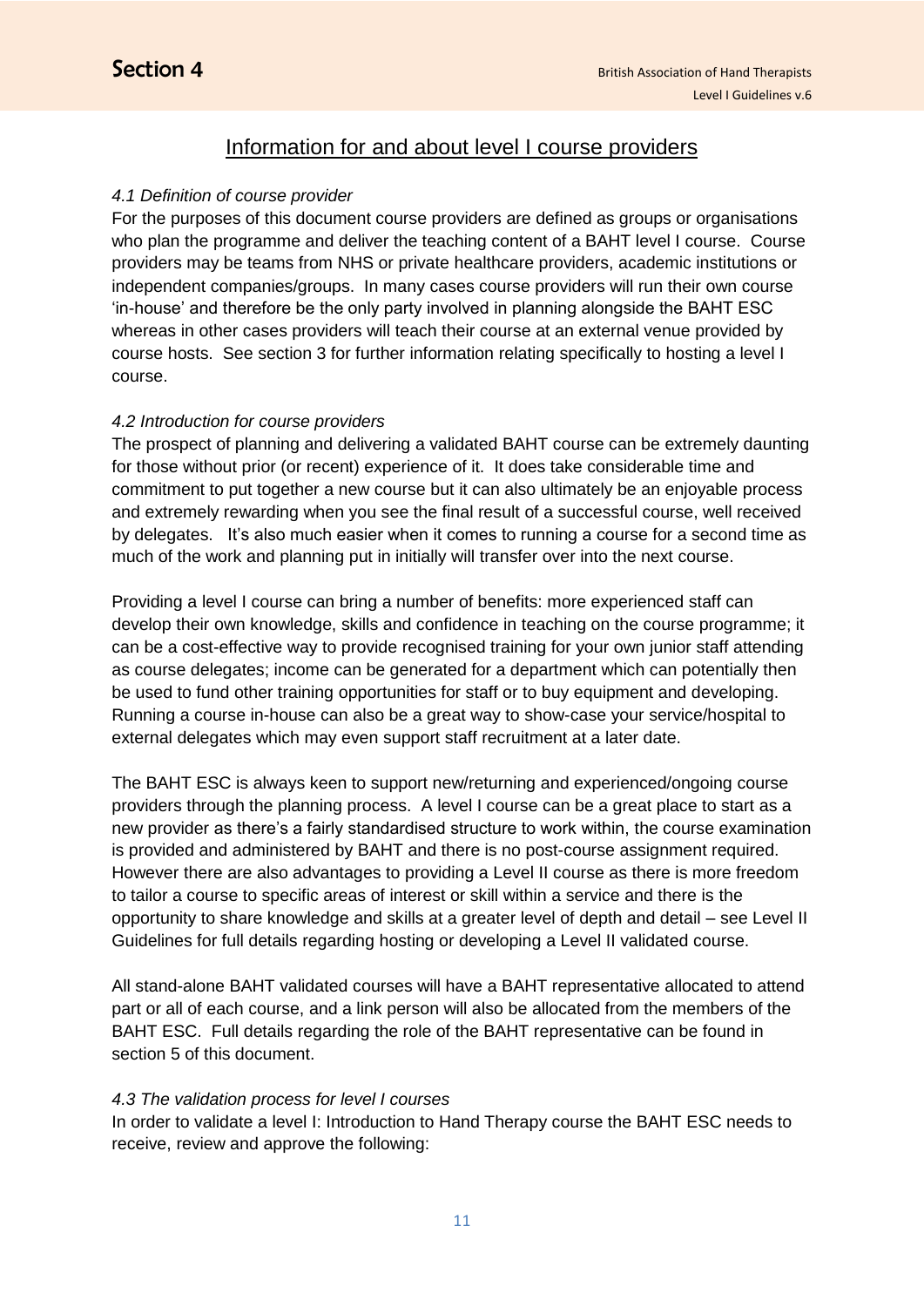- o Application form: a completed application to run a BAHT validated Level I course (see appendix E) including;
	- o Named primary course organiser contact(s) who must be a member of BAHT.
	- o Invoicing details for payment of a £200 application fee.
	- o Brief CVs for course organiser and all proposed speakers. Having taking advice from the Chartered Society of Physiotherapy (CSP) and College of Occupational Therapy (COT), BAHT considers it to be imperative that each speaker's suitability to speak on the proposed topic(s) is clearly demonstrated within the course application. Therefore, details of each speaker's relevant training and experience should be provided, particularly where the proposed topic is one that might traditionally be considered outside of the normal scope of the individual's professional practice (ie PT vs OT). Furthermore, it must be clear that the primary organiser(s) have suitable skills and experience to successfully plan all organisational and logistical details required for the course to run successfully.
	- $\circ$  The proposed course details (e.g. venue and geographical location, dates, contact and advertising information, delegate fees – see appendix E (application to run a validated level I course form) for full details required.
- o Course programme: the proposed course programme including start, finish, session and break times as well as identifying which person will be delivering or facilitating each session.

There are core content and format requirements for every level I course which must be met within the course programme, alongside some optional content at the discretion of the course providers. Full details of the core course content and format requirements can be found in appendix A and appendix B contains two sample course programmes.

An editable version of the application form can be obtained from the BAHT secretary [bahthandtherapy@gmail.com.](mailto:bahthandtherapy@gmail.com) Once completed this and all other supporting information should also be returned to the BAHT secretary.

Applications and supporting information are reviewed and validated at BAHT ESC meetings, held approximately every two months. In order to consider an application and/or its supporting information during a specific committee meeting, the BAHT ESC must be in receipt of the information no less than two weeks before that meeting. Dates of upcoming meetings are available on the BAHT website [www.hand-therapy.co.uk](http://www.hand-therapy.co.uk/) or by contacting the BAHT secretary [bahthandtherapy@gmail.com.](mailto:bahthandtherapy@gmail.com) Where all relevant paperwork and accompanying fee has been received in time for a BAHT ESC meeting, course providers should expect to hear the outcome of the meeting review from the BAHT Level I course coordinator within two weeks of the meeting date.

### *4.4 Timeframes for planning a level I course*

To ensure that the high standards required on all sides of the planning process are maintained it is important that adequate planning time is allowed. Therefore, the ESC requests that all course providers adhere to the timeframes set out below when making their application to run a validated level I course.

The ESC requests that course providers make initial contact regarding their intention to run a Level I course a minimum of 12 months in advance of their proposed course dates. A formal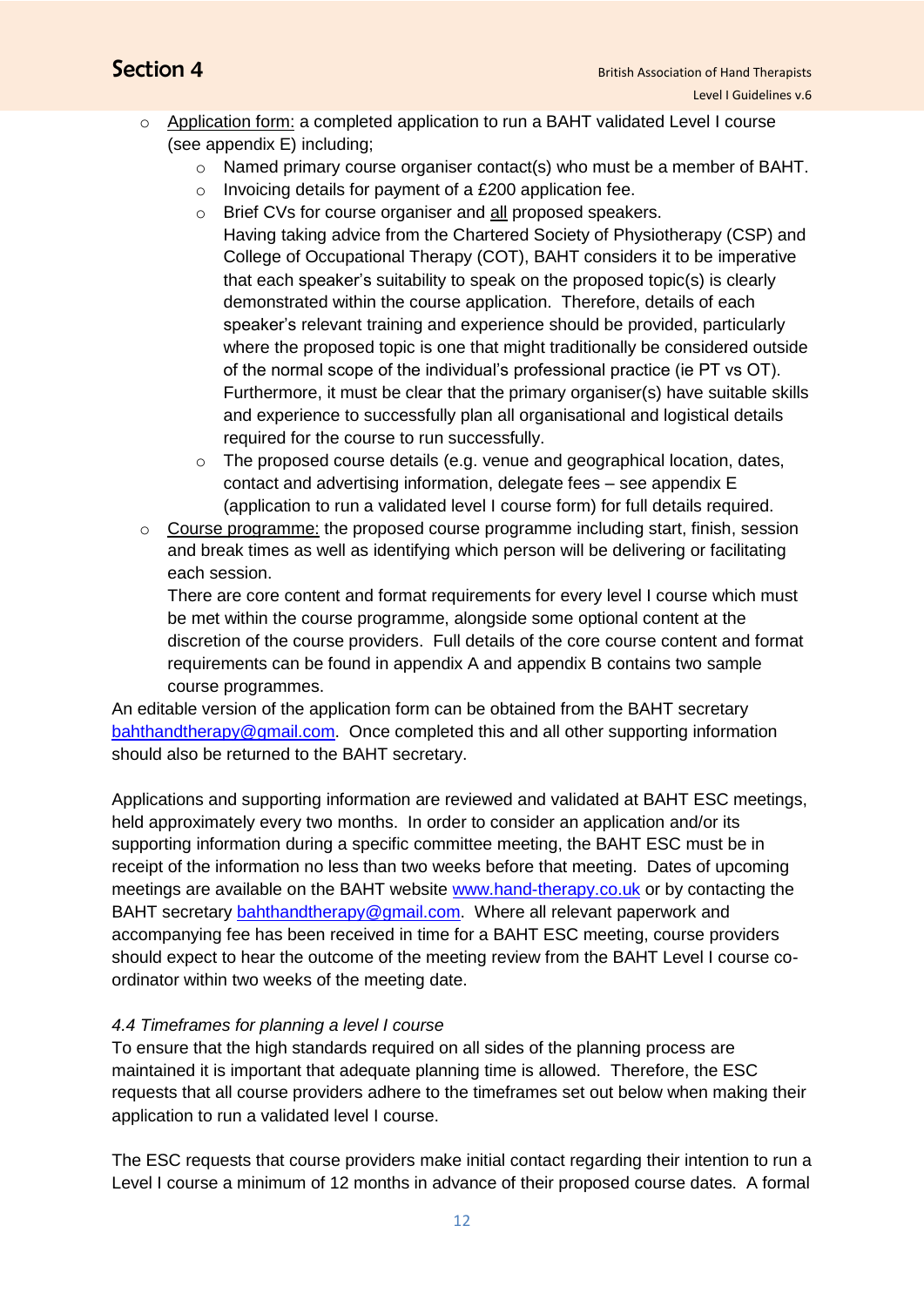application to run a level I course may be included at the point of initial contact but if not this must be received by the committee no less than nine months prior to the proposed course dates.

Course providers should be aware that at the time of their initial contact with the ESC there may be other level I courses already in the process of planning but which have not yet reached the stage of being advertised on the BAHT website. The ESC can only validate a finite number of level I courses within a calendar year and two courses should not be run too closely in succession, particularly if they are in a similar geographical area. Course providers may therefore be required to consider alternative dates for their proposed level I course when they make their initial contact with the ESC (with or without accompanying formal application). Providers are strongly advised to check their preferred dates with the ESC before making any formal bookings of speakers, venues etc. Preference for dates will always be given on a 'first come, first served' basis upon receipt of a formal application and course application fees so the earlier that a course provider makes contact with the ESC and then submits their application, the greater the likelihood of their preferred dates being available.

A draft proposed programme for the course should be submitted to the ESC as early in the planning and validation process as possible. The full and final programme, including speakers for each session, should be received by the ESC a minimum of six months prior to the course dates. No BAHT level I course can be signed off as validated until the final programme has been received.

Where there is a suitable space in the schedule of upcoming Level I courses, experienced course providers (those at the stage of requiring the attendance of a 1-day BAHT representative only and who ran their last level I course within the preceding two years) may apply to the BAHT ESC to run a level I course within a shorter time frame than that described above. Applications will be considered on a case by case basis and without exception there must always be a minimum of six months between the date of application and the proposed course dates.

See Appendix H for quick-reference planning checklists relating to gaining validation, as well as liaison with the BAHT representative (see also section 5 for information regarding the BAHT representative).

#### *4.5 Requirements for a validated level I course and associated costs.*

When planning to run a BAHT validated level I course, potential course hosts and providers should consider all requirements and budget carefully in order to provide value for money to those attending the course whilst also ensuring that the venture is financially worthwhile. There will inevitably be costs associated with running a course, which will be recouped through candidate course fees when successfully recruited to. In order to meet BAHT requirements and be recognised as a validated course the provisions detailed below must be made and any associated costs met by course providers (or their nominated hosts). Further considerations with respect to budget planning can also be found in appendix D.

Upon submitting an application to run a BAHT validated level I course, an invoice will be raised to the applicant for payment of a £200 application fee. This fee covers the following: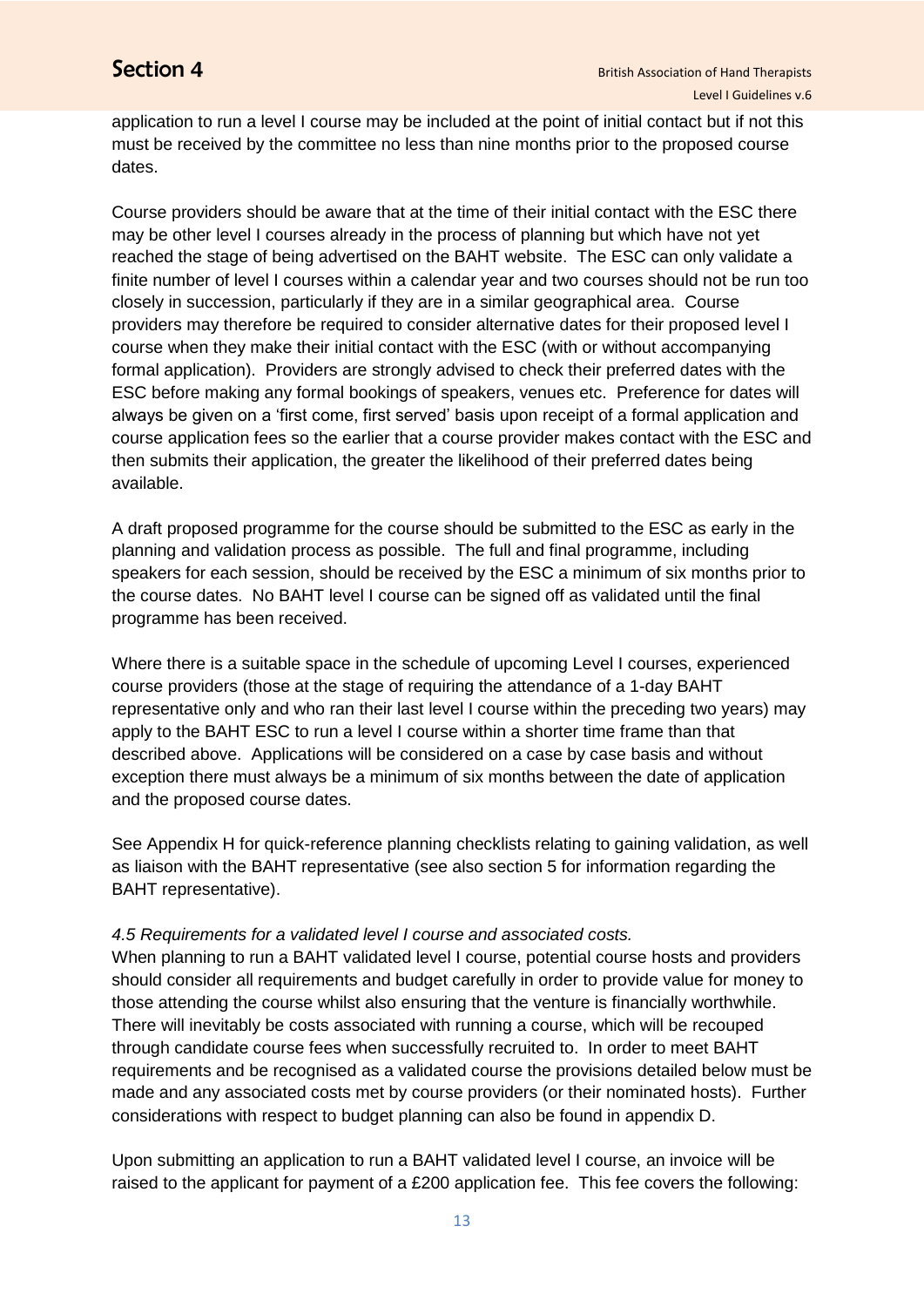- o Administration and processing of the application by the BAHT ESC.
- o Advertising of the course on the BAHT website, from the time that payment receipt is confirmed until the course runs.
- o Administration of the BAHT level I post-course online examination.
- o Provision of BAHT Level I course attendance certificates to candidates who attend all elements of the course.

Please note that the £200 application fee is non-refundable, but in the case of a course being cancelled after an initial application has been made it may be transferable to an alternative course on request and at the discretion of the BAHT ESC.

All BAHT validated level I courses must be attended by a representative of BAHT, and there are costs associated with this:

- o £150 per day attended by the BAHT representative, payable directly to them.
- o Provision/reimbursement of BAHT representative costs associated with attending the course such as travel, overnight accommodation where the course venue is not within reasonable commutable distance and subsistence.

Refer to Section 5 for further information regarding the allocation and the role of the BAHT representative, how much of the course they will attend and the expected costs associated with this.

Course providers (or their hosts, as agreed between the two parties) are also expected to arrange the following for their BAHT validated level I course, which may incur additional costs:

o A suitable course venue, including;

A main 'lecture' space to accommodate all course candidates, course providers and the BAHT representative seated comfortably and able to take notes. Breakout spaces for workshop/practical sessions each able to accommodate up to 10 candidates, their facilitator and BAHT rep comfortably as well as any equipment/resources required for the session.

Accessibility for any candidates with additional physical or learning needs and comfort of all candidates over the duration of the course, as well as any accompanying audio-visual equipment needed for sessions must be considered. Course providers/hosts are responsible for ensuring that they comply with the Equality Act (2010) and any other relevant legislation within this and all aspects of their course.

o Refreshments;

It is expected that candidates will be provided with refreshments during breaks within the course programme and during registration on day 1 of the course (selection of hot/cold drinks and snacks such as biscuits/fruit), as well as a suitable area to consume these. It is not essential for lunch to be provided to candidates as long as this is (a) made clear in pre-course literature and (b) there is somewhere suitable locally for candidates to purchase their own lunch. If lunch is not being provided it is expected that course providers will reflect this in the course fees charged to their candidates. It is also expected that the BAHT representative will be reimbursed for the cost of their lunch if this has not been provided (see section 5 for further details of costs relating to the BAHT representative).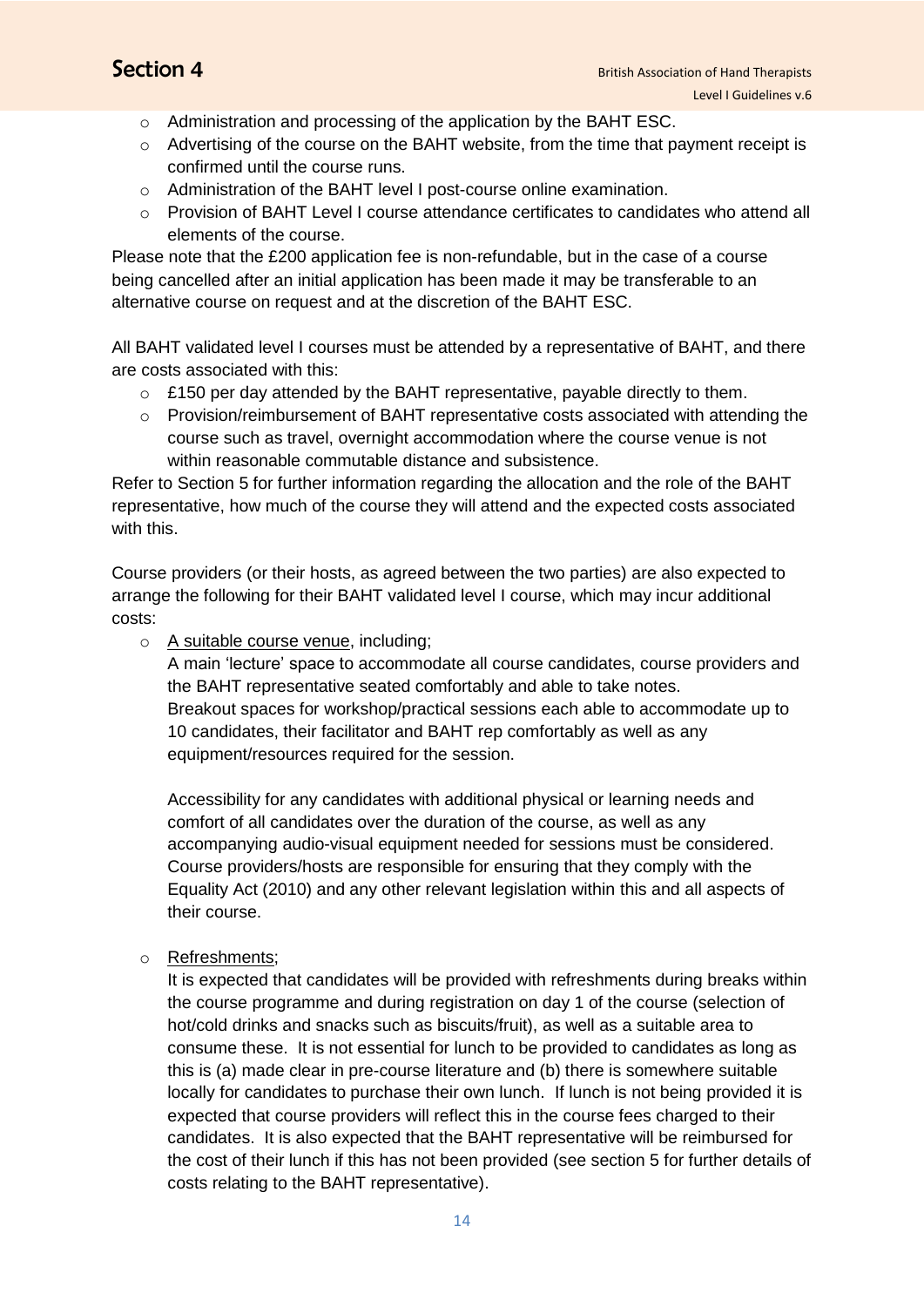#### o Course manual;

Each taught session of the course should have an accompanying handout prepared, as a revision and reference resource for candidates. It should follow the content of the lecture or workshop approximately chronologically and be formatted and fully referenced as per BAHT guidance (see appendix F for further details). Handouts for all sessions should normally be provided to candidates at registration on day 1 of the course, in suitable format (normally printed, collated and e.g. sectioned in a ring binder, or comb bound). The full course programme and a course evaluation form should also be provided to candidates at this time (for course evaluation form template see appendix H; an editable version is available from the BAHT secretary [bahthandtherapy@gmail.com\)](mailto:bahthandtherapy@gmail.com). Some blank spaces can be left in the course manual for candidates to fill in additional information during group or individual tasks, or resulting from discussion. The BAHT representative should also be provided with a hard copy of the course manual when they arrive at the course venue.

#### o Sign-in sheets;

Course providers (or their nominated hosts) should produce a signing-in sheet for candidates to sign on each day that they attend the course. The names listed on this sheet should be typed as each candidate wishes their name to be printed on their attendance/pass certificate and any candidates in attendance who are BAHT members, or not qualified PTs/OTs should be highlighted e.g. with colour coding. The fully completed sign-in sheet should then be provided to the BAHT representative on the final day of the course so that relevant details can be forwarded to the BAHT secretary in preparation for producing attendance/pass certificates and logging BAHT points in accordance with the terms set out within these guidelines (see section 2.4).

### *4.6 Course fees and candidate bookings process.*

It is at the course provider (or their appointed host's) discretion to set their course fees at an appropriate rate to generate sufficient income to cover their costs and provide suitable profit, whilst also providing value for money to candidates and being competitively priced enough to attract sufficient numbers and therefore be financially viable. BAHT members must be offered a minimum 10% discount on the standard course fee rate for all stand-alone BAHT validated courses.

It is also up to individual course providers (or their hosts) to set their own booking terms/processes for candidates, which must be explicitly documented for potential candidates when registering to attend the course. It is expected, as a minimum, that course providers (or their appointed hosts) will request the following information from candidates within their bookings process:

- o Full contact details as required for ongoing communication with the candidate.
- $\circ$  Details of eligibility to attend a BAHT level I course (see section 2.3) with supporting evidence as appropriate.
- o BAHT membership number (where applicable).
- o Details of any food allergies, intolerances or preferences (e.g. vegetarian, coeliac) so that these can be accommodated within any refreshments provided.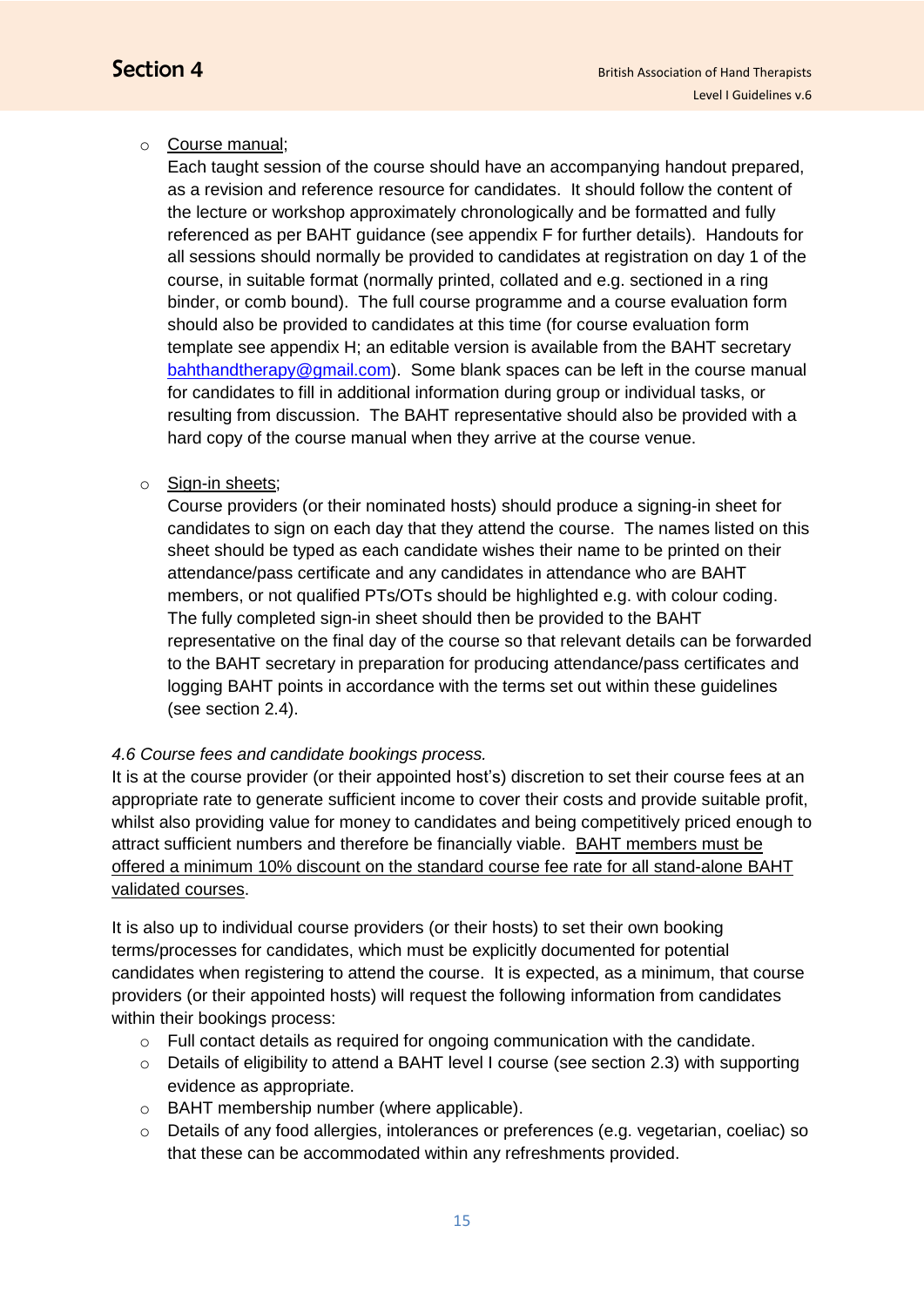$\circ$  Details of any physical or learning disabilities for which the candidate requires reasonable adjustments to be made in order for them to participate in the course and/or examination process. NB if adjustments are required for participation in the exam this information must be passed on to the BAHT representative (if already known) or BAHT level I co-ordinator immediately.

Course providers/hosts must abide by data protection laws with regards to gathering, storage and sharing of course candidate's personal details. Within this it should be made clear to candidates that their name and BAHT membership number (where applicable) will be shared with and stored by BAHT for purposes of registering their successful attendance/completion of the BAHT level I course and logging of BAHT points. Candidates will also need to use their email address, as well as their name, to register online to complete their post-course examination but their email address will not be retained or used for any other purposes beyond this.

Once a candidate has registered to attend a level I course and paid their course fees it is expected that course providers will provide them with the following information (this can be supplied earlier if appropriate and must always be provided in advance of the course):

- o An electronic copy of the (draft) course programme.
- o An electronic copy of the BAHT Level I anatomy handout for pre-reading/revision purposes (available from the BAHT secretary [bahthandtherapy@gmail.co.uk](mailto:bahthandtherapy@gmail.co.uk) for any providers not already in possession of the document).
- o An electronic copy of appendix C (BAHT pre-course information for level I course candidates), also available as an isolated document from the BAHT secretary if not already in possession of the most up to date version.
- o Information regarding travel to the local area and course venue as well as local accommodation options.

#### *4.7 Course cancellations*

Course providers (or their appointed hosts) are advised to set, and publish to prospective candidates, a clear cancellation policy including whether candidates can expect a full, partial or no refund should they withdraw from the course after registration and payment but prior to the course running and also a refund and limited liability statement relating to cancellation of the course by the provider (or host).

In the event that course providers (or their hosts) need to cancel their course they are encouraged to give registered candidates as much notice as possible and must return any course fees already received in a timely manner. BAHT accepts no liability with respect to cancellation of courses by providers. If a course is cancelled with less than one month's notice, then course providers (or their hosts) remain liable to reimburse any expenditure already made by their BAHT representative such as travel or accommodation bookings. This also applies at greater than one month's notice if course providers (or hosts) had previously given their BAHT representative approval to make bookings. The £200 application fee to run a BAHT validated level I course is non-refundable in the event of cancellation by the course providers but may be transferred to another course upon request and at the discretion of the BAHT ESC.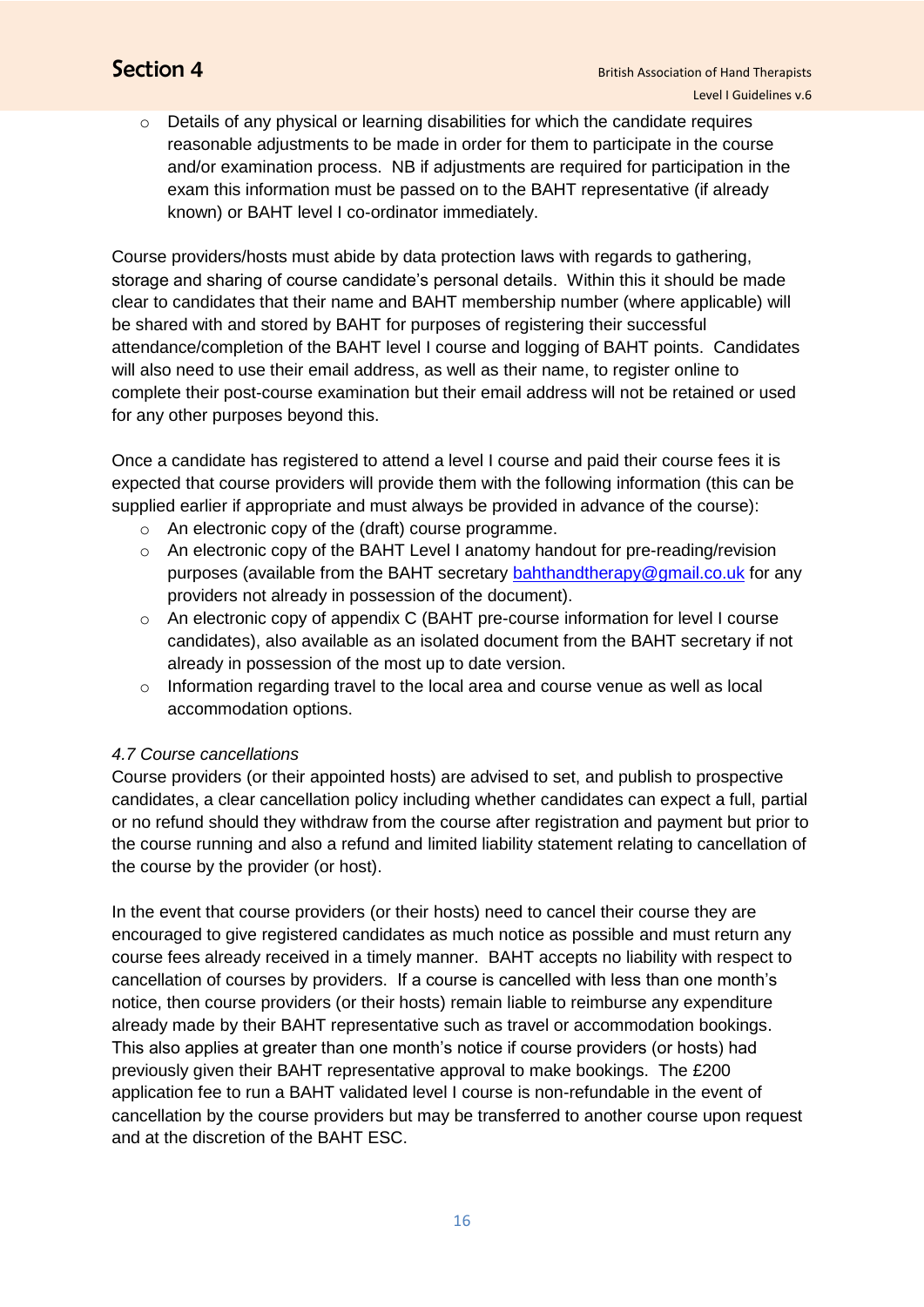#### *4.8 Course evaluation*

All BAHT level I courses will be evaluated by both a representative of BAHT and course candidates. A BAHT representative will attend for either one or all days of any course (see section 5 for further detail) and will then complete and submit to BAHT a report detailing their assessment of the course (see appendices J & K for 1 day and 3 day BAHT representative report templates). All course candidates must also be provided with a course evaluation form at the start of their course (see appendix H for template, an editable version is available from the BAHT secretary [bahthandtherapy@gmail.com\)](mailto:bahthandtherapy@gmail.com). Candidates should be encouraged to complete and return this to the course providers on the final day of their course. The BAHT representative should be given full access to view the feedback forms on the final day of the course, so that they can include any specific comments or concerns in their evaluation report to return to BAHT.

### *4.9 Statement regarding below standard courses*

The BAHT ESC makes every effort to ensure that the standard of each BAHT validated course is sufficient, through the validation process and presence of a BAHT representative at every course. However, BAHT is unable to accept any liability for the ultimate quality of a course, its delivery or content.

In the unlikely event that unforeseen circumstances lead to a course falling below the expected standards, it is essential that every effort is made to resolve the issues as soon as possible within the course – as soon as concerns are noted and highlighted (be this by course hosts, providers, candidates or the BAHT representative). If a practical solution cannot be found upon discussion within the group (of course hosts/providers, supported by the BAHT representative) the BAHT representative can seek further advice from their nominated link person within the BAHT ESC.

Any issues which arise within a course and are not sufficiently addressed may result in the course host and/or provider in question (as relevant) not being approved to run future BAHT validated courses.

In the very unlikely event that one or more course candidates should request a refund of their course fees due to feeling that their course was substandard, this should be managed internally by course hosts/providers. The BAHT representative's opinion may be sought with regards to whether the candidate's claims are reasonable but BAHT's involvement cannot go beyond this as BAHT is not ultimately responsible for the quality of the course delivered.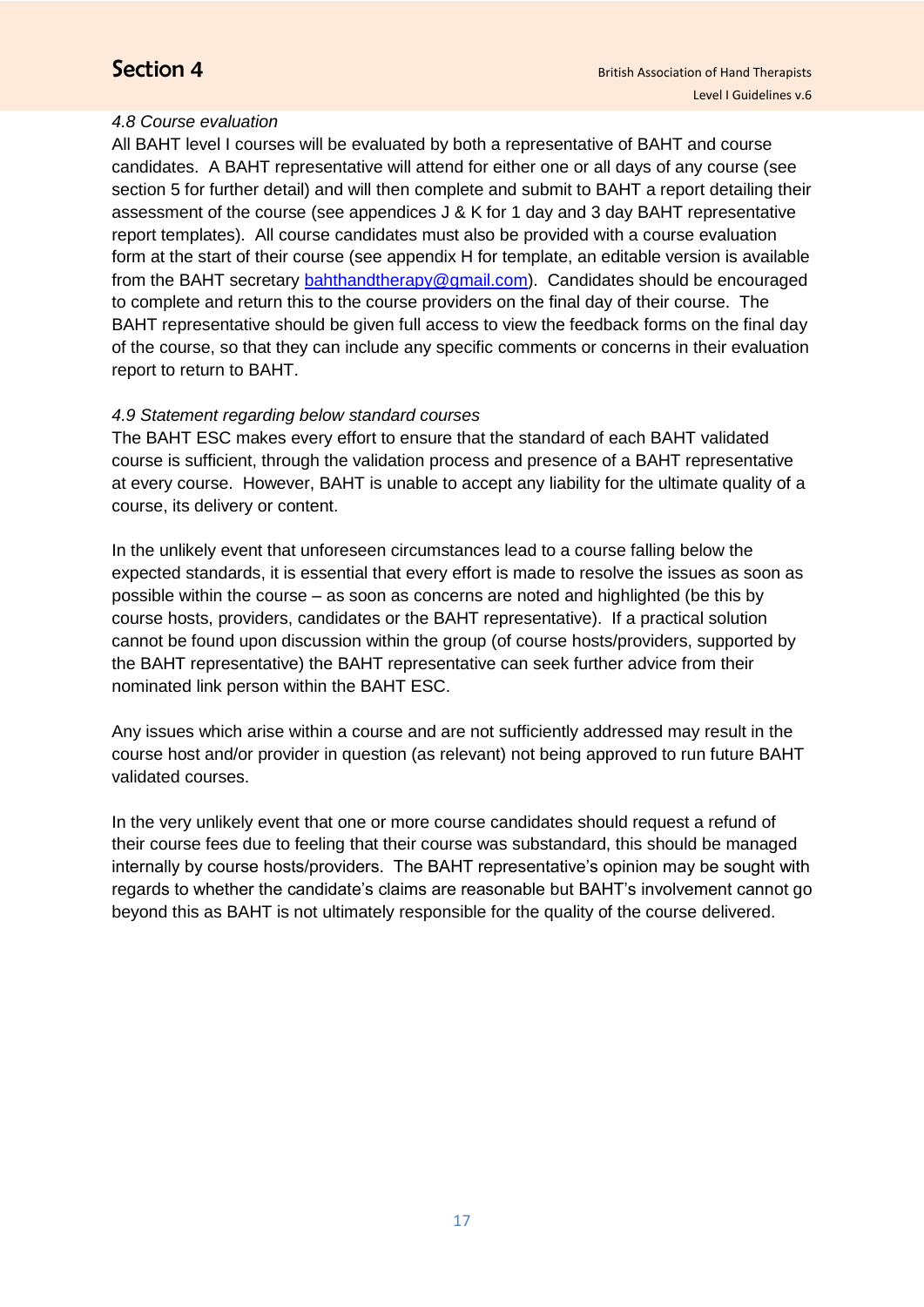## Information for and about level I course BAHT representatives

*5.1 Definition and purpose of the BAHT representative (level I courses) and link person*  The BAHT representative is an individual appointed by the BAHT ESC to attend part or all of every BAHT validated course in order to assess it against BAHT standards. At BAHT level I this means ensuring that all core content has been covered within the course programme and that the teaching delivered is of sufficient quality. The second main purpose of the BAHT representative is to ensure that all candidates receiving an attendance certificate have successfully attended all taught elements of the course.

The link person is a second individual who is appointed by, and from, the ESC to support and guide the BAHT representative as required. In the unlikely event that the BAHT representative is unable to attend a course at short notice, it is normally the link person who will take over the role and attend instead.

#### *5.2 Eligibility to become a BAHT representative*

All BAHT representatives must themselves be a member of BAHT. To become a BAHT representative individuals must be nominated to the position and complete an application form demonstrating how their own background and experience qualifies them to work in the role of a BAHT course assessor, both from a clinical perspective and also in terms of knowledge and experience of the BAHT post-graduate education pathway and the expected standards for BAHT level I courses (& BAHT level II courses if also wishing to act as a BAHT representative at level II courses).

Anyone interested in becoming a BAHT representative to assess level I (&/or level II) courses should contact the BAHT secretary via **bahthandtherapy@gmail.com** in the first instance.

#### *5.3 Appointment of a BAHT representative to a specific course*

When the BAHT ESC receives and approves an application from a course provider to run a BAHT validated course the process of appointing a BAHT representative for that course begins. The ESC aims to appoint a BAHT representative to each course as early in the planning process as possible and the appointment will usually be decided and notified to course organisers a minimum of three months prior to their course.

The choice of BAHT representative for each course will be based on a number of factors including:

- o Availability during course dates.
- o Course location vs rep location.

The ESC will always aim to appoint the BAHT representative with the least travel distance out of the available representatives, in order to minimise reimbursement costs for course hosts/providers. However, course hosts/providers should be aware that it is not always possible to appoint someone local and it is expected that reasonable travel and accommodation expenses will be reimbursed to the BAHT representative.

o Particular skills/experience required.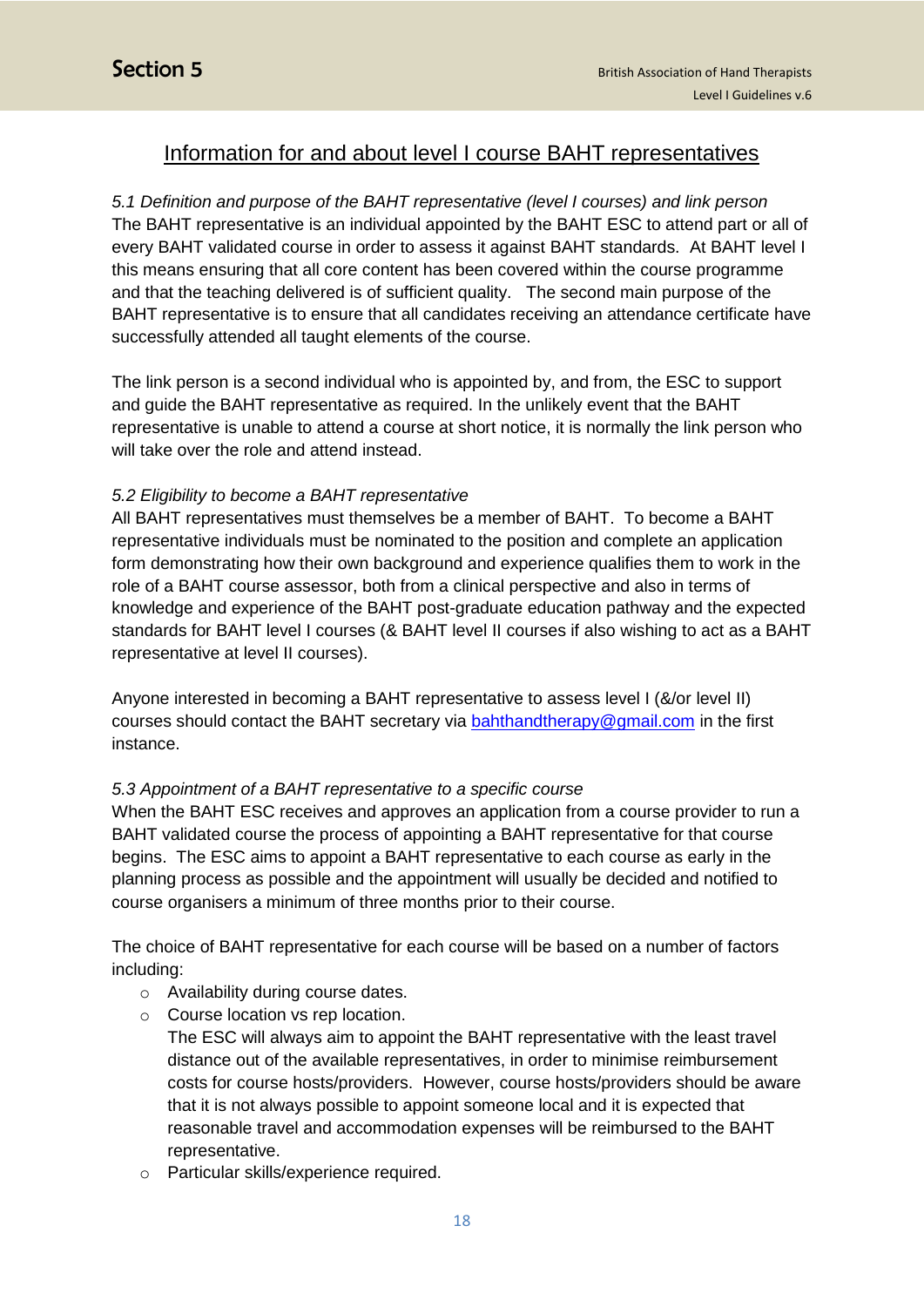This is less relevant at level I as anyone within the pool of BAHT representatives would be suitably experienced to assess a level I course, but for level II courses the ESC will endeavour to only appoint a representative who has skills/experience relevant to the course subject.

For new or significantly altered courses the BAHT representative will be a current/ recently retired member of the ESC wherever possible, or at least a more experienced assessor, so that maximum support and advice can be provided to the course providers.

A 'link' person who is a current member of the ESC will also be appointed to each course. This individual can provide support and advice to the BAHT representative as required and will also normally be the person to step in to fulfil the role of BAHT rep, should unforeseen circumstances mean that the initially nominated representative has to cancel.

#### *5.4 Duration of BAHT representative attendance.*

The appointed BAHT representative will attend either for all three days (the entire duration of the course) or for just a single day (normally the final day) of a level I course.

BAHT validated courses will be allocated a three-day representative when:

o They are new, or returning.

Providers should usually expect a new course to be allocated a three-day BAHT representative the first three times that they run. If there has been a significant gap since a provider last ran a particular course then a three-day representative may also be re-allocated, particularly if there have also been changes made to the programme or structure. This is assessed by the ESC on a case by case basis.

o They are significantly altered.

If the course programme or structure is changed by a course provider and the ESC deems the changes made to be significant then a three-day representative may be re-allocated for the first run of the new course.

If a new faculty member is appointed to deliver a significant amount of course content then this may also be considered a significant alteration, particularly if the BAHT representative would not see that individual teach were they to only attend on the final day of the course.

o Concerns have been raised.

If concerns or significant areas for development are raised by the BAHT representative attending a course (either as a one-day representative or what would have been the final three-day attendance) then a three-day representative will in all likelihood be allocated for the next subsequent course.

BAHT validated courses will be allocated a one-day representative when they are:

o Well established.

Courses will normally be allocated a one-day representative once they have run three consecutive times successfully with a three-day representative.

o Consistent.

Where there are no significant changes to course structure, programme or faculty made by the course provider there will usually continue to be a one-day representative allocated. This should not discourage course providers from gradually developing their programme and content over time, taking into account changing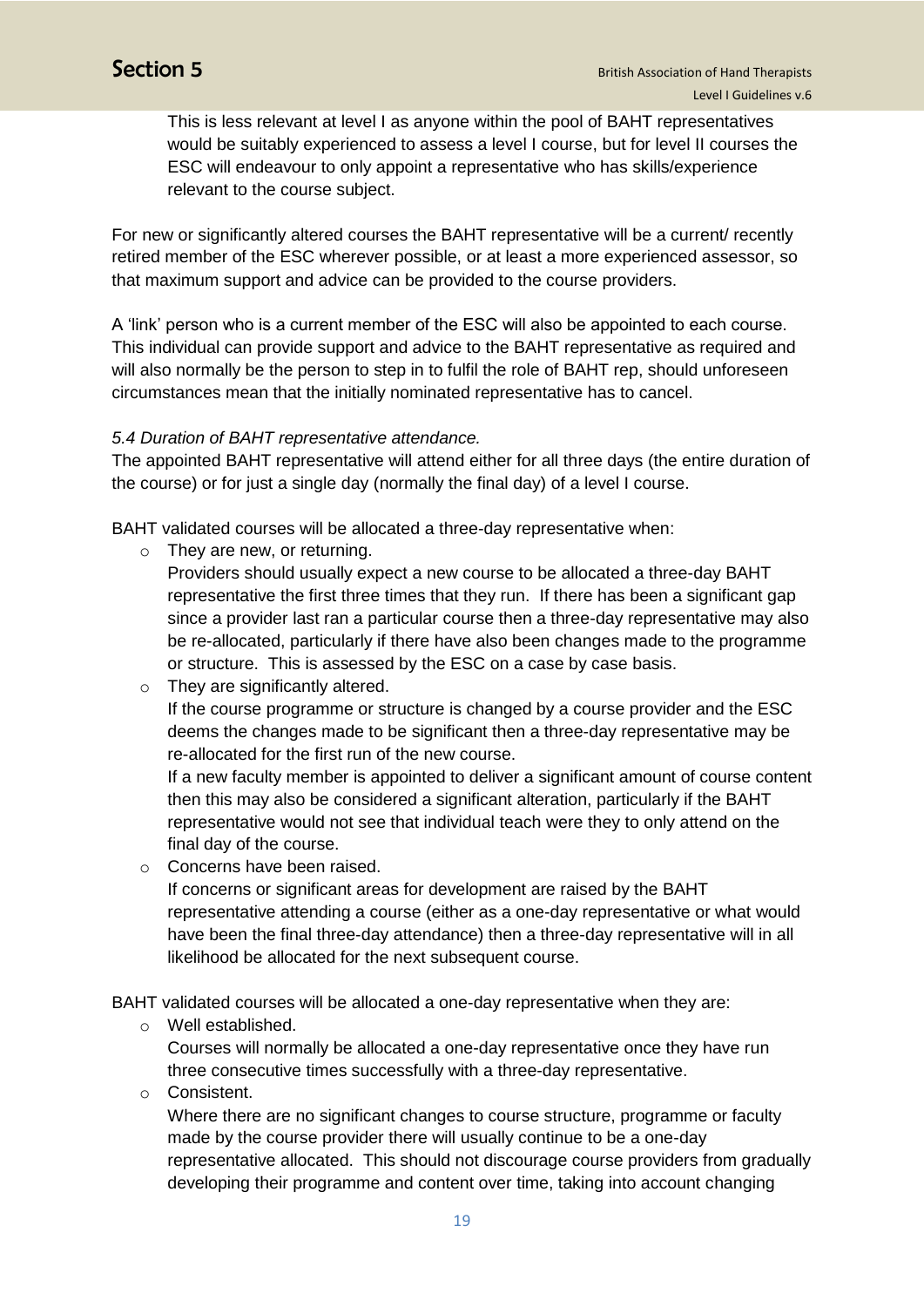practices and new evidence - this is positive and expected and will not normally result in a three-day representative being re-allocated.

o Successful.

Courses will continue to be allocated a one-day representative whilst feedback from the previous BAHT representative and course candidates remains sufficiently positive.

#### *5.5 Role and responsibilities of the BAHT representative*

The primary role of the BAHT representative is to attend, assess and report back to the ESC regarding the BAHT validated course to which they are appointed. Appendix I lays out the specific expectations for a level I course representative prior, during and after a course in detail. Templates for the BAHT representative feedback reports can be seen in appendix J (one-day) and K (three-day).

Though the BAHT representative is there to oversee and assess the course, they will aim to be a supportive influence and can be a useful resource during the planning and running of a course, particularly for newer providers. The aim is not for the BAHT representative to be a cause of additional, undue stress or worry for providers – a welcoming attitude from course providers combined with a constructive, positive outlook from the BAHT representative should lead to a positive experience for both parties.

#### *5.6 BAHT representative fees and expenses.*

The BAHT representative is eligible to claim a fee of £150 per day attended from the course provider (or their nominated host, if applicable) as well as for reimbursement of reasonable expenses incurred solely as a result of attending the course as BAHT representative. The BAHT representative is responsible for declaring their fee to HMRC and paying tax on the amount received where applicable.

The BAHT representative may also claim back the cost of expenses incurred as a result of acting as In terms of expenses claims the following should be noted by BAHT representatives and course hosts/providers in terms of what to claim/expect to be claimed respectively:

- o Travel/parking.
	- Reimbursement of standard class fares on public transport or 45p per mile driven, plus parking charges if applicable.
	- The BAHT representative is expected to travel by the cheapest practicable method of transport available to them, and should they choose to travel by a more expensive means of transport they are only eligible to claim for reimbursement of the lesser amount which they could have paid.
- o Accommodation.
	- If the BAHT representative would need to travel for more than one hour (door to door) on each day to reach the course venue then it is expected that the course provider (or their nominated host) will provide, or reimburse the cost, of accommodation the night prior to each course day attended by the BAHT representative (i.e. a one-day rep can claim a maximum of one night's accommodation and a three-day rep a maximum of three night's accommodation).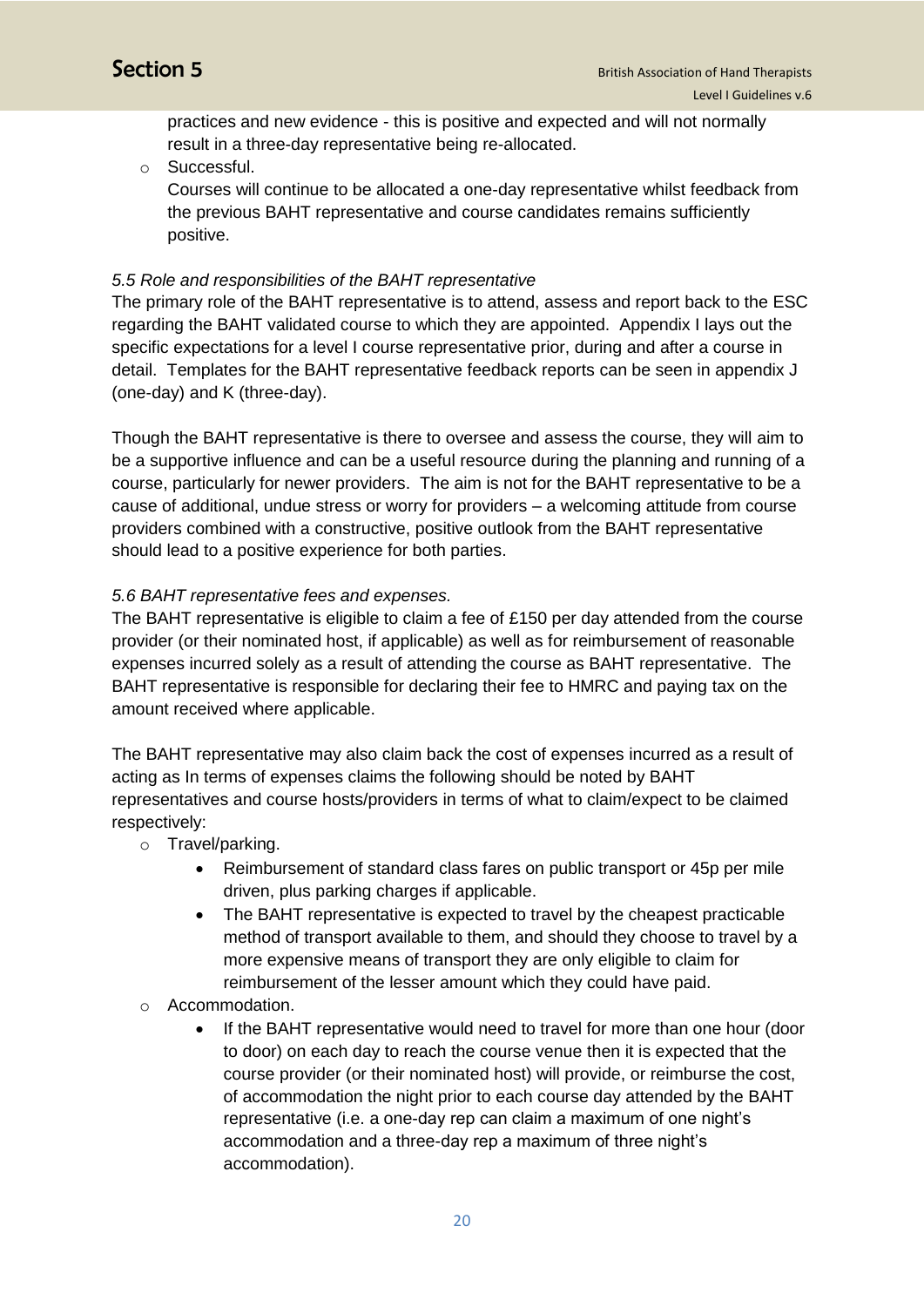- The BAHT representative is not obliged to stay nearer the course venue if it is their preference to travel for more than one hour each day, though their total claim for reimbursement of costs should not exceed that which would have applied had they done so.
- To avoid possible conflicts of interest, the BAHT representative is not permitted to stay at the home of the course provider or their nominated host during the course.
- If a course provider/host can secure reduced accommodation rates at a preferred provider then the BAHT representative is expected to either use this accommodation (as long as it is of an acceptable standard), or only claim for reimbursement of up to the same cost as the provider/host's preferred accommodation.
- Should the BAHT representative choose to make their trip dual purpose and therefore share their accommodation with another person or persons, they should only claim up to the maximum relevant proportion of the accommodation cost, or equivalent of local individual accommodation of a reasonable standard (whichever amount is less).
- The minimum expected standard of accommodation is an ensuite room with access to local facilities such as shops/restaurants nearby and which is also local to the course venue.
- o Subsistence.
	- If the BAHT representative is travelling from home on each day of the course then course providers/hosts are expected to accommodate the BAHT representative in their refreshment provisions for candidates and if lunch is not additionally being provided to candidates, to reimburse the cost of the BAHT representative's purchased lunch.
	- If the BAHT representative is staying in local accommodation then the accommodation should be bed and breakfast, or the purchase cost of breakfast provided/reimbursed.
	- Course providers/hosts are not expected to fund an evening meal for the BAHT representative.

Please note that should the course providers (or their host) cancel their course with less than one month's notice they remain eligible to reimburse any costs already incurred by the BAHT representative. It is therefore important that course providers/hosts keep their BAHT representative informed if there is a risk of cancellation (e.g. if the minimum number of candidates required to be financially viable to run has not been met). Conversely, if a provider/host is happy for their BAHT representative to book travel/accommodation more than one month in advance (and possibly secure cheaper rates) then they are welcome to inform them of this, in the knowledge that they are accepting responsibility for reimbursing any costs incurred even if the course is then cancelled at a later date.

Should the BAHT representative cancel their attendance at a validated course for any reason then the course provider/host is not liable to reimburse the costs of any travel or accommodation bookings already made. In the unlikely event that this occurs the BAHT ESC will make every effort to arrange an alternative representative to attend in their stead; usually the nominated link person from the BAHT ESC.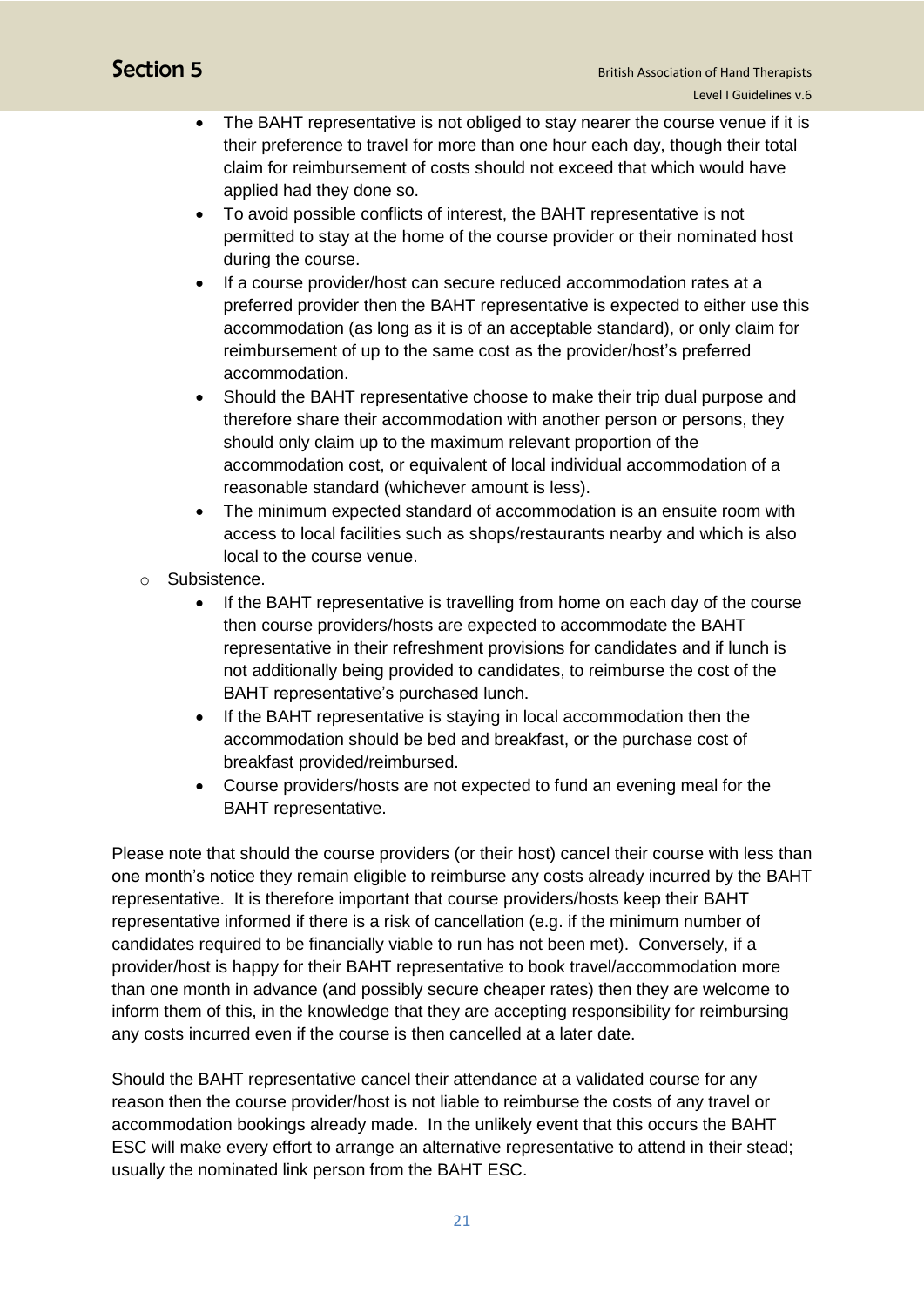*5.7 Course provider and/or host responsibilities regarding the BAHT representative* It is the responsibility of the course provider (or their nominated host as agreed internally) to contact the nominated BAHT representative for a level I course within two weeks of notification by the BAHT secretary as to their identity and contact information, to open communication and commence logistical planning as appropriate. To avoid any confusion as to who the representative should be expecting contact from a named individual must be highlighted on the application to run a BAHT validated level I course form (see appendix E).

Course providers must also provide the BAHT representative with a copy of all pre-course information sent to delegates, by two weeks prior to the course at the latest.

After this point, course providers are responsible for ongoing communication with the BAHT representative regarding any and all relevant aspects as laid out within the BAHT level I guidelines as a whole; for example regarding any delegates who highlight additional learning needs and request additional time for the post-course examination or if the course is struggling to attract sufficient delegate numbers and may be cancelled. Please also refer to appendices H and I for additional details of expectations and timeframes in relation to the BAHT representative.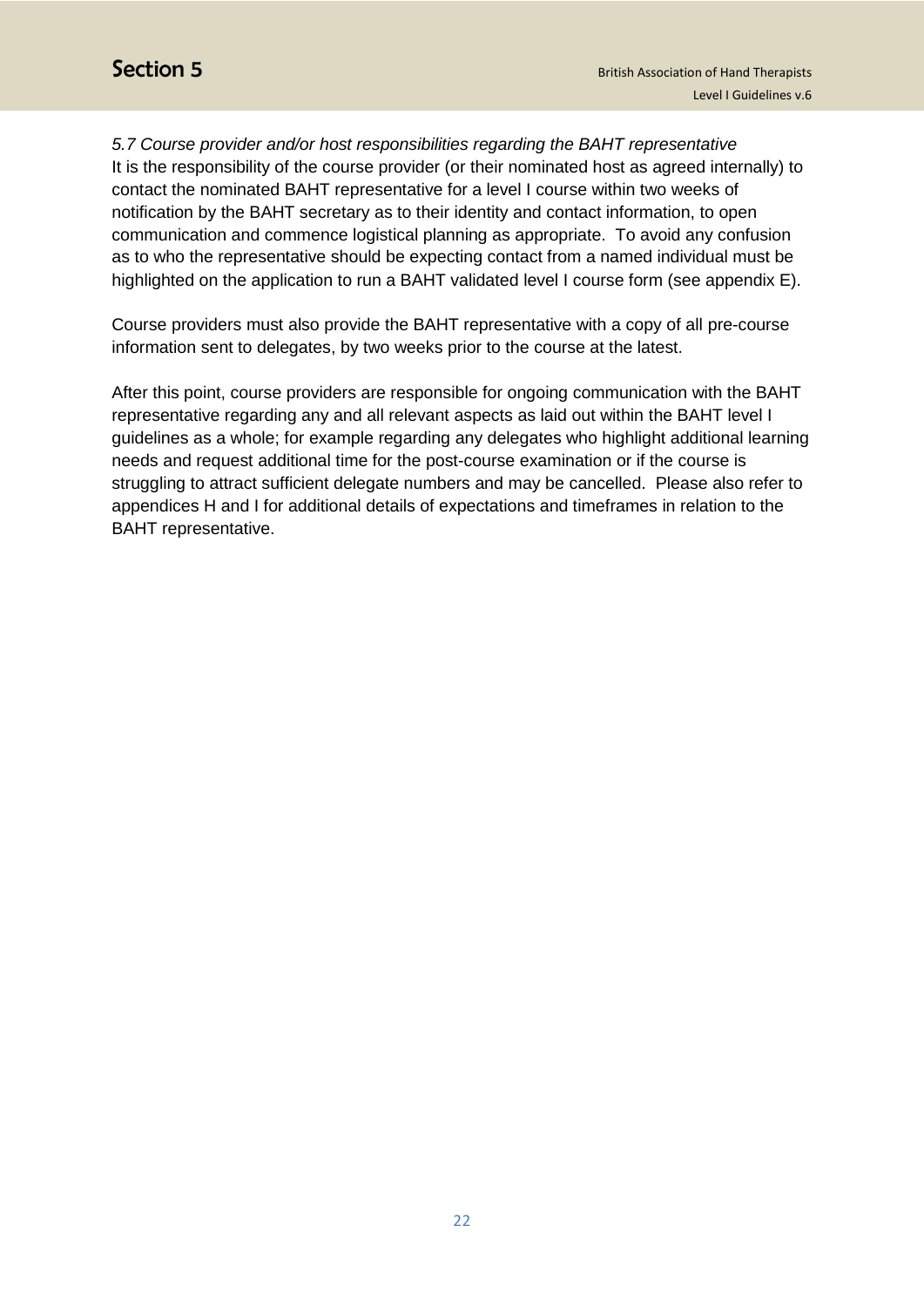## BAHT Level I Course Core Content and Format

The table overleaf identifies each core topic area which must be included in a BAHT validated level I course, as well as its key learning objectives. There must be a minimum of 18 hours of teaching, of which 15 hours are covered by the core content detailed and three hours of which is optional. Teaching time includes all sessions led by a member of the course faculty but does not include any unsupervised sessions, e.g. peer group sessions.

How topics are grouped to form sessions within a course programme is at the discretion of the course provider. For example one provider may choose to teach everything relating to 'nerves' in one session (traumatic and acquired injuries together) whilst another may choose to deliver teaching on traumatic injuries to nerve and tendons together and acquired nerve injuries (compression syndromes) with acquired soft tissue conditions.

Whilst it may be tempting to give lecture presentations when trying to deliver a significant amount of content this isn't always the best way to facilitate true learning and understanding. BAHT encourages course providers to make optimal use of less passive teaching and learning strategies so that course candidates have the opportunity to fully engage in their learning; applying principles and techniques, consolidating knowledge and discussing ideas with each other. Some topics are therefore at least partially designated to be delivered as workshop sessions, where a formal PowerPoint (or equivalent) presentation would not be expected (an accompanying reference handout in the course manual is still required) - if used this would normally only contain a few slides with core/introductory information, or reference images (for example). Interactive or practical breakout tasks can also be brought in within lectures. These elements can also assist course providers in ascertaining the knowledge and skill level of their audience, so that ongoing content can be tailored appropriately.

In lecture sessions it's expected that one facilitator will deliver the content to all candidates at once (including where there are short breakout tasks). However any workshop or practical session must be adequately staffed for effective facilitation of this type of learning. A facilitator to candidate ratio of 1:10 is required for these sessions. For some topics (e.g. practical splinting) it may be appropriate for all candidates to undertake the session together in a single room, with multiple facilitators supporting the group as a whole whilst for others (such as an 'assessment' workshop) small groups of up to 10 candidates should each be situated in a separate room with their own facilitator, and be timetabled to rotate around each of a number of workshops in turn. How course providers choose to structure their workshops will affect their staffing requirements and/or maximum possible number of attendees on the course, as depicted below:

| Workshops running simultaneously | Staffing requirements | Max. no. on course |
|----------------------------------|-----------------------|--------------------|
|                                  | 3 facilitators        | 30                 |
|                                  | 4 facilitators        | 40                 |

When planning their programme course providers should also accommodate periods needed for registration at the start of the first day, time for breaks, opportunities for questions to be asked etc. Where sessions require candidates to move between rooms in rotation it can also be useful to factor in a few extra minutes for this.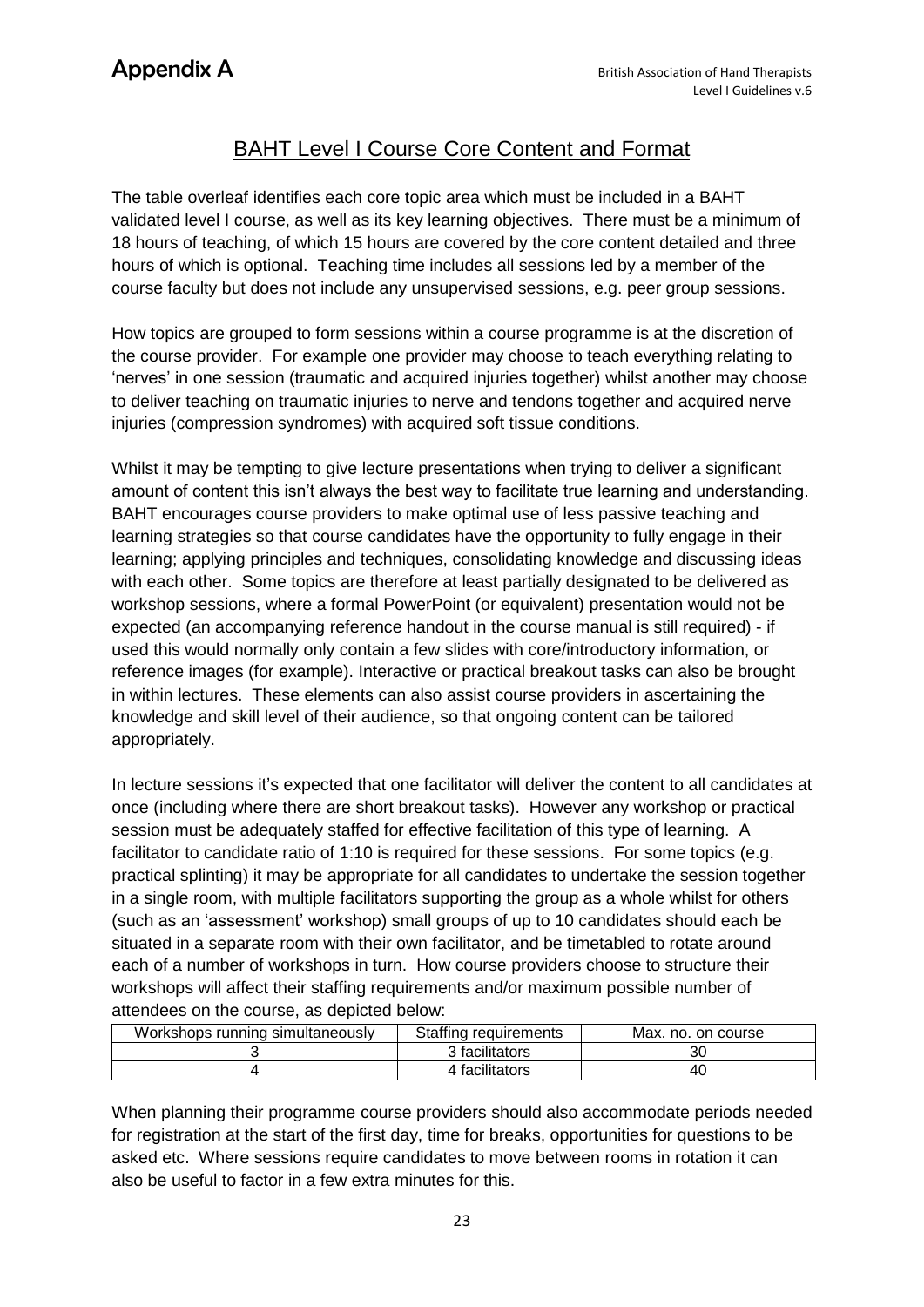| <b>Topic</b>                                                                  | Duration     | <b>Session Type</b>                                                          | <b>Learning Objectives</b>                                                                                                                                                                                                                                                                                                                                                                                                                                                                                                                                                                                                                                                                                                                                                                                                          |
|-------------------------------------------------------------------------------|--------------|------------------------------------------------------------------------------|-------------------------------------------------------------------------------------------------------------------------------------------------------------------------------------------------------------------------------------------------------------------------------------------------------------------------------------------------------------------------------------------------------------------------------------------------------------------------------------------------------------------------------------------------------------------------------------------------------------------------------------------------------------------------------------------------------------------------------------------------------------------------------------------------------------------------------------|
| The role of the Hand                                                          | 15 minutes.  | Lecture/interactive                                                          | Delegates should be:                                                                                                                                                                                                                                                                                                                                                                                                                                                                                                                                                                                                                                                                                                                                                                                                                |
| Therapist and<br>introduction to<br><b>BAHT/Accredited</b><br>Hand Therapist. |              | lecture.                                                                     | Able to recognise the historical demarcation of traditional PT/OT<br>roles within a hand therapy setting as well as the emergence of<br>the generic role of a modern hand therapist, as promoted by<br>BAHT.<br>Aware of the BAHT validated postgraduate cpd pathway for PTs<br>and OTs, including where to find upcoming level II courses and<br>further information on the BAHT website.                                                                                                                                                                                                                                                                                                                                                                                                                                          |
| Anatomy.                                                                      | 75 minutes   | Lecture/Interactive                                                          | Delegates should be able to:                                                                                                                                                                                                                                                                                                                                                                                                                                                                                                                                                                                                                                                                                                                                                                                                        |
|                                                                               |              | lecture/demonstration/<br>practical.                                         | Describe the pure and functional anatomy of the hand, wrist and<br>$\bullet$<br>forearm from superficial to deep including skin creases, fascia,<br>tendons, nerves, ligaments, joints and bones.<br>Identify by palpation the main bony and soft tissue landmarks<br>around the hand and wrist.<br>The BAHT Level I anatomy booklet, which should be supplied to all<br>delegates prior to the course for pre-reading, is of the expected                                                                                                                                                                                                                                                                                                                                                                                          |
|                                                                               |              |                                                                              | level of knowledge.                                                                                                                                                                                                                                                                                                                                                                                                                                                                                                                                                                                                                                                                                                                                                                                                                 |
| Assessment.                                                                   | 180 minutes. | Minimum 120 minutes<br>practical workshop,<br>maximum 60 minutes<br>lecture. | Delegates should be able to:<br>Identify appropriate priorities for subjective assessment of a<br>variety of patients commonly encountered in a UK hand therapy<br>setting (e.g. trauma, post-op, ongoing conditions/pain).<br>Identify and discuss a number of patient rated outcome<br>measures commonly utilised with hand therapy patients e.g.<br>PSFS, DASH, etc.<br>Discuss, justify and practically apply a number of objective<br>assessments commonly utilised in hand therapy including<br>Range of movement (visual estimation, ruler<br>$\circ$<br>measurement, goniometry, Kapandji thumb opposition<br>scores).<br>Strength (gross and finer grip, hand dynamometer and<br>$\circ$<br>pinch gauge, Oxford/MRC scale for manual muscle<br>testing).<br>Oedema (visual estimation, palpation, tape measure,<br>$\circ$ |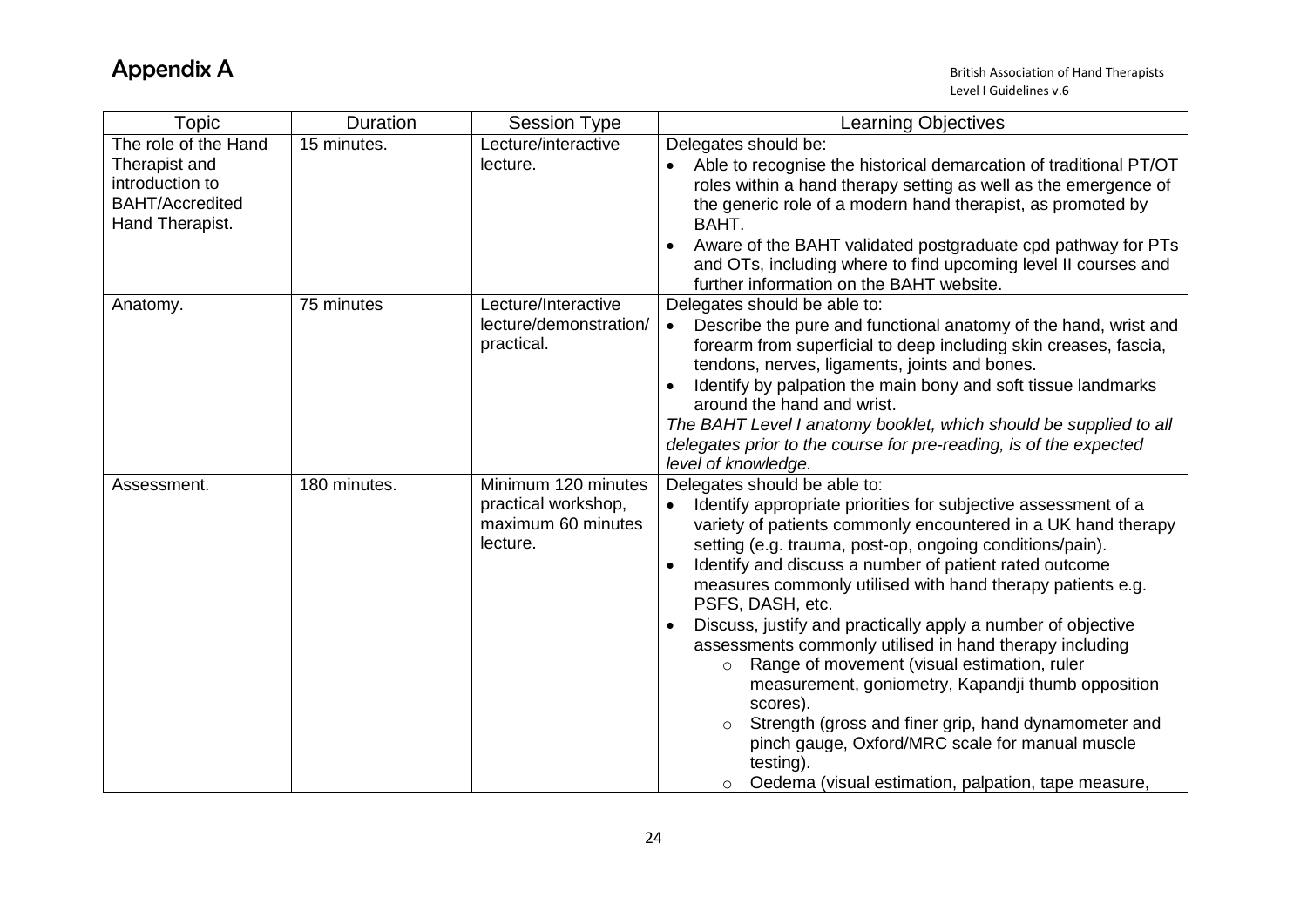| <b>Topic</b>                  | <b>Duration</b> | <b>Session Type</b>                      | <b>Learning Objectives</b>                                                                                                                                                                                                                                                                                                                                                                                                                                                              |
|-------------------------------|-----------------|------------------------------------------|-----------------------------------------------------------------------------------------------------------------------------------------------------------------------------------------------------------------------------------------------------------------------------------------------------------------------------------------------------------------------------------------------------------------------------------------------------------------------------------------|
|                               |                 |                                          | volumeter).<br>Pain (Types of pain scale/standardised methods of<br>$\circ$<br>measurement +/- e.g. completion of symptoms on<br>body/limb charts).                                                                                                                                                                                                                                                                                                                                     |
| Introduction to<br>Exercise.  | 30 minutes.     | Lecture/interactive<br>lecture/workshop. | Delegates should be able to:<br>Define active, passive and categories of resistance exercises<br>(isometric, concentric, eccentric)<br>Discuss the practical application of different types of exercise in<br>a hand therapy setting.<br>Detail core exercise sets utilised in hand therapy, such as<br>tendon gliding exercises.                                                                                                                                                       |
| Principles of Healing.        | 30 minutes.     | Lecture/interactive<br>lecture.          | Delegates should be able to:<br>Describe the basic stages and usual timeframes of healing in<br>relation to skin, bone, ligament, muscle, tendon and nerve.<br>Discuss factors that can influence healing.                                                                                                                                                                                                                                                                              |
| Introduction to<br>Splinting. | 30 minutes.     | Lecture/interactive<br>lecture.          | Delegates should be able to:<br>Describe a variety of types of splint (static, serial static, static<br>progressive, dynamic).<br>Outline different purposes of splinting (e.g.<br>protection/immobilisation, mobilisation, function).<br>Emphasis should be more towards static splints & prefabricated (off<br>the shelf) splints as this is a basic introduction. A range of physical<br>examples may enhance delegates understanding.                                               |
| Dupuytren's Disease.          | 60 minutes.     | Lecture                                  | Delegates should be able to:<br>Describe the anatomy, pathology and risk factors associated<br>with Dupuytren's disease.<br>Outline the clinical signs of Dupuytren's disease seen<br>commonly in the hand.<br>List potential surgical interventions undertaken for Dupuytren's<br>disease (e.g. collagenase injection, needle fasciotomy,<br>fasciectomy, dermofasciectomy, arthrodesis, terminalisation,<br>amputation).<br>Describe the basic surgical procedures of fasciectomy and |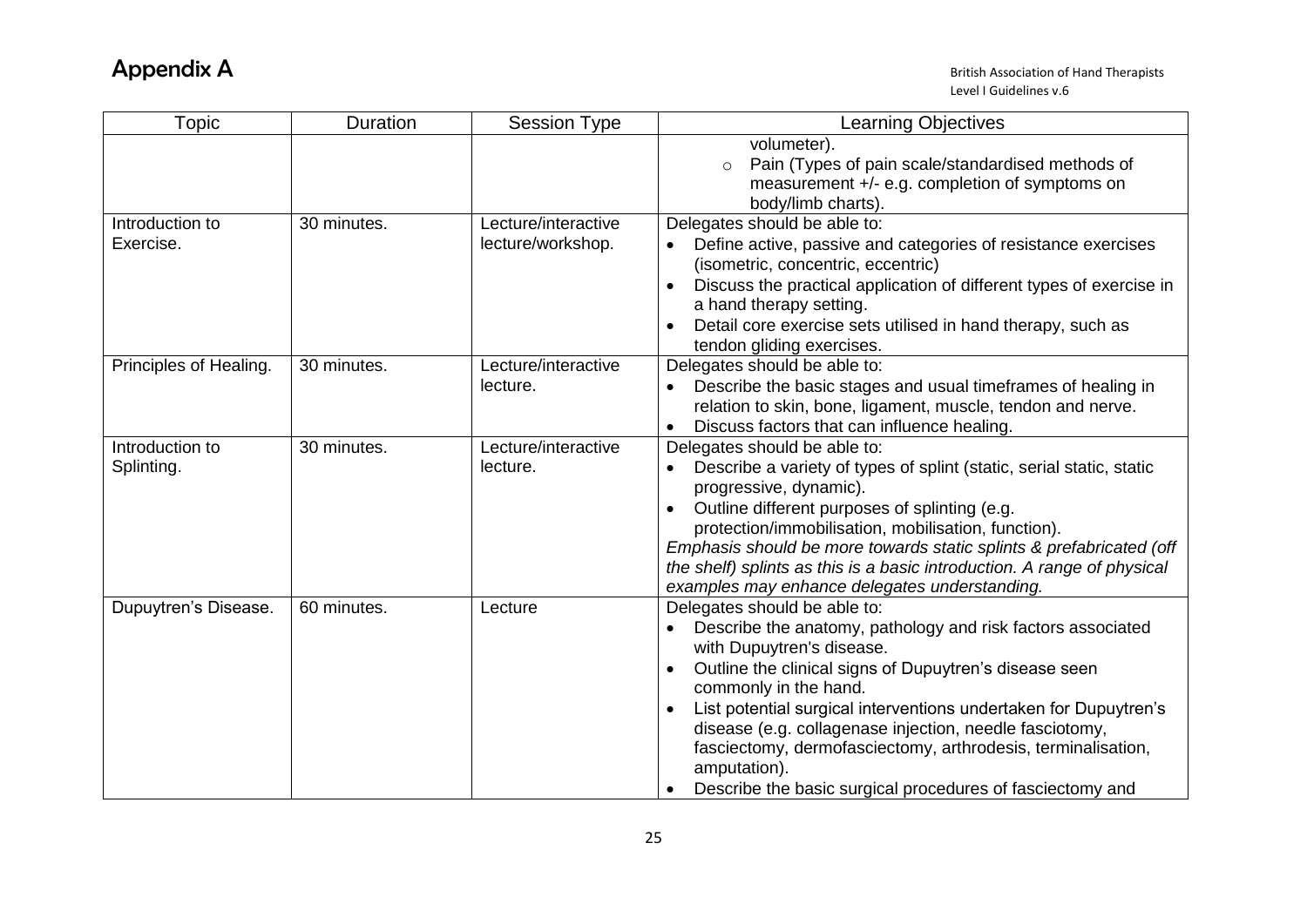| Topic                                 | Duration    | <b>Session Type</b> | <b>Learning Objectives</b>                                                                                                                                                                                                                                                                                                                                                                                                                                                                                                                                                                                                                                                                                                                                                                                                                                                            |
|---------------------------------------|-------------|---------------------|---------------------------------------------------------------------------------------------------------------------------------------------------------------------------------------------------------------------------------------------------------------------------------------------------------------------------------------------------------------------------------------------------------------------------------------------------------------------------------------------------------------------------------------------------------------------------------------------------------------------------------------------------------------------------------------------------------------------------------------------------------------------------------------------------------------------------------------------------------------------------------------|
|                                       |             |                     | dermofasciectomy, as well as post-operative therapy                                                                                                                                                                                                                                                                                                                                                                                                                                                                                                                                                                                                                                                                                                                                                                                                                                   |
|                                       |             |                     | management principles and goals.                                                                                                                                                                                                                                                                                                                                                                                                                                                                                                                                                                                                                                                                                                                                                                                                                                                      |
|                                       |             |                     | Outline commonly encountered post-operative complications.                                                                                                                                                                                                                                                                                                                                                                                                                                                                                                                                                                                                                                                                                                                                                                                                                            |
| Osteoarthritis and                    | 60 minutes. | Lecture/interactive | Delegates should be able to:                                                                                                                                                                                                                                                                                                                                                                                                                                                                                                                                                                                                                                                                                                                                                                                                                                                          |
| <b>Rheumatoid Arthritis.</b>          |             | lecture.            | Describe the fundamental pathological processes seen in<br>osteoarthritis and rheumatoid arthritis, with specific reference to<br>how these manifest within the hand (including the fingers,<br>thumb, wrist).<br>Discuss conservative treatment techniques commonly<br>employed in a hand therapy setting with patients suffering from<br>OA/RA, including splinting, exercises and joint protection<br>techniques.<br>Outline medical management of OA/RA.<br>List common surgical procedures undertaken for patients with<br>OA/RA affecting their hands, including trapeziectomy, joint<br>replacement and arthrodesis.<br>Discuss the principles of post-operative rehabilitation for any<br>surgical procedures discussed.<br>It is expected that the bias of this session would be more towards<br>OA & that the session would provide a basic overview of this topic<br>area. |
| Acquired soft                         | 30 minutes. | Lecture             | Delegates should be able to:                                                                                                                                                                                                                                                                                                                                                                                                                                                                                                                                                                                                                                                                                                                                                                                                                                                          |
| tissue/musculoskeletal<br>conditions. |             |                     | Describe the pathology of commonly seen soft tissue<br>conditions/ tendinopathies affecting the hand and wrist,<br>including De Quervains and trigger finger.                                                                                                                                                                                                                                                                                                                                                                                                                                                                                                                                                                                                                                                                                                                         |
|                                       |             |                     | Discuss the signs, symptoms and diagnosis (assessment) of<br>these conditions.                                                                                                                                                                                                                                                                                                                                                                                                                                                                                                                                                                                                                                                                                                                                                                                                        |
|                                       |             |                     | Discuss the evidence based therapy treatment options for these<br>conditions.                                                                                                                                                                                                                                                                                                                                                                                                                                                                                                                                                                                                                                                                                                                                                                                                         |
|                                       |             |                     | Describe further management options available should therapy<br>input fail to resolve the symptoms of these conditions.                                                                                                                                                                                                                                                                                                                                                                                                                                                                                                                                                                                                                                                                                                                                                               |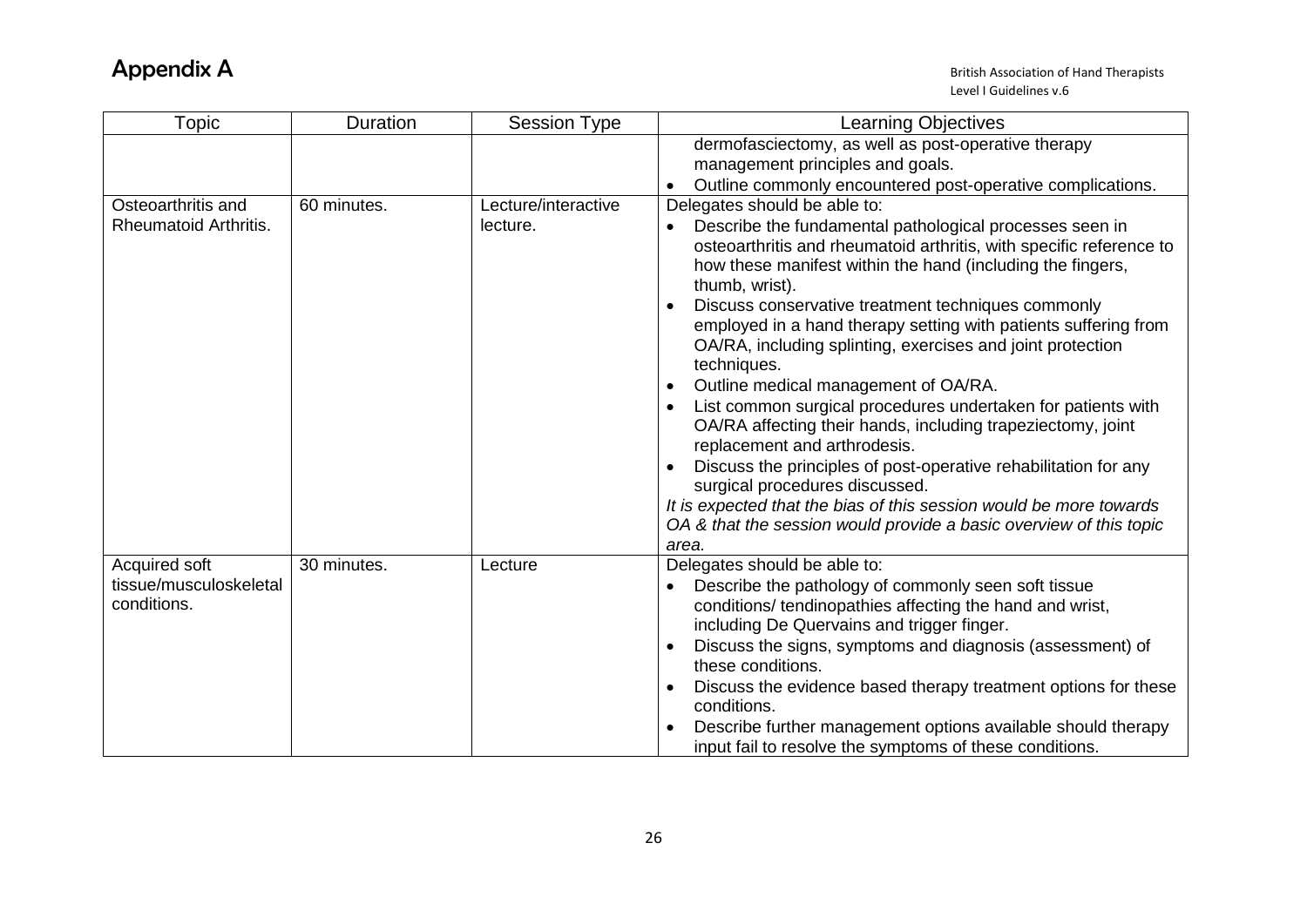| Nerve compression<br>syndromes. | 30 minutes. | Lecture | Delegates should be able to:<br>Understand the basic anatomical structure of a nerve fibre/cell<br>and outline normal nerve conduction/physiology. |
|---------------------------------|-------------|---------|----------------------------------------------------------------------------------------------------------------------------------------------------|
|                                 |             |         | Describe the pathology of nerve compression syndromes<br>affecting the hand and wrist.                                                             |
|                                 |             |         | Relate motor and sensory deficits seen in nerve<br>injury/compression to the relevant anatomy and be aware of                                      |
|                                 |             |         | common sites of compression of peripheral nerves (radial,<br>median, ulna nerve) in the upper limb.                                                |
|                                 |             |         | Describe the symptoms of/assessment for commonly seen<br>upper limb nerve compression syndromes, including carpal                                  |
|                                 |             |         | tunnel syndrome and cubital tunnel syndrome.<br>Discuss the evidence based therapy treatment options for the                                       |
|                                 |             |         | condition covered and describe further management options                                                                                          |
|                                 |             |         | available should therapy input fail to resolve symptoms.                                                                                           |
| Traumatic injury to             | 60 minutes. | Lecture | Delegates should be able to:                                                                                                                       |
| bone (fractures).               |             |         | Identify various types/basic classifications of fracture (i.e.<br>transverse, spiral, open/closed) seen in the hand/wrist.                         |
|                                 |             |         | Understand the basic concept of a stable vs unstable fracture                                                                                      |
|                                 |             |         | and apply this to a range of examples relating to the hand/wrist.                                                                                  |
|                                 |             |         | Discuss principles of appropriate fracture management (surgical<br>and non-surgical) in relation to commonly encountered                           |
|                                 |             |         | hand/wrist fractures (e.g. distal radius fracture, 5th metacarpal                                                                                  |
|                                 |             |         | neck/shaft fractures, 1st metacarpal fractures, proximal phalanx<br>fractures).                                                                    |
|                                 |             |         | Understand the position of safe immobilisation and appropriate                                                                                     |
|                                 |             |         | splinting/protection for a range of commonly encountered<br>hand/wrist fractures.                                                                  |
|                                 |             |         | Outline the principles of/rationale for early mobilisation of hand                                                                                 |
|                                 |             |         | fractures and be able to apply these safely to appropriate<br>clinical scenarios.                                                                  |
| Traumatic injury to             | 30 minutes. | Lecture | Delegates should be able to:                                                                                                                       |
| joint (ligament).               |             |         | Describe different grades of ligament injury and their clinical                                                                                    |
|                                 |             |         | significance.                                                                                                                                      |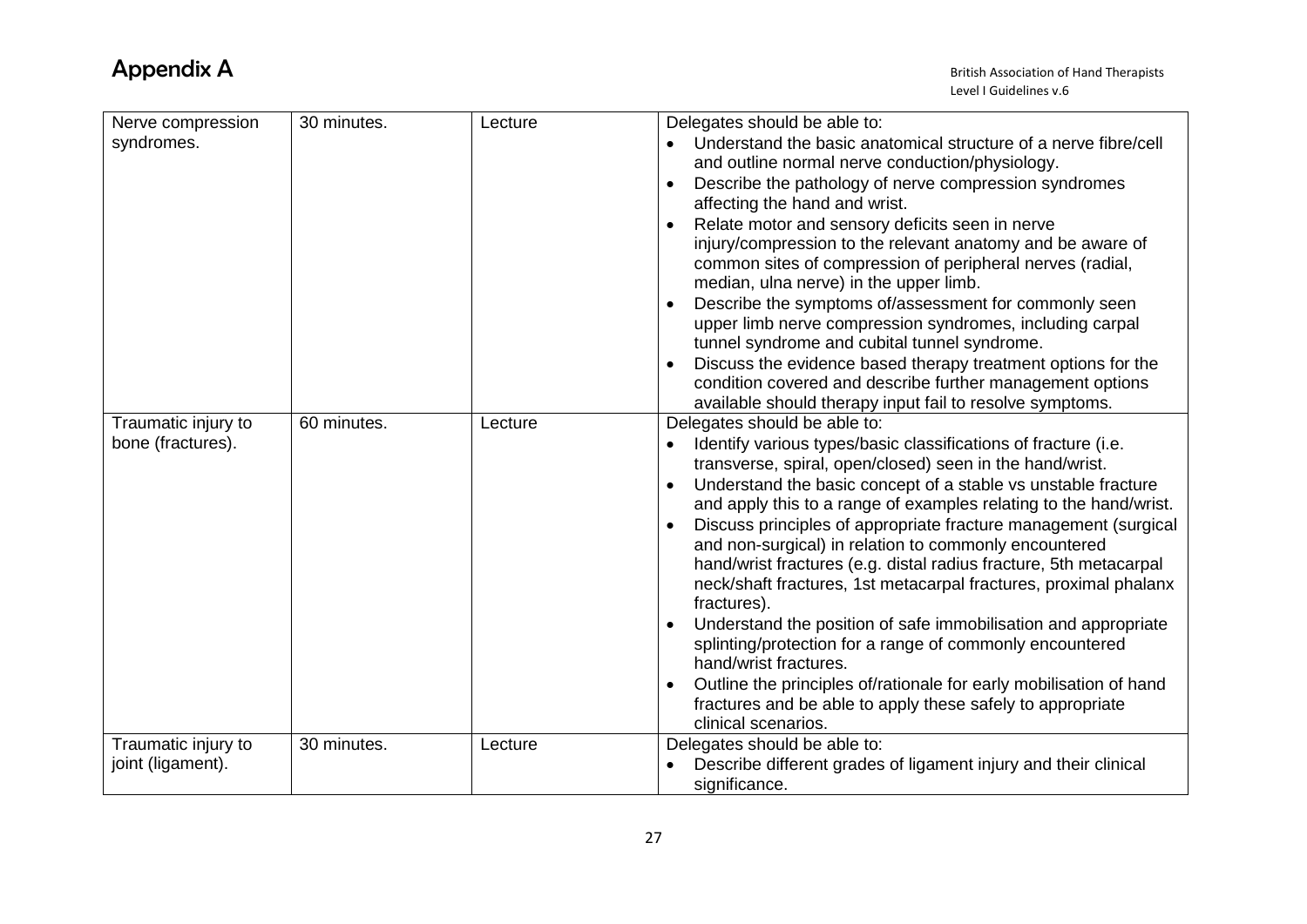|                     |             |          | Discuss and apply assessment techniques for commonly<br>encountered ligament injuries in the hand (including PIP joint<br>volar plate/collateral ligament injuries and thumb MCP joint UCL<br>injuries).<br>Outline appropriate surgical intervention for commonly<br>encountered ligament injuries in the hand.<br>Discuss appropriate post-surgical/non-surgical therapy<br>treatment for commonly encountered ligament injuries of the<br>hand. |
|---------------------|-------------|----------|----------------------------------------------------------------------------------------------------------------------------------------------------------------------------------------------------------------------------------------------------------------------------------------------------------------------------------------------------------------------------------------------------------------------------------------------------|
| Traumatic injury to | 45 minutes. | Lecture  | Delegates should be able to:                                                                                                                                                                                                                                                                                                                                                                                                                       |
| tendon.             |             |          | Discuss and assess for closed tendon avulsion (including with<br>avulsion fracture) injuries in the fingers (FDP avulsion, mallet<br>finger, central slip rupture).                                                                                                                                                                                                                                                                                |
|                     |             |          | Outline the appropriate early (immediate to $~5$ weeks)<br>management for closed tendon avulsion injuries in the fingers<br>(surgical/therapeutic as appropriate);                                                                                                                                                                                                                                                                                 |
|                     |             |          | Give an overview of the principles of surgical and therapeutic                                                                                                                                                                                                                                                                                                                                                                                     |
|                     |             |          | intervention following laceration to a flexor or extensor tendon in<br>the hand/wrist                                                                                                                                                                                                                                                                                                                                                              |
|                     |             |          | NB Detailed description/discussion of rehabilitation regimens                                                                                                                                                                                                                                                                                                                                                                                      |
|                     |             |          | following surgical repair of tendon laceration is no longer required<br>as a core element of teaching at BAHT level I.                                                                                                                                                                                                                                                                                                                             |
| Traumatic injury to | 15 minutes. | Lecture. | Delegates should be able to:                                                                                                                                                                                                                                                                                                                                                                                                                       |
| nerve.              |             |          | Outline the basic anatomical structure of a nerve fibre and cell.                                                                                                                                                                                                                                                                                                                                                                                  |
|                     |             |          | State the common classifications of severity of nerve injury (ie<br>Seddon/Sunderland).                                                                                                                                                                                                                                                                                                                                                            |
|                     |             |          | Outline common mechanisms of acute/traumatic injury to nerve<br>(laceration, avulsion, acute compression/compartment<br>syndrome)                                                                                                                                                                                                                                                                                                                  |
|                     |             |          | Discuss the relative likelihood of and timeframes for<br>spontaneous recovery from each level of nerve injury/identify<br>when surgical intervention would be indicated.                                                                                                                                                                                                                                                                           |
|                     |             |          | Detailed knowledge of surgical/post-surgical management of nerve                                                                                                                                                                                                                                                                                                                                                                                   |
|                     |             |          | laceration is no longer a core requirement for BAHT Level I.                                                                                                                                                                                                                                                                                                                                                                                       |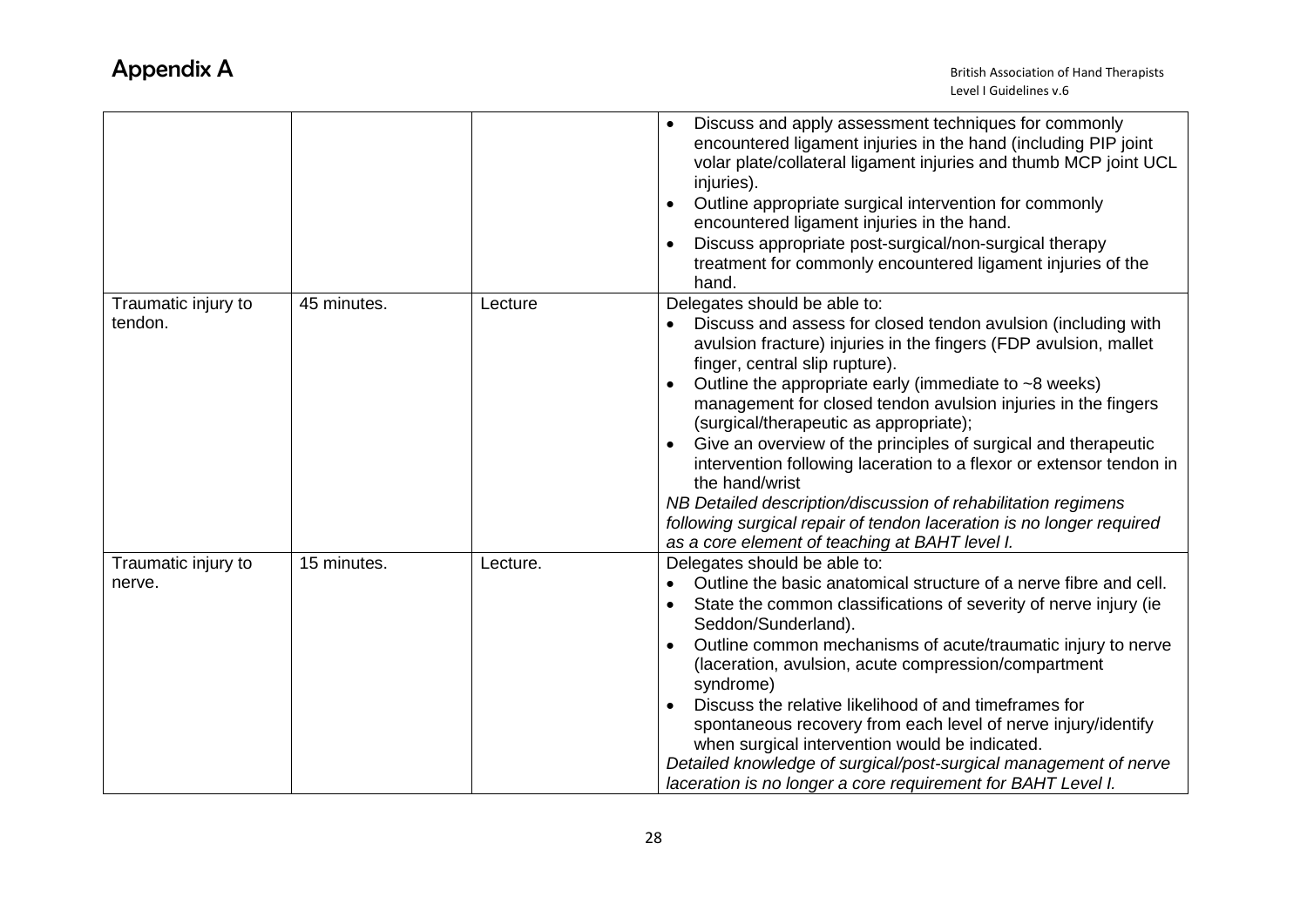| Pain and Complex<br><b>Regional Pain</b><br>Syndrome. | 30 minutes.  | Lecture.            | Delegates should be able to:<br>Describe the basic pathophysiology of pain and CRPS type I/II<br>Identify types of pain and their features (e.g. mechanical,<br>inflammatory, neuropathic).<br>Identify common signs and symptoms of CRPS;<br>Identify how CRPS is diagnosed, including being aware of the<br>Budapest criteria.<br>Describe a variety of appropriate therapeutic interventions to<br>utilise with patients with pain and those diagnosed with CRPS;<br>Identify a number of other MDT members relevant to the care of<br>patients with ongoing/severe pain and CRPS and outline their<br>role.                                                                                                                                                                                                                                                                                                                                                                                                                                                                                                                                    |
|-------------------------------------------------------|--------------|---------------------|----------------------------------------------------------------------------------------------------------------------------------------------------------------------------------------------------------------------------------------------------------------------------------------------------------------------------------------------------------------------------------------------------------------------------------------------------------------------------------------------------------------------------------------------------------------------------------------------------------------------------------------------------------------------------------------------------------------------------------------------------------------------------------------------------------------------------------------------------------------------------------------------------------------------------------------------------------------------------------------------------------------------------------------------------------------------------------------------------------------------------------------------------|
| Common treatment<br>modalities.                       | 120 minutes. | Practical workshop. | Delegates should be able to:<br>Identify common problems arising as a result of the injuries<br>and/or conditions discussed during the course and describe<br>how they occur, including;<br>Pain.<br>$\circ$<br>Reduced range of movement/stiffness.<br>$\circ$<br>Hypertrophic, keloid, sensitive, adhered and contracted<br>$\circ$<br>scar tissue.<br>Oedema.<br>$\circ$<br>Discuss and practically apply a range of treatment modalities for<br>patients with the clinical conditions covered with the course<br>content including<br>Massage, pressure, vibration, taping, silicone gels,<br>$\circ$<br>(splinting - discussion only) for scarring.<br>Management of oedema using compression (e.g. coban,<br>$\circ$<br>finger sleeves, oedema gloves), massage, elevation,<br>movement, taping.<br>The role/prescription of exercise and functional activities<br>$\circ$<br>to overcome stiffness/reduced range of motion, as well<br>as how splinting can be employed to mobilise tissues<br>(discussion/overview of splinting, practical application<br>not required).<br>Techniques to help overcome pain such as heat/cold,<br>$\circ$ |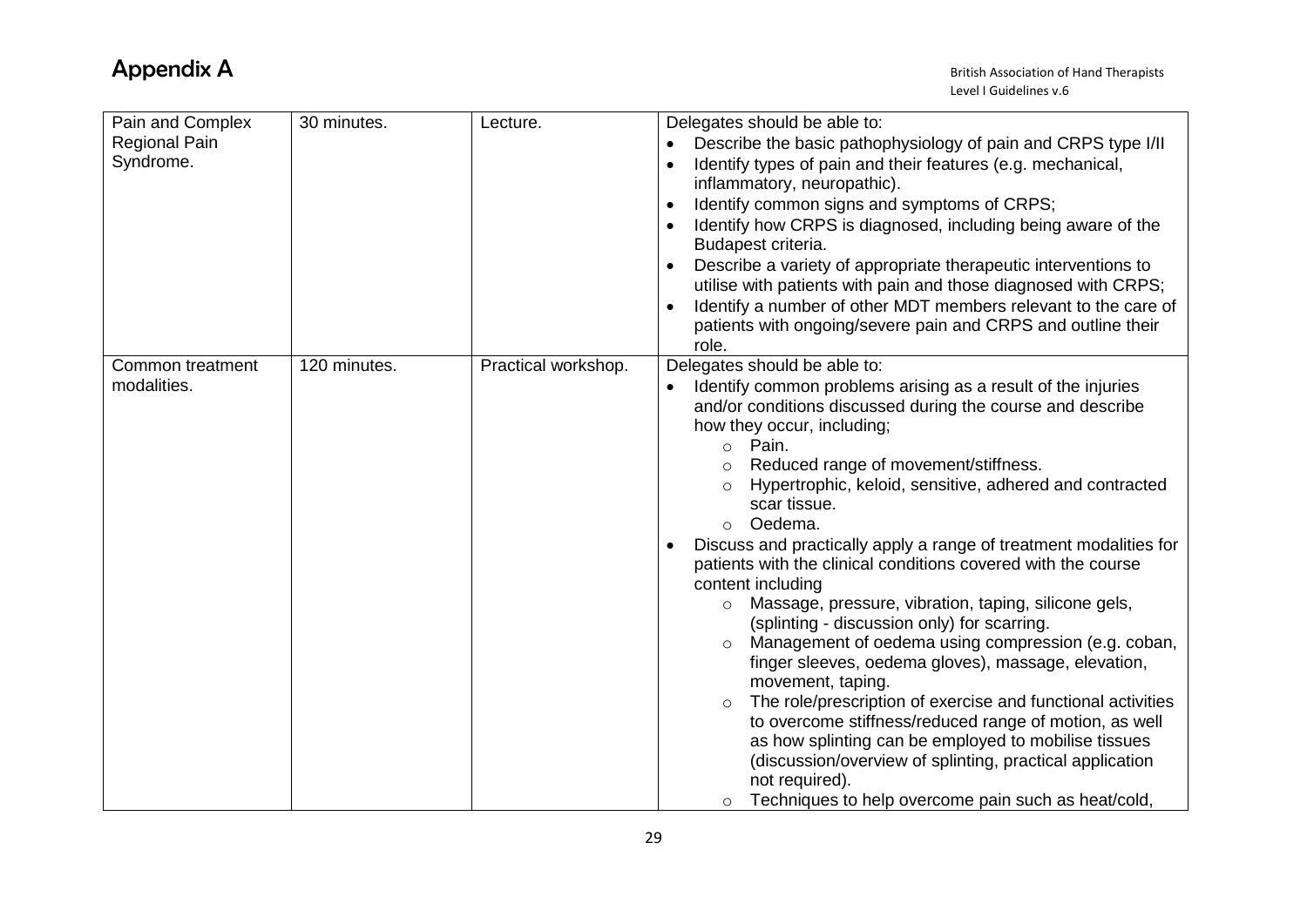|                                 |                              |                                                                      | soft tissue and manual therapy, acupuncture, exercise,<br>imagery/mirror therapy (NB practical application not<br>expected for all pain techniques).                                                                                                                                                                                                                                                                                                                                                                                                                                                                                                                                                                        |
|---------------------------------|------------------------------|----------------------------------------------------------------------|-----------------------------------------------------------------------------------------------------------------------------------------------------------------------------------------------------------------------------------------------------------------------------------------------------------------------------------------------------------------------------------------------------------------------------------------------------------------------------------------------------------------------------------------------------------------------------------------------------------------------------------------------------------------------------------------------------------------------------|
| <b>Case Studies</b>             | 60 minutes                   | Workshop +/-<br>practical                                            | Delegates should be able to apply their learning to a variety of<br>relevant case study scenarios:<br>Highlighting relevant anatomy/pathophysiology and possible<br>complications.<br>Discussing and justifying appropriate assessment and treatment<br>techniques.<br>It is expected that these sessions would run in small groups and be<br>led by the delegates with support/facilitation from course providers,<br>allowing delegates to use knowledge, skills & clinical reasoning for<br>core conditions covered within the course content.                                                                                                                                                                           |
| Additional optional<br>content. | 180 minutes.                 | Lecture/interactive<br>lecture/demonstration/<br>workshop/practical. | Appropriate learning objectives to be determined by course<br>providers in relation to their chosen content.<br>Course providers may choose to allocate more time to consolidate<br>teaching of core content, develop core topic areas to deliver<br>learning in greater depth/breadth, deliver additional topics or a<br>mixture of these. Additional topic examples include:<br>Surgery for and rehabilitation of open flexor/extensor tendon<br>injuries.<br>Principles of rehabilitation following peripheral (median, ulna,<br>radial) nerve repair, including sensory re-education.<br><b>Practical Splinting.</b><br>Introduction to x-ray interpretation.<br>Psychology of (hand) injury.<br>Burns.<br>Paediatrics. |
| Total                           | 1080 minutes $=$<br>18 hours |                                                                      |                                                                                                                                                                                                                                                                                                                                                                                                                                                                                                                                                                                                                                                                                                                             |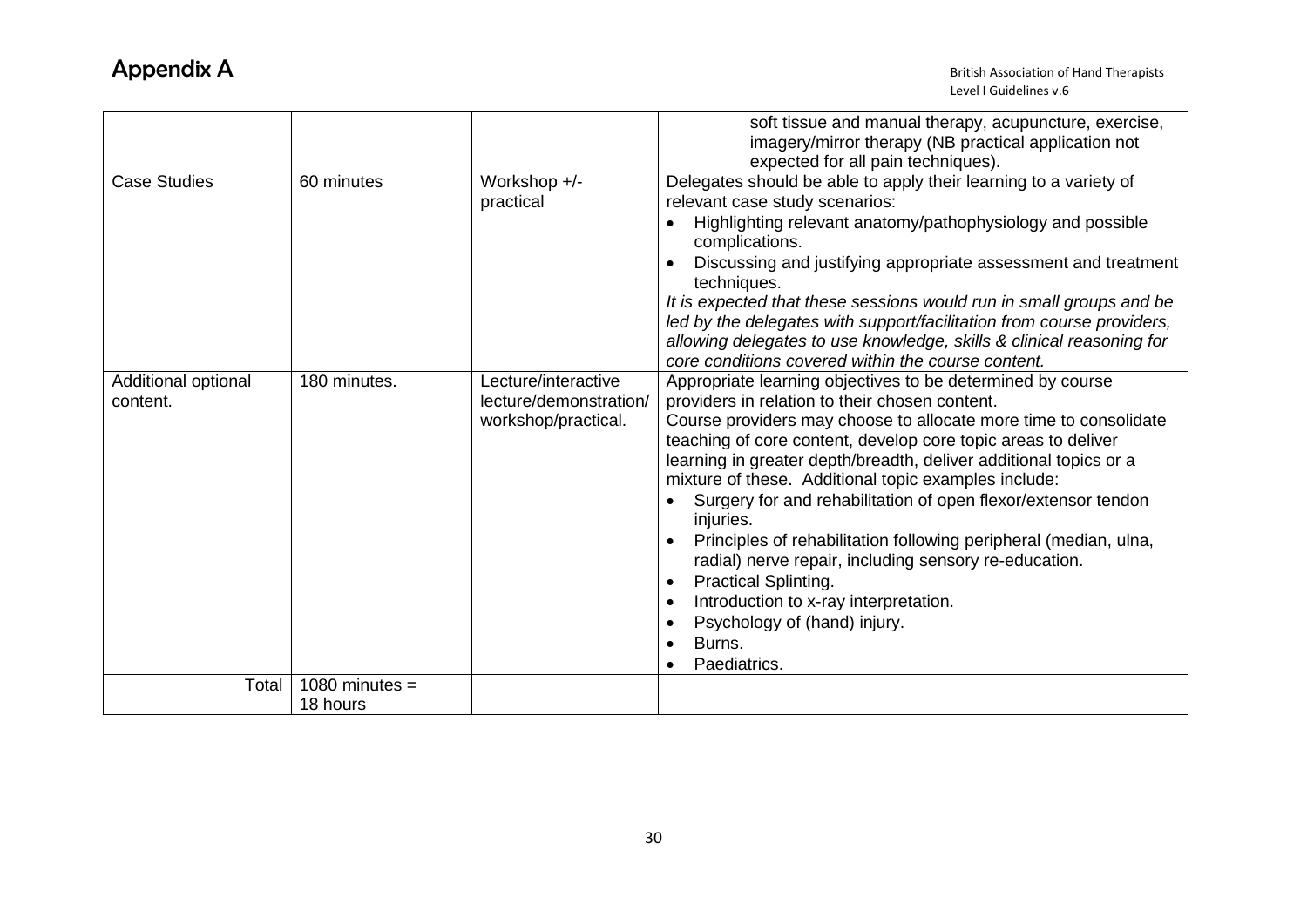#### **BAHT Level I Course** Sample Programme 1

| Day 1 | <u>ampio i Togrammo T</u>                           |                            | <b>Duration</b><br>(mins) |
|-------|-----------------------------------------------------|----------------------------|---------------------------|
| 8:30  | Registration/Refreshments                           |                            |                           |
| 9:00  | Welcome and Introduction                            |                            | 15                        |
| 9:30  | <b>Anatomy Revision Lecture</b>                     |                            | 30                        |
| 10:00 | <b>Practical Anatomy Workshop</b>                   |                            | 60                        |
|       | (whole group; 1 facilitator per 10 delegates).      |                            |                           |
|       | Palpation/Surface Marking/                          |                            |                           |
|       | Assessment of ligament and tendon integrity         |                            |                           |
| 11:00 | <b>BREAK</b>                                        |                            |                           |
| 11:20 | Acquired soft tissue conditions lecture             |                            | 40                        |
| 12:00 | Osteoarthritis and Rheumatoid Arthritis lecture     |                            | 60                        |
| 13:00 | <b>LUNCH</b>                                        |                            |                           |
| 13:45 | Functional Assessment and joint protection workshop |                            | 45                        |
|       | (whole group; 1 facilitator per 10 delegates)       |                            |                           |
| 14:30 | Dupuytren's Disease Lecture                         |                            | 60                        |
| 15:30 | <b>BREAK</b>                                        |                            |                           |
| 15:50 | OA/RA/Dupuytren's case studies                      |                            | 60                        |
| 16:50 | Questions/recap day 1                               |                            |                           |
| 17:00 | Close                                               |                            |                           |
|       |                                                     | Day 1 total teaching time: | 370 mins                  |
| Day 2 |                                                     |                            |                           |
| 8:30  | Introduction to Assessment lecture                  |                            | 30                        |
| 9:00  | Assessment Workshop Rotation 1                      |                            | 40                        |
| 9:45  | Assessment Workshop Rotation 2                      |                            | 40                        |
| 10:30 | <b>BREAK</b>                                        |                            |                           |
| 10:45 | Assessment Workshop Rotation 3                      |                            | 40                        |
| 11:30 | Assessment Workshop Rotation 4                      |                            | 40                        |
| 12:15 | Principles of tissue healing                        |                            | 45                        |
|       | (skin/bone/ligament/tendon/nerve)                   |                            |                           |
| 13:00 | <b>LUNCH</b>                                        |                            |                           |
| 13:45 | Fractures and dislocations in the hand lecture      |                            | 90                        |
| 15:15 | <b>BREAK</b>                                        |                            |                           |
| 15:30 | Traumatic injury to tendons lecture                 |                            | 45                        |
| 16:15 | Injury to nerve lecture (acquired and traumatic)    |                            | 45                        |
| 17:00 | Close                                               | Day 2 total teaching time: | 415 mins                  |

Assessment Workshops (maximum 10 delegates per group):

Range of Movement

**Strength** 

Oedema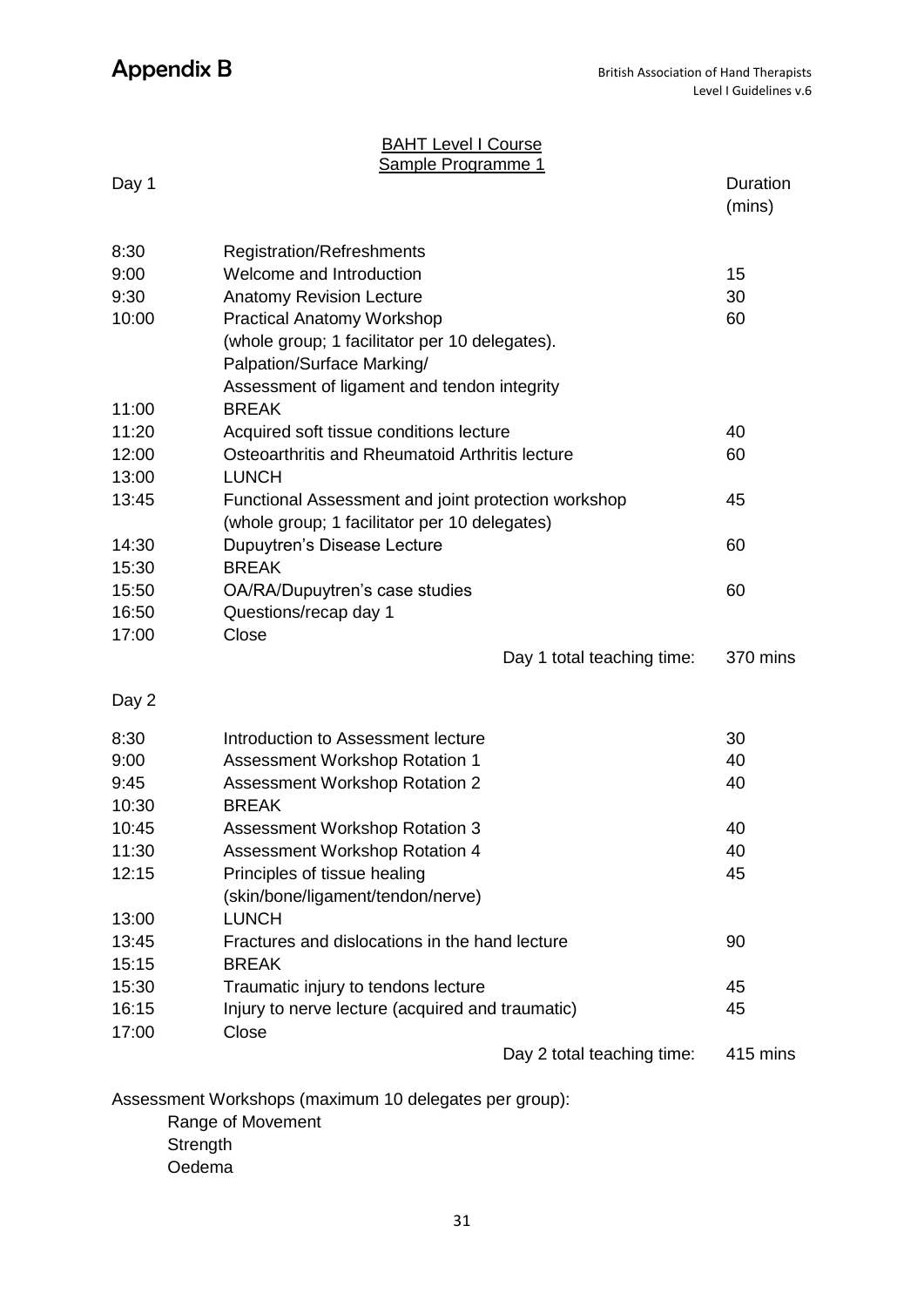Pain

Day 3

| 8:30  | Questions/recap day 2                          |          |
|-------|------------------------------------------------|----------|
| 8:40  | <b>Trauma Case Studies</b>                     | 50       |
| 9:30  | Pain/CRPS lecture                              | 45       |
| 10:15 | Introduction to exercise in treatment          | 30       |
| 10:45 | <b>BREAK</b>                                   |          |
| 11:00 | <b>Treatment Workshop Rotation 1</b>           | 30       |
| 11:35 | <b>Treatment Workshop Rotation 2</b>           | 30       |
| 12:10 | <b>Treatment Workshop Rotation 3</b>           | 30       |
| 12:45 | <b>Treatment Workshop Rotation 4</b>           | 30       |
| 13:15 | <b>LUNCH</b>                                   |          |
| 14:00 | Questions/recap AM session                     |          |
| 14:10 | Introduction to Splinting                      | 40       |
| 14:50 | <b>Practical Splinting Workshop</b>            | 90       |
|       | (refreshments available throughout)            |          |
|       | All delegates; 1 facilitator per 10 delegates. |          |
| 16:20 | Close of course                                |          |
|       | Day 3 total teaching time:                     | 375 mins |
|       | Treatment workshops (max 10 per group)         |          |
|       | Scar                                           |          |
|       | Oedema                                         |          |
|       | Range of Movement                              |          |
|       |                                                |          |

Pain

Course total teaching time:  $370 + 415 + 375 = 1160$  mins / 19 hours 20 minutes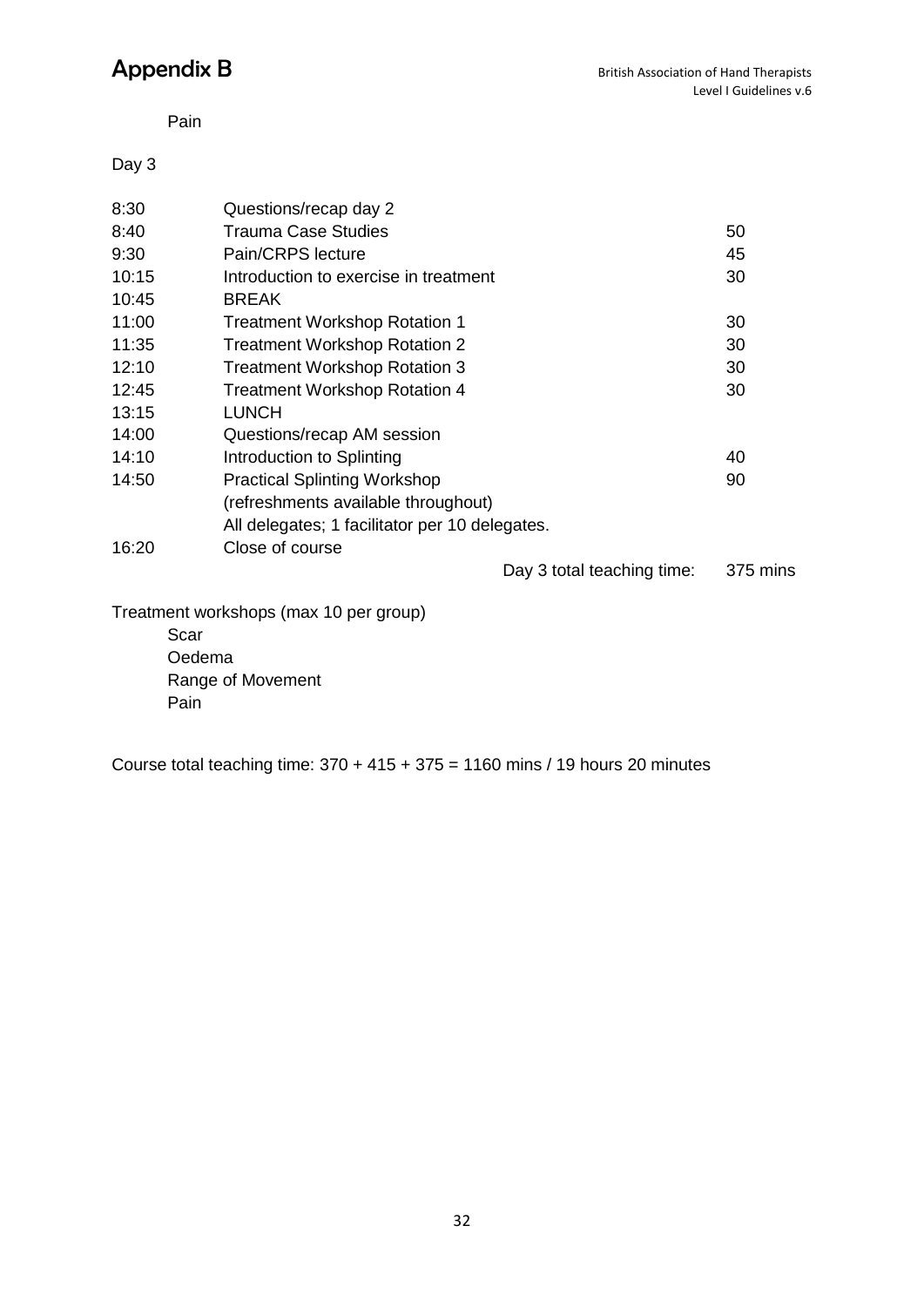### BAHT Level I Course - Sample Programme 2

|       | Day 1 Session Title                                 | Time        | Session style       |
|-------|-----------------------------------------------------|-------------|---------------------|
|       | 08:30 Registration                                  |             |                     |
|       | 09:00 Welcome                                       |             |                     |
|       | 09:15 Introduction to BAHT Level I & hand therapy   | 15          | Lecture             |
|       | 09:30 Introduction to assessment in hand therapy    | 30          | Interactive lecture |
|       | 10:00 Introduction to exercise in hand therapy      | 30          | Interactive lecture |
|       | 10:30 Anatomy Revision                              | 30          | Interactive lecture |
|       | 11:00 Break                                         |             |                     |
|       | 11:20 Workshop Rotation 1                           | 60          | Workshop            |
|       | 12:25 Workshop Rotation 2                           | 60          | Workshop            |
| 13:30 | Lunch                                               |             |                     |
|       | 14:25 Workshop Rotation 3                           | 60          | Workshop            |
|       | 15:30 Principles of healing                         | 30          | Lecture             |
|       | 16:00 Pain & CRPS                                   | 30          | Lecture             |
|       |                                                     |             | 345 mins total      |
|       |                                                     |             |                     |
|       | Day 2 Session Title                                 | Time        | Session style       |
|       | 08:30 Day 1 recap/questions                         |             |                     |
|       | 08:45 Closed hand trauma                            | 120         | Interactive lecture |
|       | <b>Fractures</b>                                    |             |                     |
|       | Ligament injuries                                   |             |                     |
|       | <b>Tendon avulsions</b>                             |             |                     |
|       | 10:45 Break                                         |             |                     |
|       | 11:05 Open hand trauma                              | 55          | Lecture             |
|       | 12:00 Workshop Rotation 4                           | 60          | Workshop            |
|       | 13:00 Lunch                                         |             |                     |
|       | 13:50 Workshop Rotation 5                           | 60          | Workshop            |
| 14:55 | <b>Workshop Rotation 6</b>                          | 60          | Workshop            |
| 16:00 | <b>Break</b>                                        |             |                     |
|       | 16:20 Tendinopathy and nerve compression syndromes  | 70          | Lecture             |
|       |                                                     |             | 425 mins total      |
|       |                                                     |             |                     |
|       | Day 3 Session Title                                 | Time        | Session style       |
| 8:30  | Day 2 recap/questions                               |             |                     |
|       | 08:45 Dupuytren's Disease                           | 60          | Lecture             |
|       | 09:45 Osteoarthritis                                | 40          | Lecture             |
|       | 10:25 Rheumatoid Arthritis                          | 20          | Lecture             |
|       | 10:45 Break                                         |             |                     |
|       | 11:05 Workshop Rotation 7                           | 45          | Workshop            |
|       | 11:50 Workshop Rotation 8                           | 45          | Workshop            |
|       | 12:40 Lunch                                         |             |                     |
|       | 13:25 Workshop Rotation 9                           | 45          | Workshop            |
|       | 14:20 Case Studies (1 facilitator per 10 delegates) | 60          | Workshop            |
|       | 15:20 Final recap                                   |             |                     |
|       | 15:30 Close of course                               |             |                     |
|       |                                                     | 315 minutes |                     |

Total teaching time 1085 minutes = 18 hours 5 minutes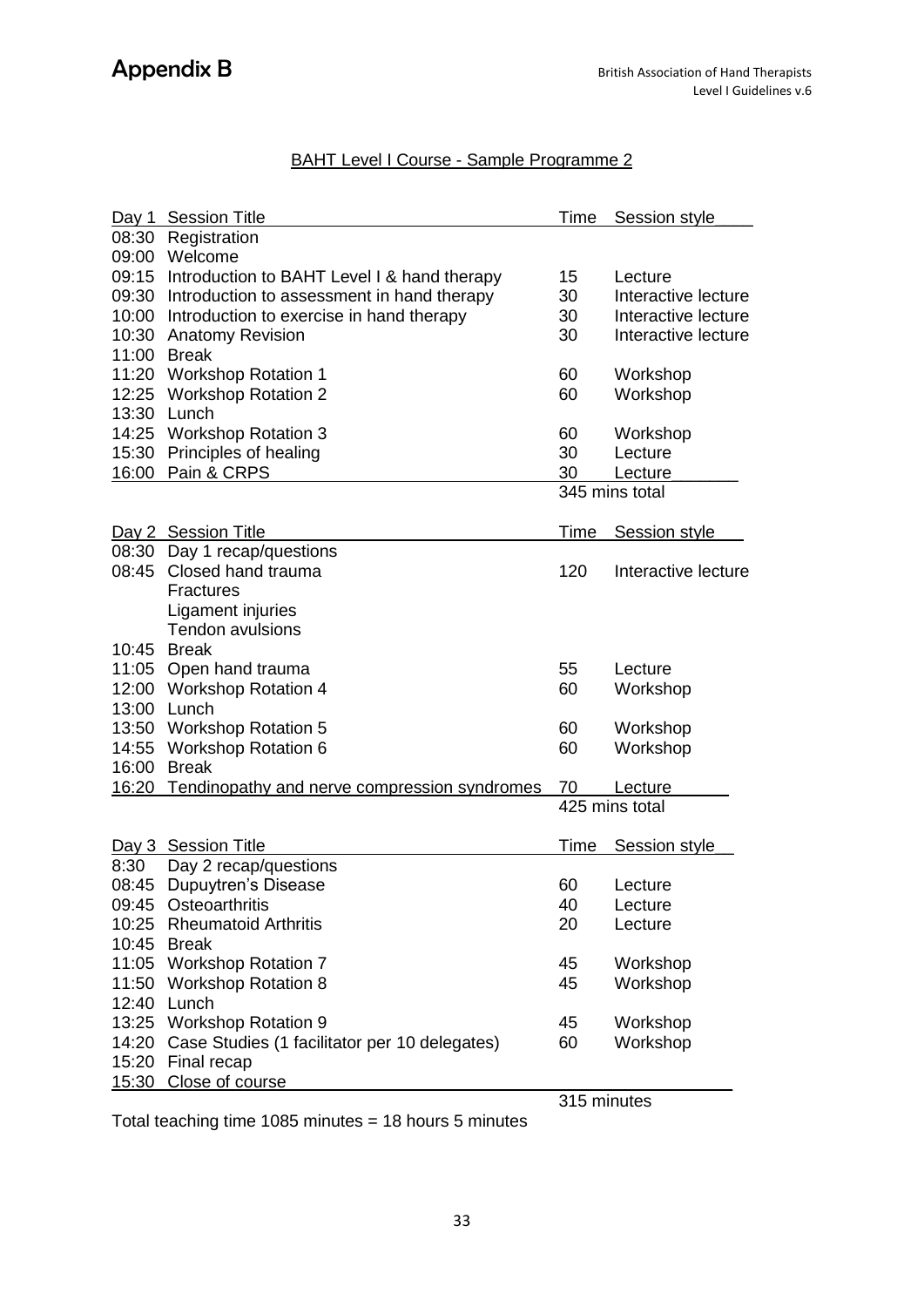#### Workshop content:

### Day 1

- o Anatomy
	- Palpation and surface marking.<br>• Testing volar plate, collateral lig
		- Testing volar plate, collateral ligaments, FDP/FDS/central slip
- o Measuring and improving range of movement
- o Measuring and managing oedema

#### Day 2

- o Measuring and improving strength
- o Measuring and improving pain
- o Splinting in hand therapy
	- **Types/purposes of splints**
	- Range of off the shelf and pre-made thermoplastic splints to view/discuss

#### Day 3

- o Patient Rated Outcome Measures in hand therapy
- o Assessing and managing scars
- o Functional Assessment Tools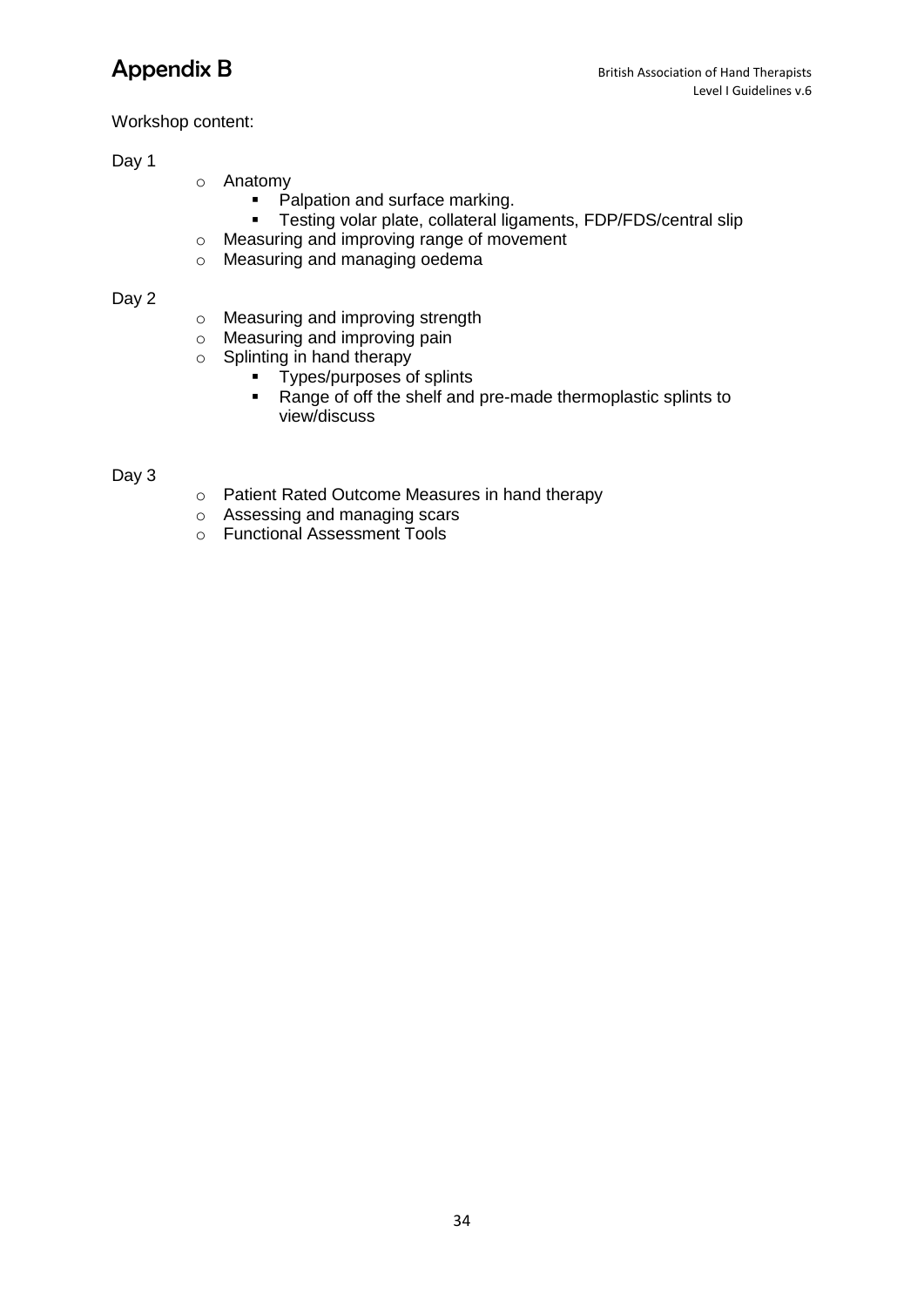### BAHT Level I Pre-Course Information

Thank you for choosing a level I Introduction to Hand Therapy course. Your course has been validated by the British Association of Hand Therapists (BAHT) and will be delivered by your chosen independent provider. This document provides standardised information produced by BAHT regarding what to expect from your course and how to prepare for it.\*

#### *BAHT Level I course aims*

The BAHT Level I course aims to provide an opportunity for healthcare workers to gain an insight into the hand, its structure and function and the application of assessment and rehabilitation principles to common injuries and conditions affecting the hand. It also aims to provide PTs and OTs the opportunity to complete their first step on the route to becoming a BAHT accredited hand therapist (AHT), gaining 1 BAHT level I point on successful completion of the post-course assessment.

### *BAHT Level I course objectives*

By the end of the course participants should be able to:

- o Demonstrate an understanding of the pure and functional anatomy of the hand.
- $\circ$  Describe the rationale for and application of common methods of hand assessment.
- o Describe the rationale for recording assessment, objectives and outcomes in a clear, comprehensive and concise manner.
- o Demonstrate basic knowledge of some commonly seen hand injuries and conditions.
- o Recognise commonly encountered complications resulting from hand injury or pathology.
- o Demonstrate a basic understanding and evaluation of treatment methods commonly utilised in the management of hand injuries and conditions.
- $\circ$  Complete the level I course examination online, within two weeks of the course completion date.

As a validated course within BAHT's post-graduate development pathway there is an assessment element to the BAHT level I course. This will be in the form of an online postcourse examination containing a variety of questions relating to the core level I content. You will have 30 minutes to complete the exam at a time of your choosing up to two weeks after your course ends and you will need access to a suitable device (e.g. laptop or desktop computer) and a good internet connection, either at work or at home, in order to complete it. The pass mark is 60% and one retake opportunity is allowed if you are initially unsuccessful. Further information regarding how to access the exam and what to expect will be given during your course.

Candidates who successfully complete the exam will receive one BAHT point towards becoming an AHT. However, successful completion of a level I course is not a measure of clinical competence and should not be claimed as such. Candidates who attend all sessions of the course but do not successfully complete the exam will receive an attendance certificate. You may go on to attend validated BAHT level II courses in this situation, but you would not formally pass the course or receive a BAHT point towards accreditation. Any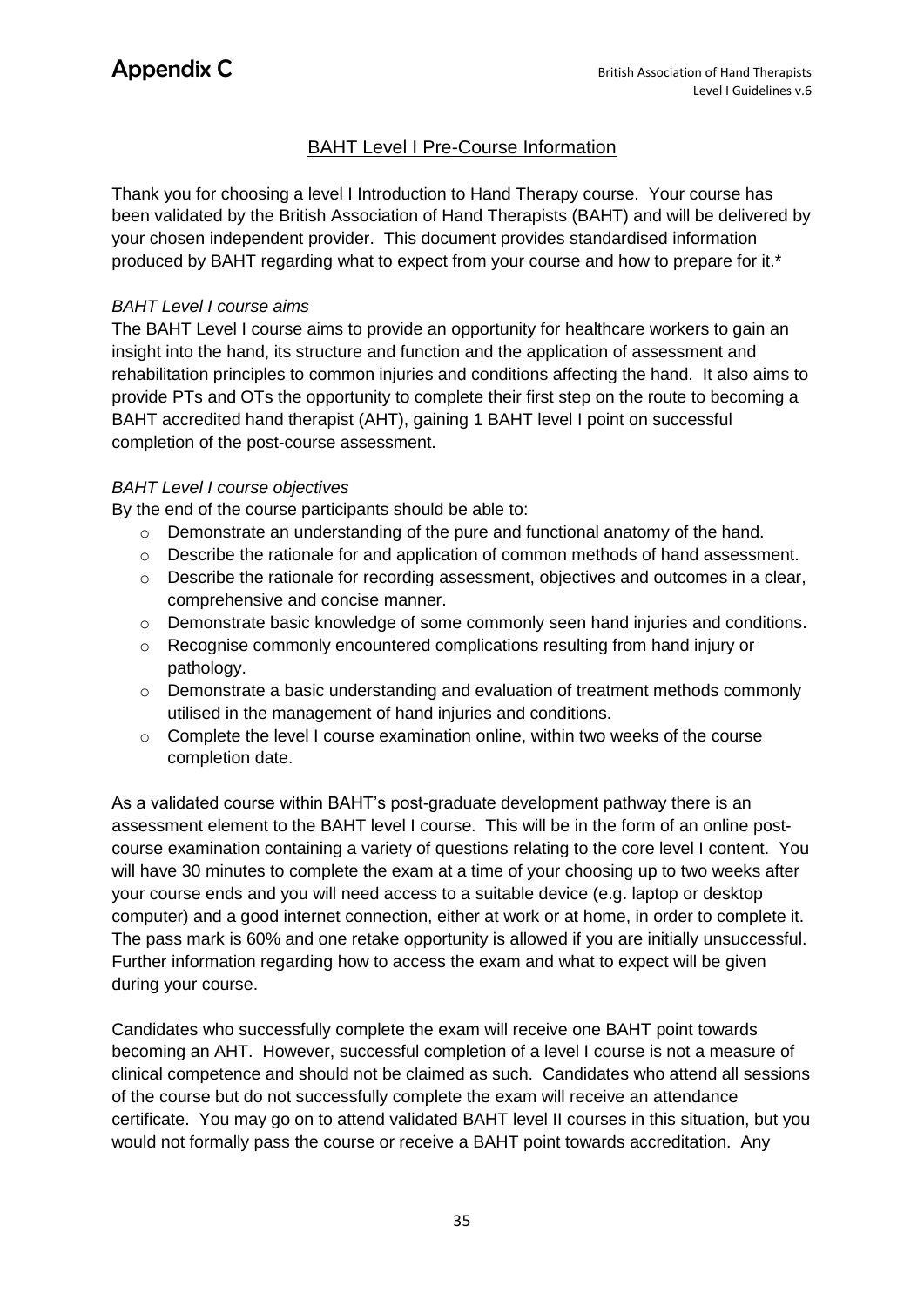candidate who fails to attend one or more sessions of their course, for any reason, may not be eligible to receive their attendance certificate or go on and attend BAHT level II courses.

#### *Essential pre-reading/preparation*

Thorough knowledge and understanding of relevant anatomy is essential when treating hand injuries and conditions, which cannot feasibly be taught in detail within a BAHT level I course. You are therefore expected to undertake detailed pre-reading and revision relating to the pure and functional anatomy of the forearm, wrist and hand prior to attending your BAHT Level I course. BAHT has produced a 'Hand Anatomy' document to assist with candidates' revision. If you have not already received a copy of this please request it from your course provider. Previous candidates who have been unsuccessful in completing the BAHT level I examination have predominantly lost marks due to poor anatomical knowledge, so adequate preparation really is essential.

#### *Further preparation*

No further pre-reading is required beyond the relevant anatomy, but any interested candidates are advised to consult any available recent hand therapy textbook for additional reading prior to their course.

\*Full details regarding BAHT level I courses can be found in the 'BAHT Level I Course Guidelines' which are available to download from www.hand-therapy.co.uk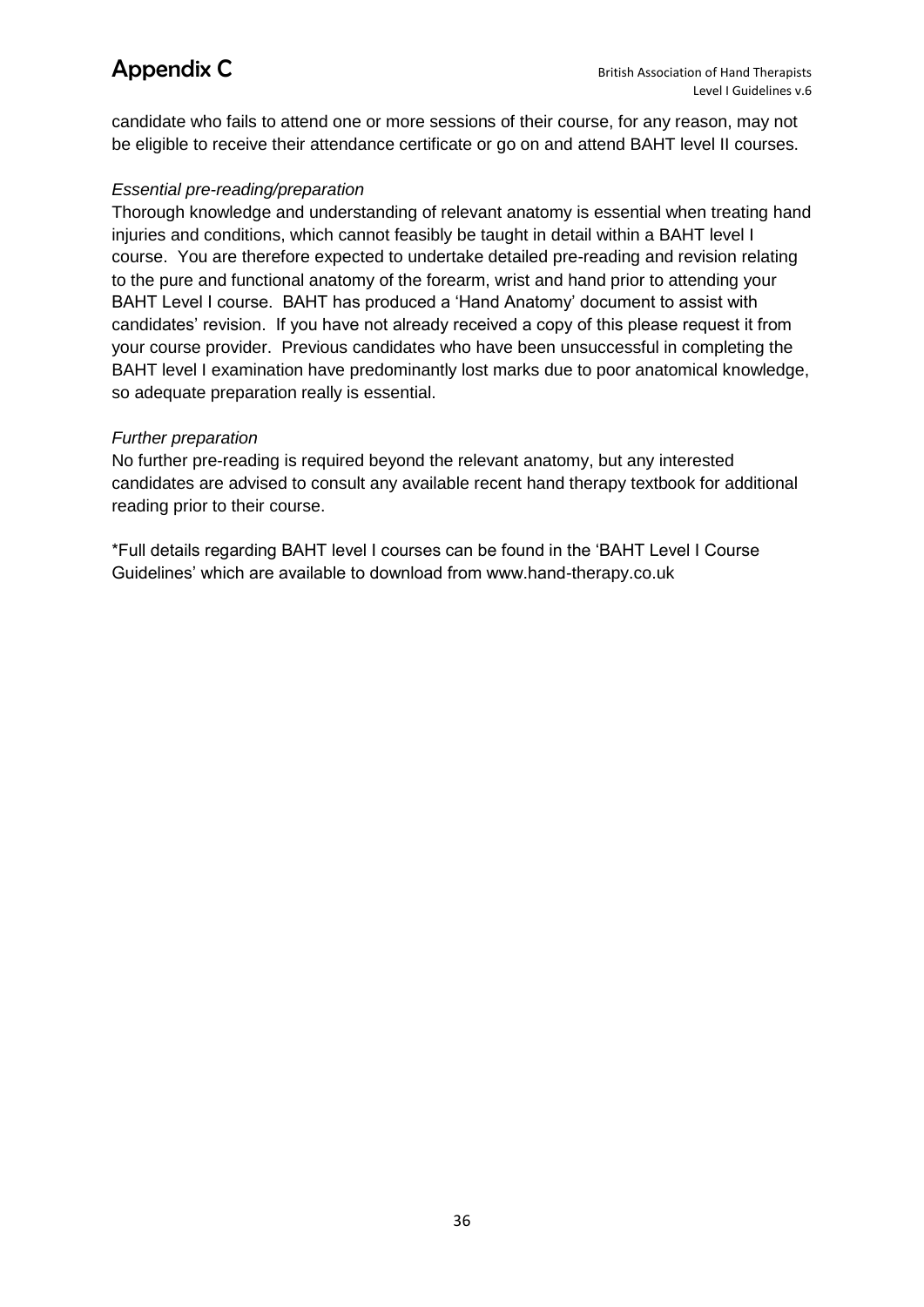## **Budget Considerations**

It is the responsibility of course hosts and providers to plan and budget appropriately for their BAHT level I course. This information is intended as a useful guide to assist but is not an exhaustive list and will vary depending on individual circumstances.

|   | Income                                                                                                                                                                                                                                                                                                                                                                                                                                                                                                                                                                                                                                                                                                                                                                                                                                                                                                                                                                                                                                                                                                                                                                                                                                                                                                                                  |                                                              | Expenditure                                                                                                                                                                                                                                                                                                                                                                                                                                                                                                                                                                                                                                                                                                                                                                                                                                                                                                                                                                                                                                                                                                                                                                                                                                                                                                                                                                                                                                |
|---|-----------------------------------------------------------------------------------------------------------------------------------------------------------------------------------------------------------------------------------------------------------------------------------------------------------------------------------------------------------------------------------------------------------------------------------------------------------------------------------------------------------------------------------------------------------------------------------------------------------------------------------------------------------------------------------------------------------------------------------------------------------------------------------------------------------------------------------------------------------------------------------------------------------------------------------------------------------------------------------------------------------------------------------------------------------------------------------------------------------------------------------------------------------------------------------------------------------------------------------------------------------------------------------------------------------------------------------------|--------------------------------------------------------------|--------------------------------------------------------------------------------------------------------------------------------------------------------------------------------------------------------------------------------------------------------------------------------------------------------------------------------------------------------------------------------------------------------------------------------------------------------------------------------------------------------------------------------------------------------------------------------------------------------------------------------------------------------------------------------------------------------------------------------------------------------------------------------------------------------------------------------------------------------------------------------------------------------------------------------------------------------------------------------------------------------------------------------------------------------------------------------------------------------------------------------------------------------------------------------------------------------------------------------------------------------------------------------------------------------------------------------------------------------------------------------------------------------------------------------------------|
| ٠ | Candidate course fees.<br>It is at the course provider/host's<br>discretion to set their course fees at an<br>appropriate rate to generate sufficient<br>income to cover costs and provide<br>suitable profit, whilst also providing value<br>for money to candidates and being<br>competitively priced enough to attract<br>sufficient numbers to be financially<br>viable.<br>BAHT does stipulate that members of<br>BAHT should be offered a minimum 10%<br>discount on the standard course fee rate,<br>so it may be advisable to budget around<br>this lower rate when considering the<br>minimum number of candidates required<br>to run a course.<br>Company sponsorship.<br>Some suppliers of hand therapy related<br>products are keen to attend BAHT<br>validated courses to have an opportunity<br>to showcase their products to<br>candidates, and may provide a financial<br>or product incentive to course<br>host/providers in return for this<br>opportunity. BAHT has no objection to<br>course hosts/providers negotiating<br>sponsorship with such companies as<br>long as their involvement is fully<br>transparent and has no impact on<br>teaching delivery or content. It is also<br>advisable for course hosts/providers to<br>consider the additional space<br>requirements needed to accommodate<br>sponsors. | Ξ<br>٠<br>$\blacksquare$<br>٠<br>٠<br>Ξ<br>×,<br>٠<br>٠<br>٠ | BAHT.<br>£200 application fee. See section 4.5 for<br>details of what this includes.<br>BAHT representative.<br>£150 per day attended, plus expenses.<br>See section 5 for full details of permissible<br>expense claims.<br>Venue (hire costs if applicable).<br>See section 4.5 for details of venue<br>requirements.<br>Refreshments.<br>Hot/cold drinks and snacks. Lunch optional.<br>See section 4.5 for further details.<br>Audio-visual.<br>Equipment<br><b>Technical support</b><br>Printing/Copying.<br>Course manuals - 1 per candidate and 1 for<br>BAHT representative.<br>Candidate sign-in sheets (for each day of the<br>course).<br>Other resources/clerical.<br>Stationery<br>Folders<br>Name badges<br>Signage (e.g. directions)<br>Administration.<br>Staff time required to:<br>Register candidates, answer queries and<br>provide pre-course information, etc.<br>Liaise with BAHT and BAHT representative.<br>Prepare teaching materials/sessions.<br>Advertising<br>BAHT website, periodically in ebulletin and<br>Frontline magazine and BAHT social media all<br>included by BAHT application fee.<br>Hosts/providers can also circulate via BAHT<br>regional groups at no cost.<br>Dedicated BAHT ebulletin or magazine/journal<br>advertising at additional cost.<br>Lecturers<br>Appropriate negotiated speaker fees. Also<br>consider preparation time, travel and<br>accommodation expenses as appropriate. |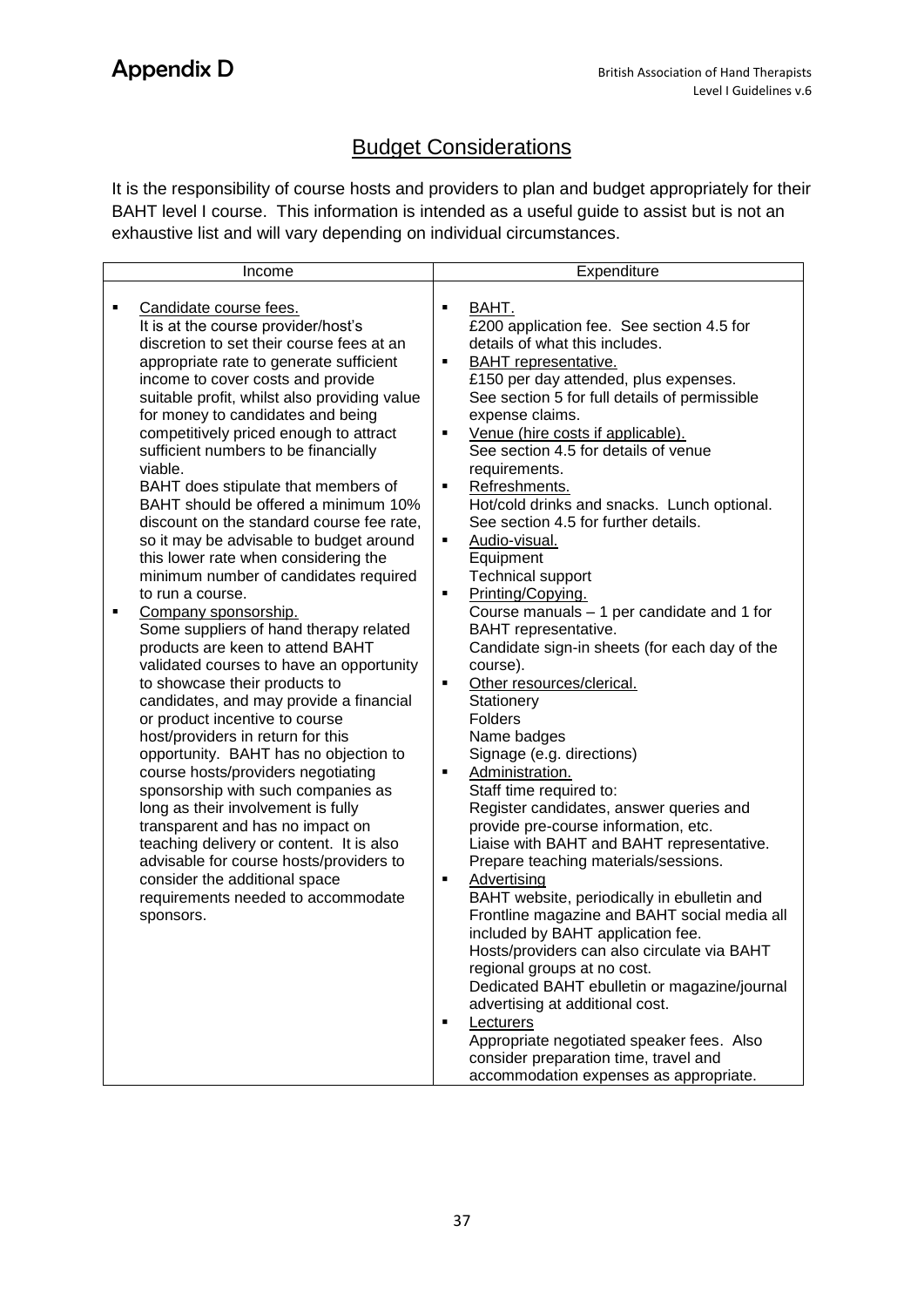## Application to run a BAHT validated course: Level I - Introduction to Hand Therapy

| <b>Provider Details</b> |                                                                                                                                                        |  |  |  |
|-------------------------|--------------------------------------------------------------------------------------------------------------------------------------------------------|--|--|--|
| Name(s):                |                                                                                                                                                        |  |  |  |
| Postal address:         |                                                                                                                                                        |  |  |  |
| Phone Number:           |                                                                                                                                                        |  |  |  |
| E-mail:                 |                                                                                                                                                        |  |  |  |
|                         | <b>BAHT Membership Number(s):</b>                                                                                                                      |  |  |  |
|                         | Course Details (for advert on BAHT website)                                                                                                            |  |  |  |
| Course dates:           |                                                                                                                                                        |  |  |  |
|                         | Course venue/location:                                                                                                                                 |  |  |  |
| Course fees:            | Standard (non-member BAHT); £<br>BAHT member (minimum 10% discount from standard); £<br>Other (e.g. early bird discounts if applicable); £<br>Details: |  |  |  |

Contact name(s): Contact email address(es): Contact phone number(s):

Is lunch to be included in the course fee?: Yes/No *NB if lunch is not to be included it is expected this would be reflected in the delegate fee. Refreshments during tea/coffee breaks should be provided as standard on all BAHT validated courses.* Any other brief information for website advert:

If you would like your course flyer, registration form or any other relevant documents uploaded onto the BAHT website alongside your course advert please provide a copy with your application.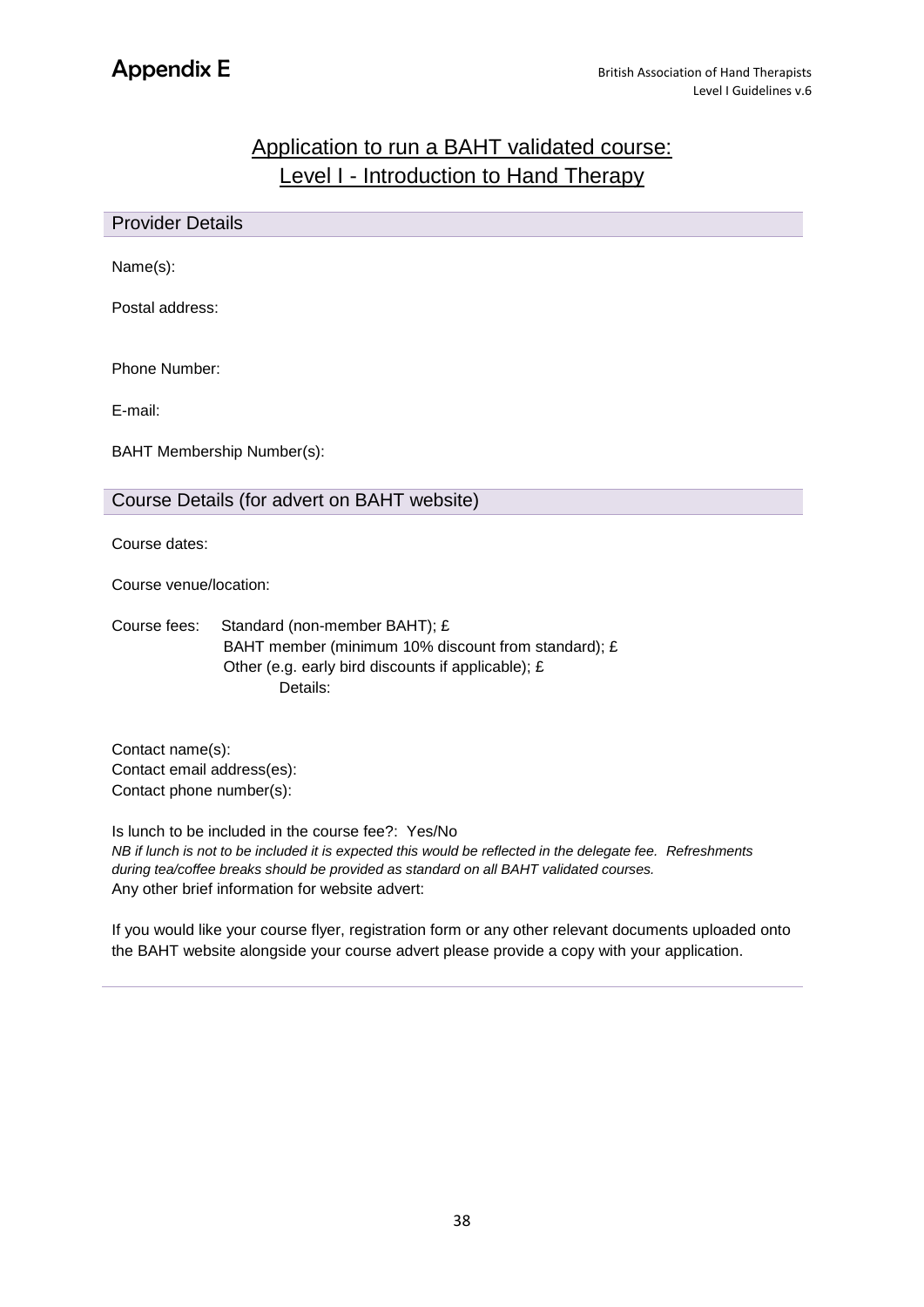#### Other required information

Brief CVs of main course organisers/contributors and proposed speakers enclosed □ Proposed Course programme: enclosed ☐ will be forwarded by minimum 6 months prior to course dates  $\Box$ 

(NB course cannot be validated without programme).

Named person who will contact/liaise with BAHT representative regarding the course:

Planned maximum number of attendees:

Details of facilities at course venue (e.g. appropriate lecture/workshop/refreshment spaces, wheelchair accessibility, etc:

#### Application Fee

Please note that payment of the £200 course application fee must be made *before* an application can be considered or the course advertised on the BAHT website. We are no longer able to accept cheque payment for course fees so please provide relevant details for invoicing below:

| Invoice addressee name     |  |
|----------------------------|--|
| Contact e-mail address     |  |
| Contact phone number       |  |
| Postal address             |  |
| PO number (if applicable)* |  |

\*If a purchase order is required, please ensure this is raised prior to submitting this application and quote the relevant number here. Please contact us if you have any queries regarding this via **[bahthandtherapy@gmail.com](mailto:bahthandtherapy@gmail.com)**.

To avoid unnecessary delays in processing your application and advertising your course, please ensure you notify the committee when you make payment. Receipts will not routinely be provided, please notify us if this is something you specifically require.

#### Please return your completed form to [bahthandtherapy@gmail.com](mailto:bahthandtherapy@gmail.com)

#### For office use only

Date application received:

If all relevant sections of form are complete, forward to **[baht.escfinance@gmail.com](mailto:baht.escfinance@gmail.com)** so that invoice can be raised, copy in **[baht.level1@gmail.com](mailto:baht.level1@gmail.com)** for information and file in Level I electronic folder.

If any sections of form are incomplete, please return to sender to complete and return.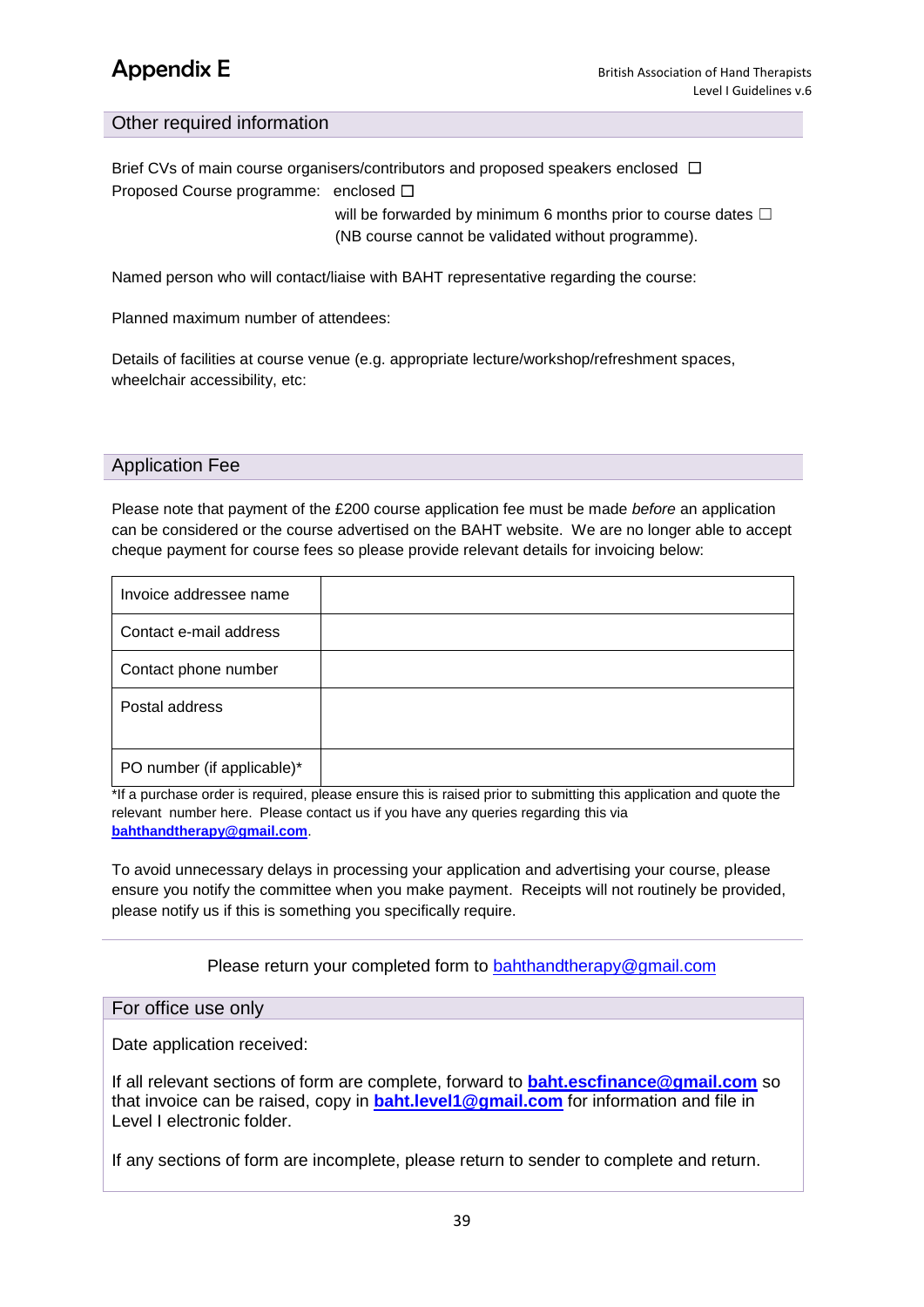## Format and Referencing Guidance for BAHT courses

Any documents relating to BAHT validated courses, such as course manuals provided to course candidates should adhere to the following standards.

#### *Format*

In order to comply with the Equality Act<sup>1</sup> and other relevant guidance/legislation it is recommended that course providers consider the following in relation to their published handouts/course manual

#### *Font*

BAHT's recommended font for course documentation is Ariel, as this is a readily available font which has consistently been suggested to be a good font for readers with dyslexia in terms of both preference and reading ease. $^{2,3}$  Course providers may use an alternative font for their course documentation, providing they have considered its accessibility for delegates with dyslexia with reference to relevant supporting literature.

Course providers should also note that using capital letters or italics in large amounts may affect the readability of text.

#### *Text size*

Under normal circumstances size 11 or 12 point text should be of a reasonable size for the general paragraph text within course documentation in order to be easily legible. Larger print documentation should be provided for any course candidate who requests it on the basis of any physical or learning need.

#### *Spacing*

Large paragraphs of single spaced text may be difficult for some to read easily. Consider increasing the spacing between lines and/or breaking up text into smaller paragraphs in order to address this. Also consider using images, tables and bullet points to make your manual more visually interesting and easier to navigate, as well as using larger, underlined or bold fonts for emphasis or to separate sections. Colour can also be useful, though this can significantly increase printing costs.

### *Citations and referencing*

Text citations and reference lists should be formatted according to the SAGE Vancouver style. This is the same style as used within this document and in the Hand Therapy journal. Detailed instructions are available online.<sup>4</sup>

#### *Copyright considerations*

Course providers should be aware of copyright legislation<sup>5</sup> with regards to any reproduced content in their course documentation, including any images used. Where possible it is recommended that course providers produce their own images and where this is not feasible course providers must ensure that they have permission to use and distribute their chosen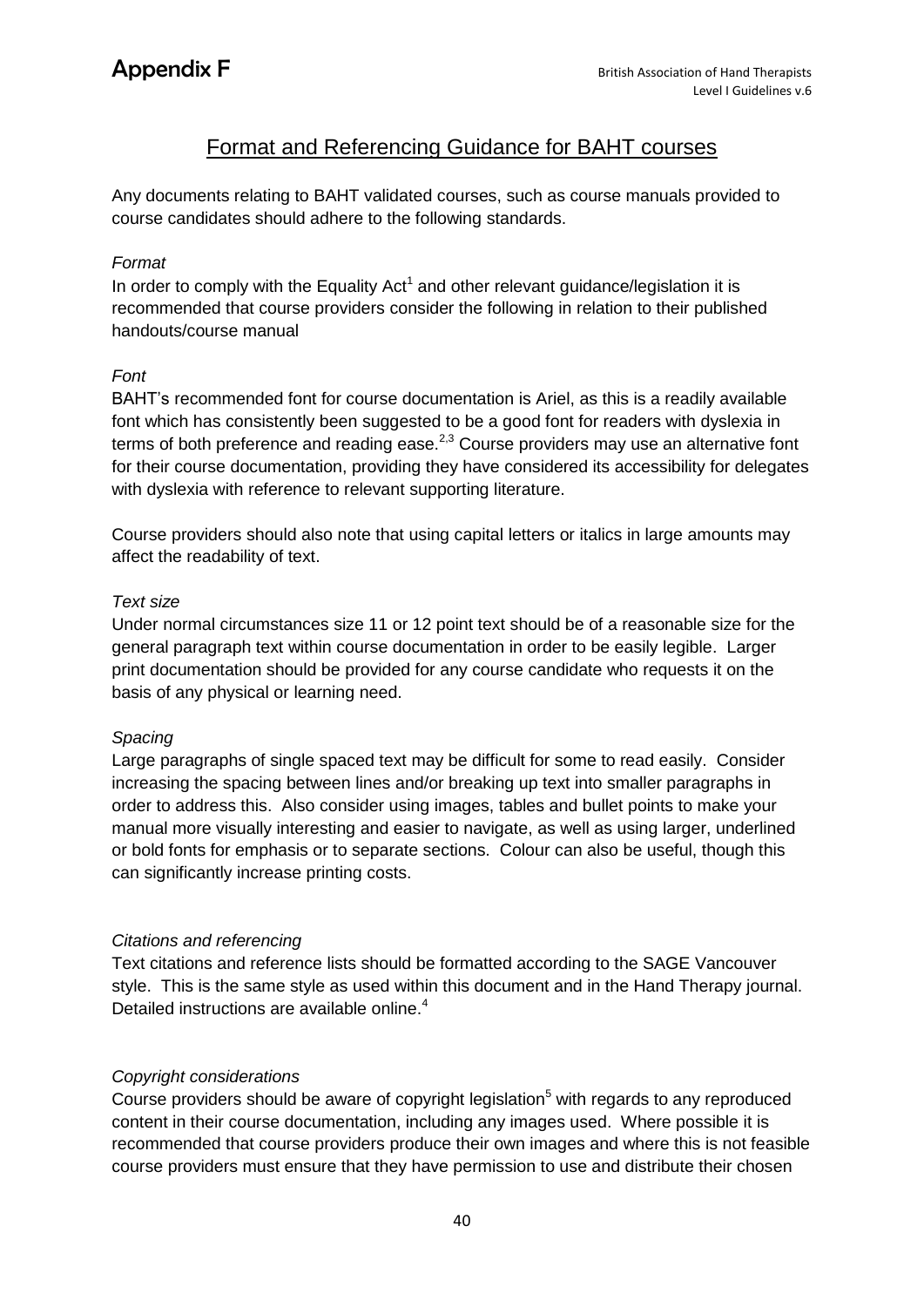content/images. Course providers are welcome to reproduce the images contained in the 'BAHT level I anatomy' document within presentations and accompanying handouts for any BAHT validated course providing these are referenced appropriately to BAHT.

### *References*

1. Equality Act 2010. <https://www.legislation.gov.uk/ukpga/2010/15/contents> (2010, accessed 14/08/2018).

2. Rello L and Baeza-Yates R. Good fonts for dyslexia. In conference: Proceedings of the 15th International ACM SIGACCESS Conference on Computers and Accessibilty. [https://www.researchgate.net/publication/262320823\\_Good\\_fonts\\_for\\_dyslexia](https://www.researchgate.net/publication/262320823_Good_fonts_for_dyslexia) (2013, accessed 14/08/2018).

3. Bachmann C and Mengheri L. Dyslexia and Fonts: Is a Specific Font Useful? Brain Sci. 2018. 8. 89. doi:10.3390/brainsci8050089

4. SAGE Vancouver reference style. Sage UK Style Guide.

[https://studysites.uk.sagepub.com/repository/binaries/pdf/SAGE\\_Vancouver\\_reference\\_style](https://studysites.uk.sagepub.com/repository/binaries/pdf/SAGE_Vancouver_reference_style.pdf) [.pdf](https://studysites.uk.sagepub.com/repository/binaries/pdf/SAGE_Vancouver_reference_style.pdf) (accessed 14/08/2018).

5. Copyright, Designs and Patents Act 1988.

<https://www.legislation.gov.uk/ukpga/1988/48/contents> (1988, accessed 14/08/2018).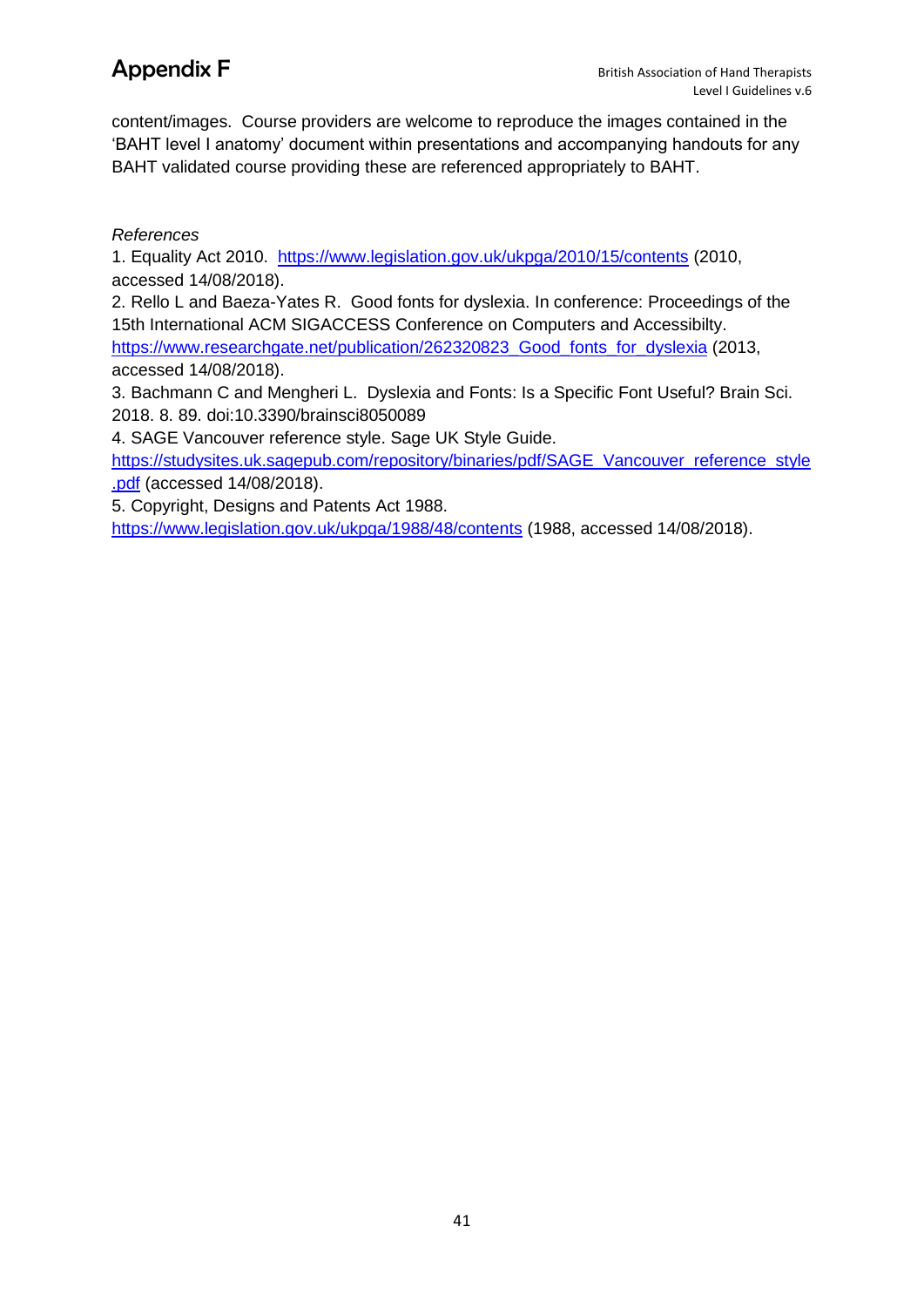

### Level I Course Evaluation Form

Please complete this form and return at the end of your course. Your feedback will be used to inform future developments to this course and the level I course programme in general, so we appreciate you taking the time to complete it. Constructive comments are very welcome.

Your name is not required on the form, but if there is any matter you would like to discuss with the course leaders or with BAHT please note this on the form to facilitate this. You can also contact the level I course co-ordinator directly via email: [baht.level1@gmail.com.](mailto:baht.level1@gmail.com)

Please score each requested section with a number, according to the following scale:

| Very Poor | Poor | Adequate | Good | Very Good |  |
|-----------|------|----------|------|-----------|--|

General

|                        | Score<br>/5 | Comments |
|------------------------|-------------|----------|
| Pre-course information |             |          |
| Venue                  |             |          |
| Refreshments           |             |          |
| Value for money        |             |          |

#### Day 1

|                 | Content<br>/5 | Presentation<br>/5 | Comments |
|-----------------|---------------|--------------------|----------|
| Session 1       |               |                    |          |
| Session 2       |               |                    |          |
| Session 3, etc. |               |                    |          |
|                 |               |                    |          |
|                 |               |                    |          |
|                 |               |                    |          |

Day 2

|                 | Content<br>/5 | Presentation<br>/5 | Comments |
|-----------------|---------------|--------------------|----------|
| Session 1       |               |                    |          |
| Session 2       |               |                    |          |
| Session 3, etc. |               |                    |          |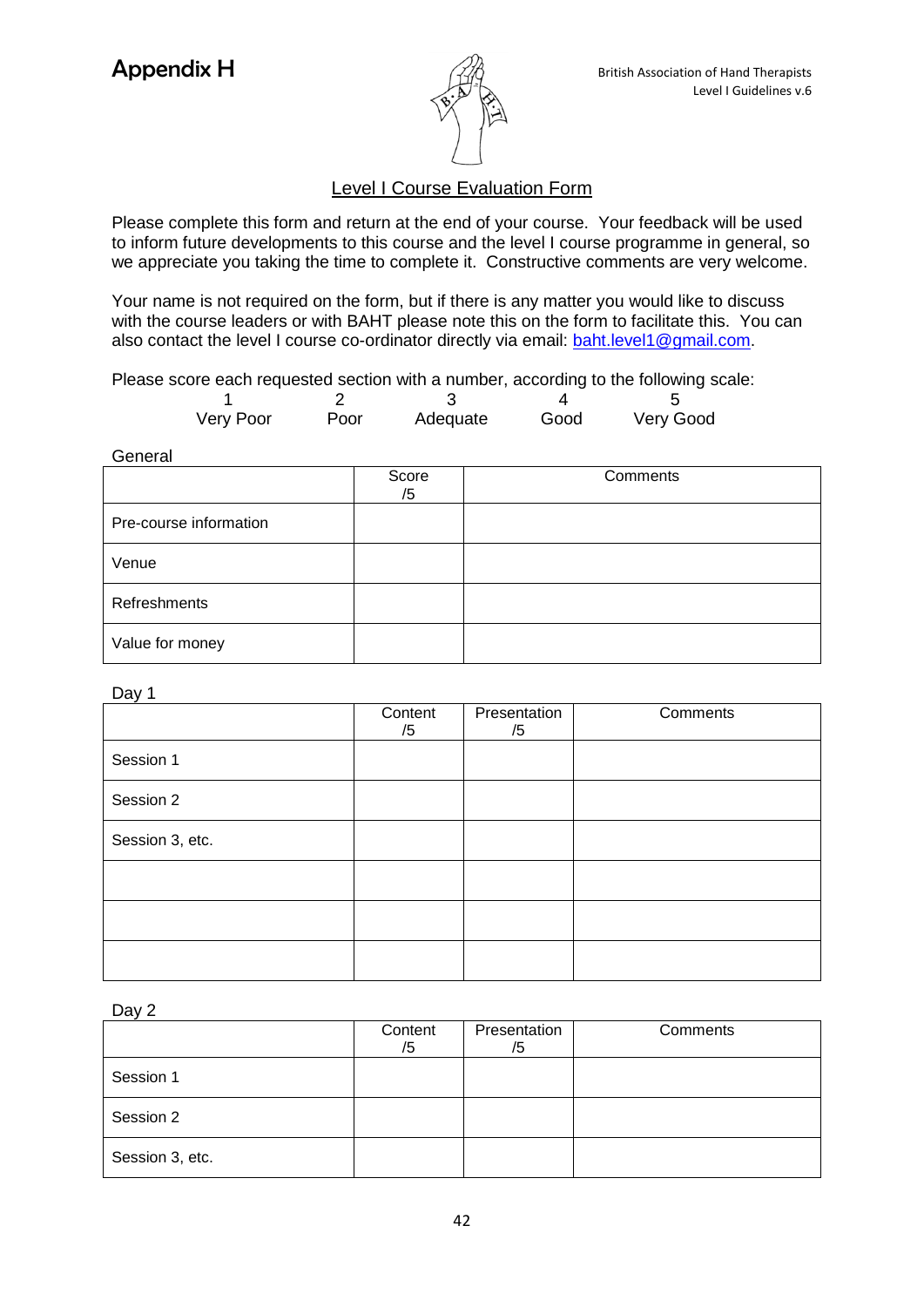Day 3

|                 | Content<br>/5 | Presentation<br>/5 | Comments |
|-----------------|---------------|--------------------|----------|
| Session 1       |               |                    |          |
| Session 2       |               |                    |          |
| Session 3, etc. |               |                    |          |
|                 |               |                    |          |
|                 |               |                    |          |
|                 |               |                    |          |

Which session/aspect of the course did you find most helpful?

Is there any additional content you think should be included in this course?

Is there any current content which you think should be removed from this course?

Any additional comments?

If you would like to be contacted regarding your feedback please complete the below:

Name: Contact email/phone number:

Who would you like to be contacted by? BAHT / Course leader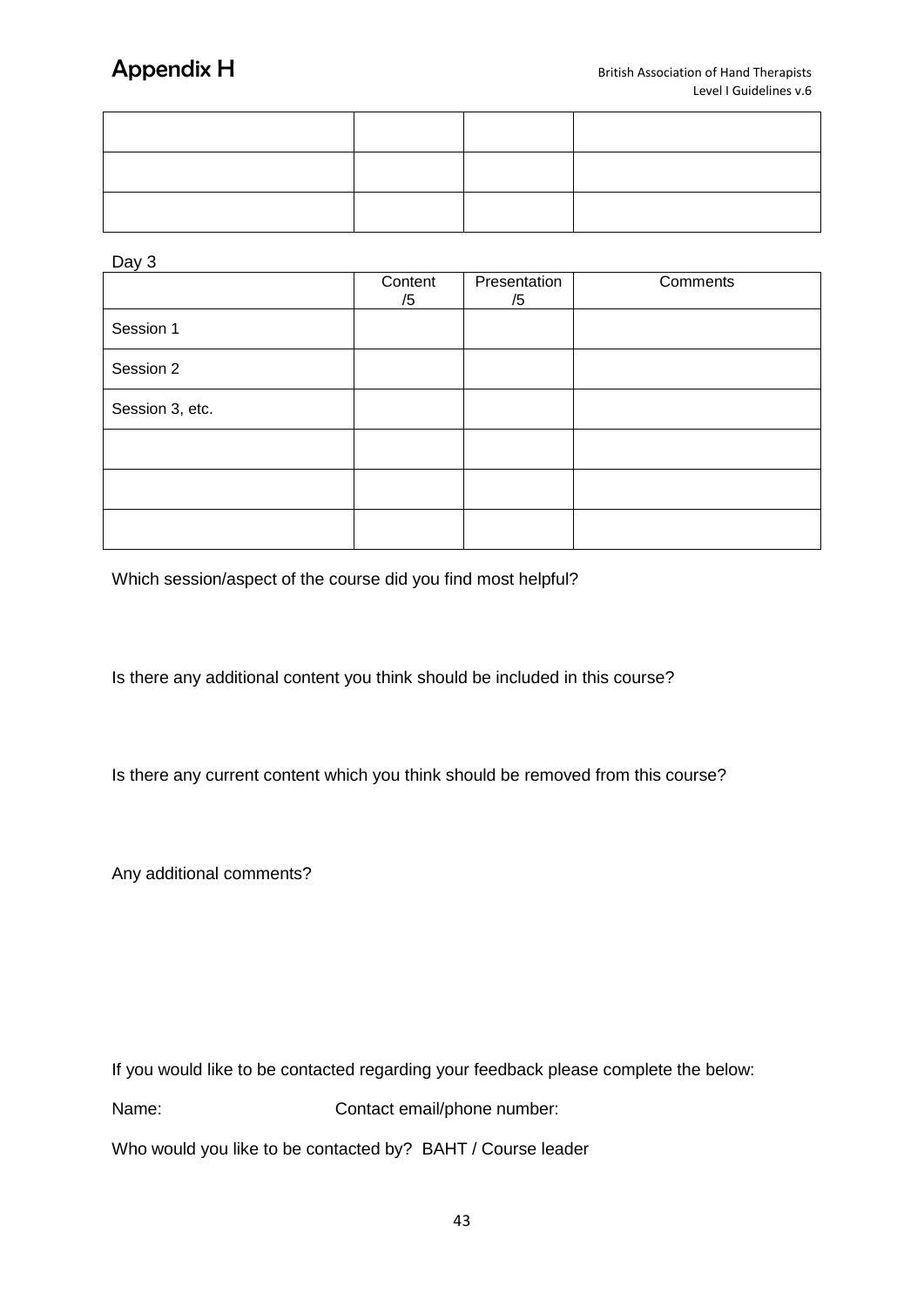## **BAHT Level I course planning checklists**

Validation requirements checklist

| Item                   | <b>Details</b>                  | When?                          | ✓ |
|------------------------|---------------------------------|--------------------------------|---|
| Application form       | Editable version available      | 1 year in advance of course    |   |
|                        | from BAHT secretary             | (new courses)                  |   |
|                        | bahthandtherapy@gmail.com       | Minimum 6 months in            |   |
|                        | Complete and return to          | advance of course              |   |
|                        | same.                           | (established courses, must     |   |
|                        | See also section 4.3 and        | then be accompanied by         |   |
|                        | Appendix E.                     | programme and CVs)             |   |
| Application fee        | £200, payable on application.   | With application or asap after |   |
|                        | If an invoice is requested and  | - course cannot be             |   |
|                        | subsequently paid ensure        | advertised and course          |   |
|                        | baht.escfinance@gmail.com       | application cannot be          |   |
|                        | is notified so that payment     | formally reviewed until        |   |
|                        | can be checked and the          | payment received.              |   |
|                        | course then advertised.         |                                |   |
| Course Programme       | Session titles, formats and     | With application or asap after |   |
|                        | durations with start and finish | - course cannot be validated   |   |
|                        | times. Proposed facilitator(s)  | without receipt of             |   |
|                        | for each session.               | programme.                     |   |
|                        | See also section 4.3,           | 6 months prior to course       |   |
|                        | appendix A & B.                 | absolute minimum.              |   |
| Brief CV of course     | See also section 4.3.           | Ideally with application or    |   |
| provider(s) and all    |                                 | asap after - course cannot     |   |
| named                  |                                 | be validated without receipt   |   |
| speakers/facilitators. |                                 | of all relevant CVs.           |   |
|                        |                                 | Must be received minimum 6     |   |
|                        |                                 | months prior to course.        |   |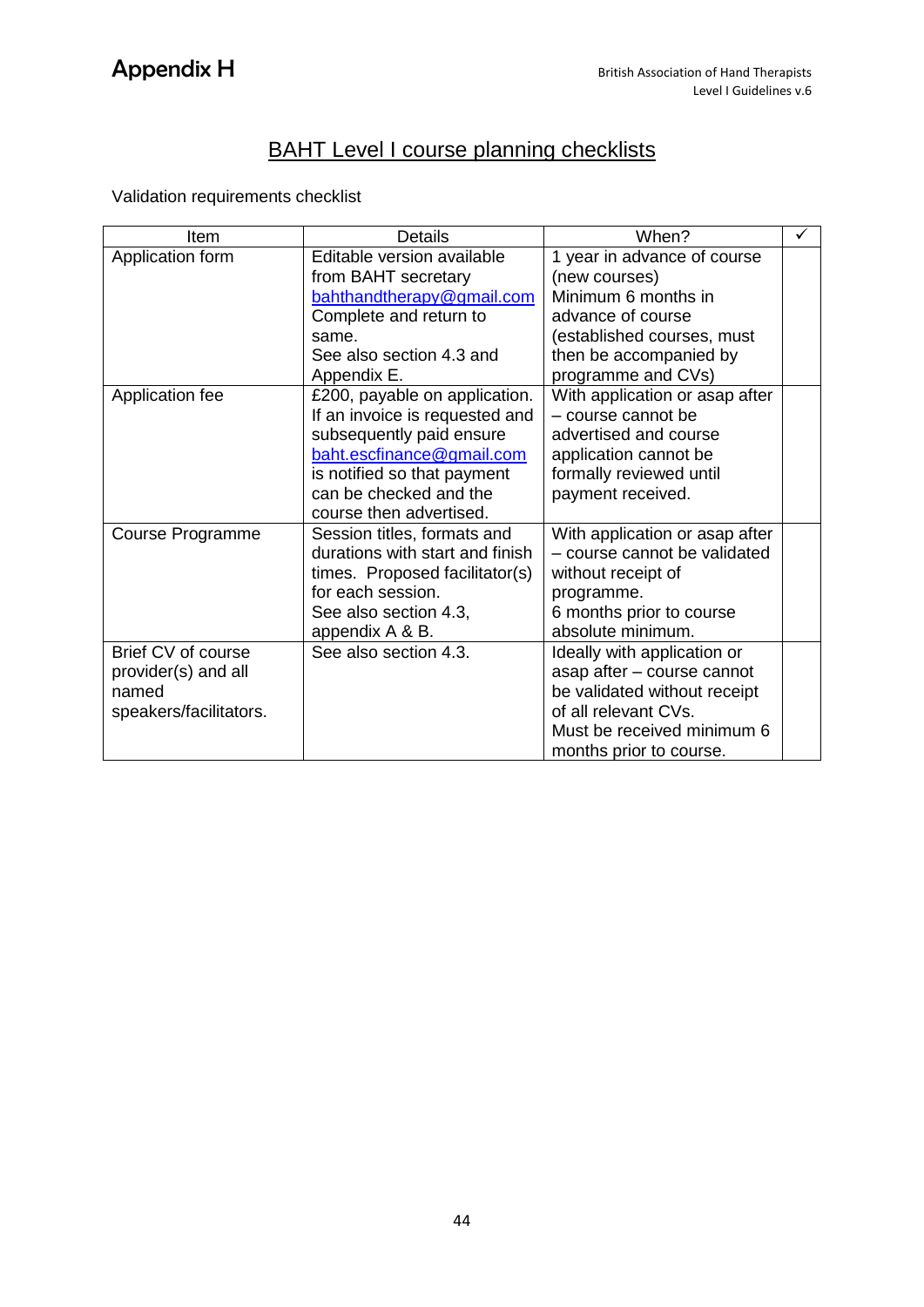## BAHT representative requirements checklist

| Item                                                | <b>Details</b>                                                                                                                                                                                                                                                                      | When?                                                                                                                                                                                                                                  | ✓ |
|-----------------------------------------------------|-------------------------------------------------------------------------------------------------------------------------------------------------------------------------------------------------------------------------------------------------------------------------------------|----------------------------------------------------------------------------------------------------------------------------------------------------------------------------------------------------------------------------------------|---|
| Initial contact                                     |                                                                                                                                                                                                                                                                                     | As soon as notified by the<br>BAHT secretary of the name<br>and contact details of the<br>BAHT representative.                                                                                                                         |   |
| Pre-course information                              | All pre-course information<br>sent to course candidates<br>should also be copied or<br>forwarded to the BAHT<br>representative.                                                                                                                                                     | At the time this information is<br>send to candidates, or once<br>notified of name/contact<br>details of the BAHT rep if this<br>is later.                                                                                             |   |
| Additional learning<br>needs.                       | If any candidates have<br>highlighted additional<br>learning needs that mean<br>they require additional time to<br>undertake the post-course<br>assessment the BAHT<br>representative should be<br>notified and the candidate's<br>supporting evidence should<br>also be forwarded. | By two weeks prior to the<br>course (supporting evidence<br>can be viewed during the<br>course itself).                                                                                                                                |   |
| Course manual                                       | The BAHT representative<br>should be provided with a<br>copy of the course handouts/<br>manual being issued to<br>candidates.                                                                                                                                                       | On arrival of the BAHT rep at<br>the course (day 1 for 3 day<br>reps, normally day 3 for 1 day<br>reps).                                                                                                                               |   |
| Signing-in sheets                                   | In order to issue attendance<br>certificates the BAHT<br>representative will need to<br>have seen that each<br>candidate has signed in for<br>each day of the course.                                                                                                               | Once completed on the final<br>day of the course.                                                                                                                                                                                      |   |
| Candidate evaluation<br>forms/collated<br>feedback. | The BAHT representative<br>should be given full access to<br>view the candidate's<br>evaluation forms at the end of<br>the course, in order to get an<br>overview of the feedback to<br>inform their own evaluation<br>report.                                                      | Final day of course.                                                                                                                                                                                                                   |   |
| Payment of BAHT<br>representative invoice.          | The BAHT representative<br>should prepare their invoice<br>immediately following the<br>course.                                                                                                                                                                                     | Payment should be made<br>within 30 days of receipt,<br>though it may be withheld if<br>course providers are still<br>awaiting receipt of the<br>representative's course<br>evaluation report (due within<br>two weeks of the course). |   |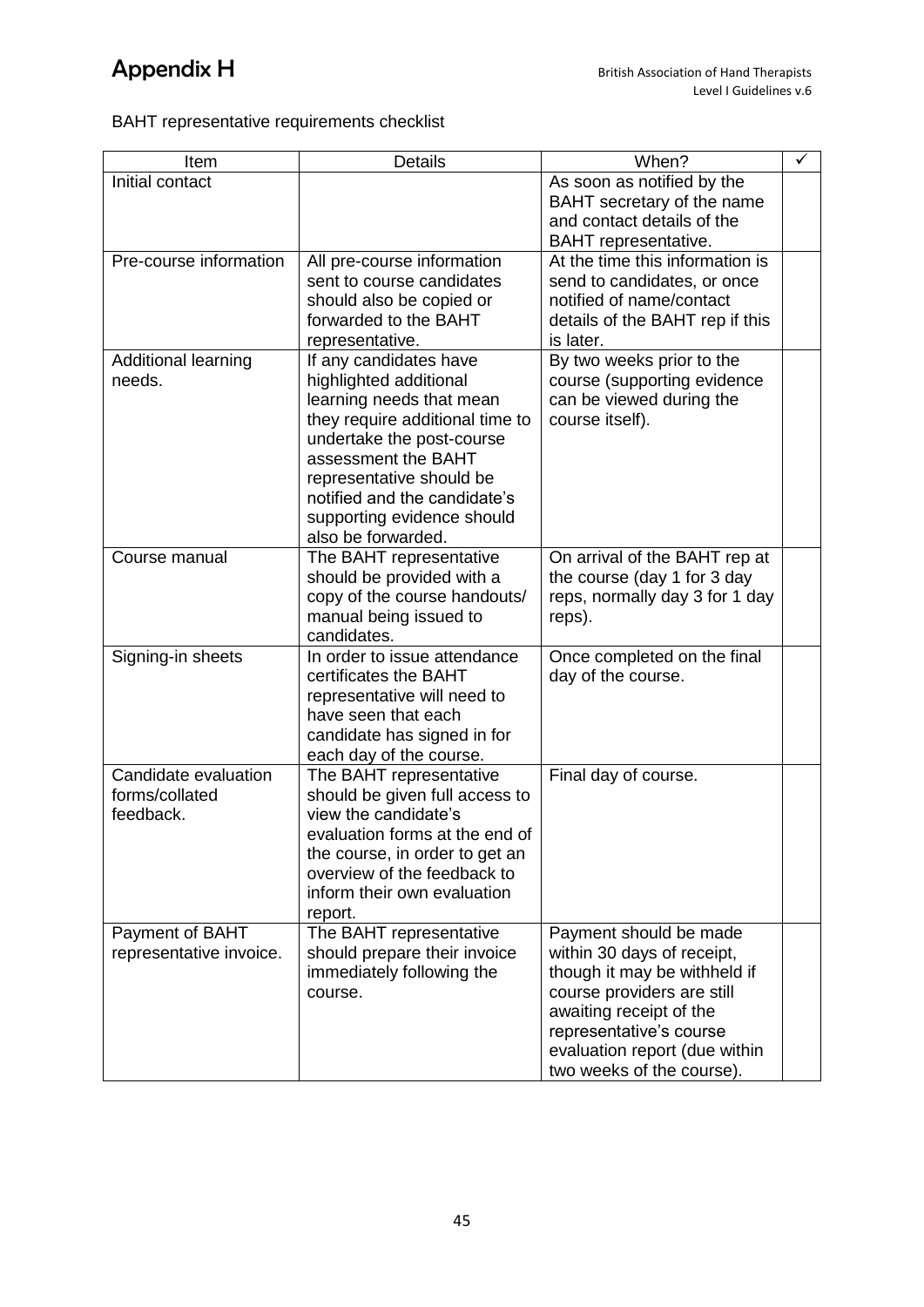## Roles and Responsibilities of the Level I Course BAHT representative

#### Before the course

On appointment expect to receive from BAHT secretary:

- o Confirmation of appointment letter containing;
	- Course host/provider contact details,
	- Contact details of link person from BAHT ESC,
	- Course dates and location,
	- Confirmation whether attendance is required for all three days of the course or one day only (final day of course).
- o An editable copy of 1 day/3 day BAHT representative report form (as appropriate to attendance).
- o A copy of the current BAHT level I Course Guidelines and BAHT representative roles and responsibilities document.

Make necessary arrangements to be able to attend course throughout duration required as soon as appointed (e.g. book annual leave, arrange child care). Within one week of appointment expect to be contacted by your course host or provider nominated contact person to commence planning of logistical arrangements (travel, accommodation if required, etc).

Receive from course host/provider a copy of all pre-course information and reading sent to course candidates (course programme, anatomy booklet and BAHT standardised pre-course information, venue location and travel information, local accommodation options) on initial contact post appointment or as soon as ready thereafter).

Arrange appropriate travel/accommodation as required in liaison with course hosts/providers (see section 5 of BAHT level I guidelines for full information regarding this).

Respond to any communication from course hosts/organisers in a timely manner (or notify of any period of e.g. holiday in run up to course).

Read all paperwork received thoroughly to ensure up to date with current guidelines and processes.

Expect to be notified by course hosts/organisers of any specific candidate learning or other needs for which extra time to complete the post-course assessment is required.

Contact BAHT level I course co-ordinator with any queries or concerned not otherwise answered by other relevant parties via [baht.level1@gmail.com](mailto:baht.level1@gmail.com)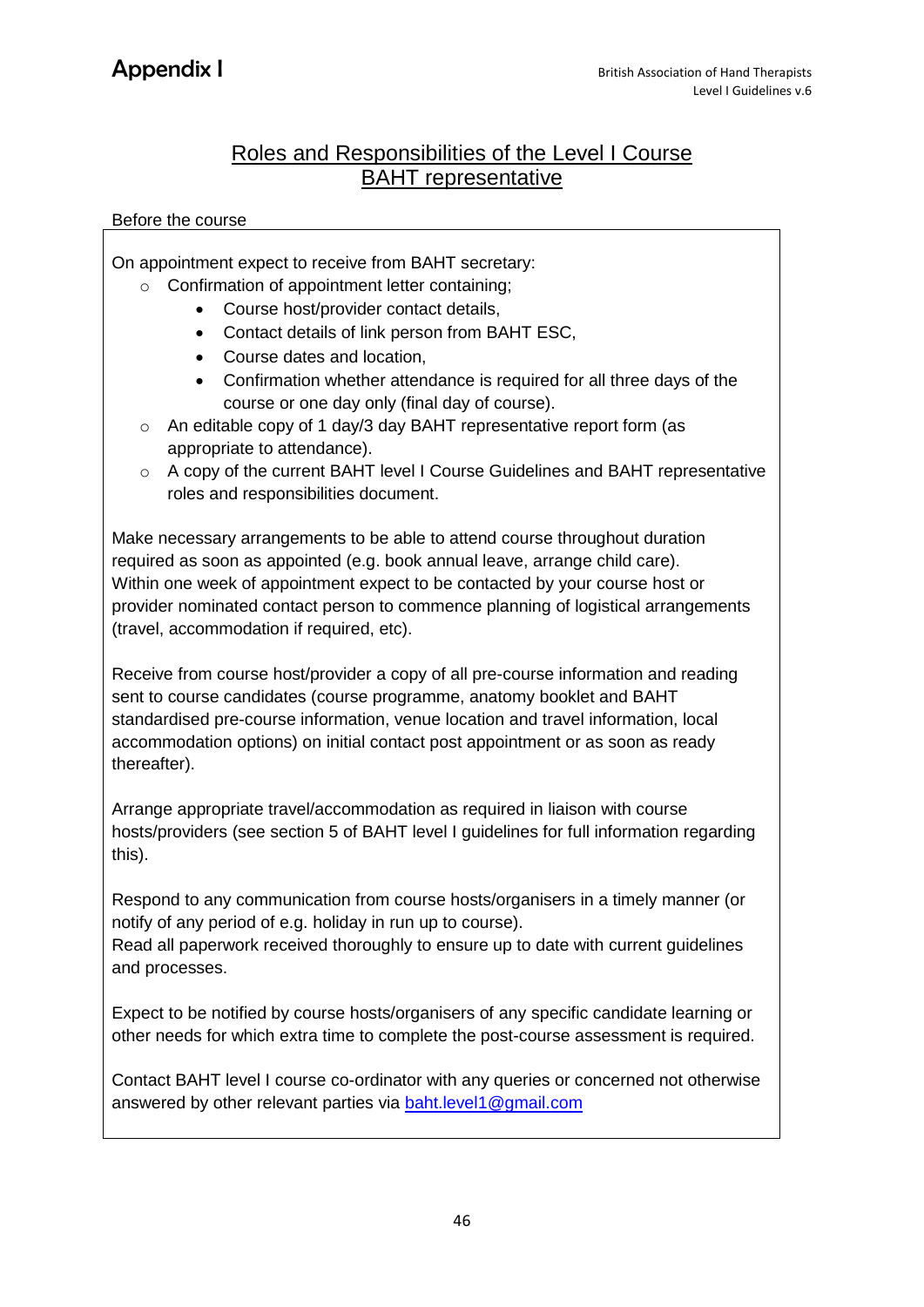### During the course

Attend the course throughout the day(s) appointed.

Ensure BAHT rep is introduced to course candidates by course providers on day of arrival with brief description of role given (this introduction can be made by the course providers, or the BAHT representative themselves as agreed between the two parties).

Engage with course candidates, hosts and providers during breaks in the programme to gather comments and feedback from all parties. Any engagement during the programme itself must be appropriate and not detract from course delivery (e.g. supporting learning and discussion within workshop/practical sessions is generally appropriate, but not talking over lecture delivery).

Ensure participant attendance is logged and notified to BAHT (check sign-in sheets for each day of course and forward fully completed list to [bahthandtherapy@gmail.com](mailto:bahthandtherapy@gmail.com) at the end of the course).

Provide constructive and objective feedback verbally to the course providers as appropriate at the end of each day attended. Comments may be with regards to course content, delivery, balance, structure or anything else relevant (any major concerns should be highlighted as soon as practicably possible rather than waiting until the end of the day).

Maintain accurate records of observations and discussions in order to complete BAHT representative evaluation report form.

Review candidate course evaluation forms at the end of the final day of the course.

### After the course

Liaise with course providers and ESC as needed regarding post-course examination process during the two weeks following the course.

Complete the 1 day/3 day (as appropriate) BAHT representative course evaluation report form and return this alongside the completed candidate attendance list (see above) to Eve Dunn, BAHT secretary at **bahthandtherapy@gmail.com** within two weeks of the course.

Submit invoice for representative fees and reasonable agreed expenses (see section 5 of BAHT level I guidelines for full details regarding fees/expenses) to course hosts/providers in timely manner once completed report form has been returned.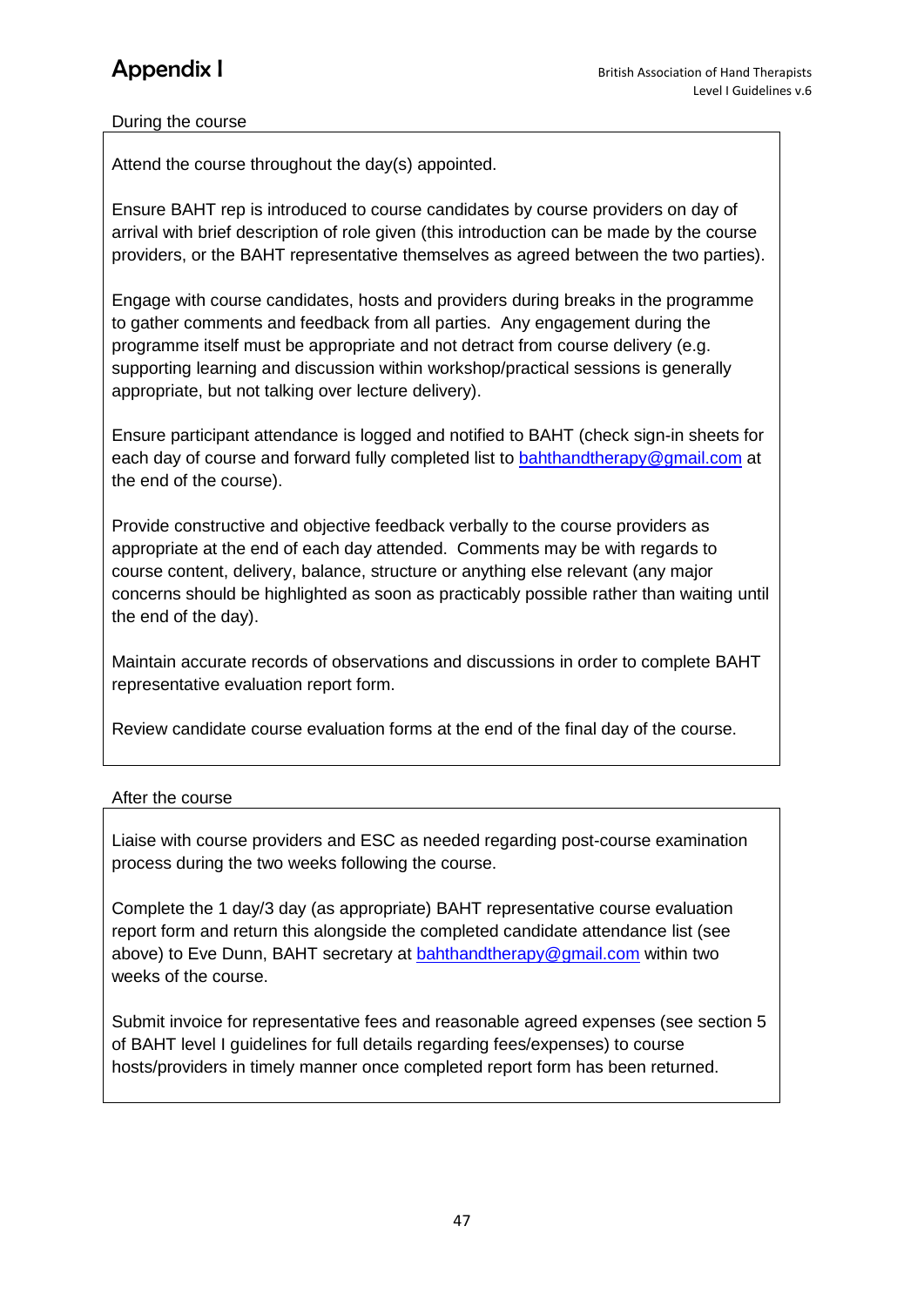## **BAHT Level I Course** BAHT Representative's 1 day report form

| Course Organiser(s)  |  |
|----------------------|--|
| Venue                |  |
| Dates of course      |  |
| <b>BAHT</b> rep name |  |

Please complete this form and return via email to **bahthandtherapy@gmail.com** within two weeks of the course.

Each section of this form should be graded between 1 and 5 where prompted with additional comments in each free text box.

Grading:

| Very Poor | Poor | Adequate | Good | Very Good |
|-----------|------|----------|------|-----------|

### Overall Evaluation

| Overall, how would you rate: | Score   | Comments |
|------------------------------|---------|----------|
| The organisation of the      | 1 - 5   |          |
| course?                      |         |          |
| The course content?          | $1 - 5$ |          |
| The course manual/           | $1 - 5$ |          |
| handouts?                    |         |          |
| The quality of teaching?     | 1 - 5   |          |
| How well the BAHT Level I    | $1 - 5$ |          |
| course learning objectives   |         |          |
| were met?                    |         |          |
| The course in entirety?      | 1 - 5   |          |

Please comment on the following:

Good features of this course:

How this course could be further developed/improved:

Any specific areas of concern:

Were any areas for development, highlighted in the last BAHT representative report addressed?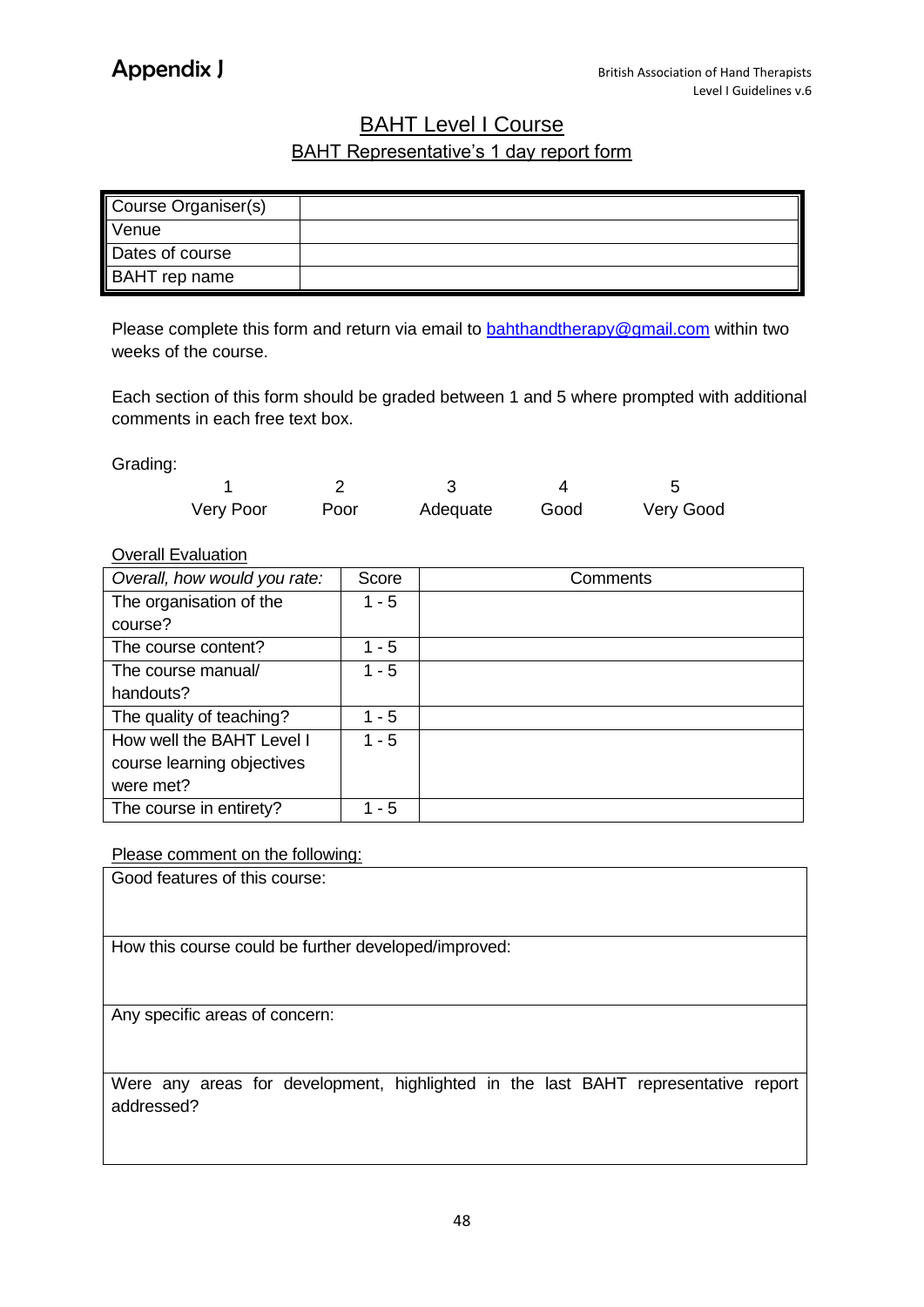Were there any changes to the speakers published in the programme?: Yes/No If YES, please specify details:

| Name      | Lecture | Replacement |
|-----------|---------|-------------|
|           |         |             |
| Comments: |         |             |
|           |         |             |
|           |         |             |
|           |         |             |

Were there any below average lecturers below grade 3?:- Yes/No If YES, please specify details:

| $\mu$ $\mu$ $\mu$ , $\mu$ $\sigma$ ast specify attains. |         |             |
|---------------------------------------------------------|---------|-------------|
| Name                                                    | Lecture | Replacement |
|                                                         |         |             |
| Comments:                                               |         |             |
|                                                         |         |             |
|                                                         |         |             |

Could this course run again?: Yes/No

If NO, what are the essential amendments/modifications needed?

| Can this course continue to run with a one-day BAHT representative? | Yes/No |
|---------------------------------------------------------------------|--------|
| If NO, please give details of why:                                  |        |

Signature of BAHT Representative: Date: Click to enter date.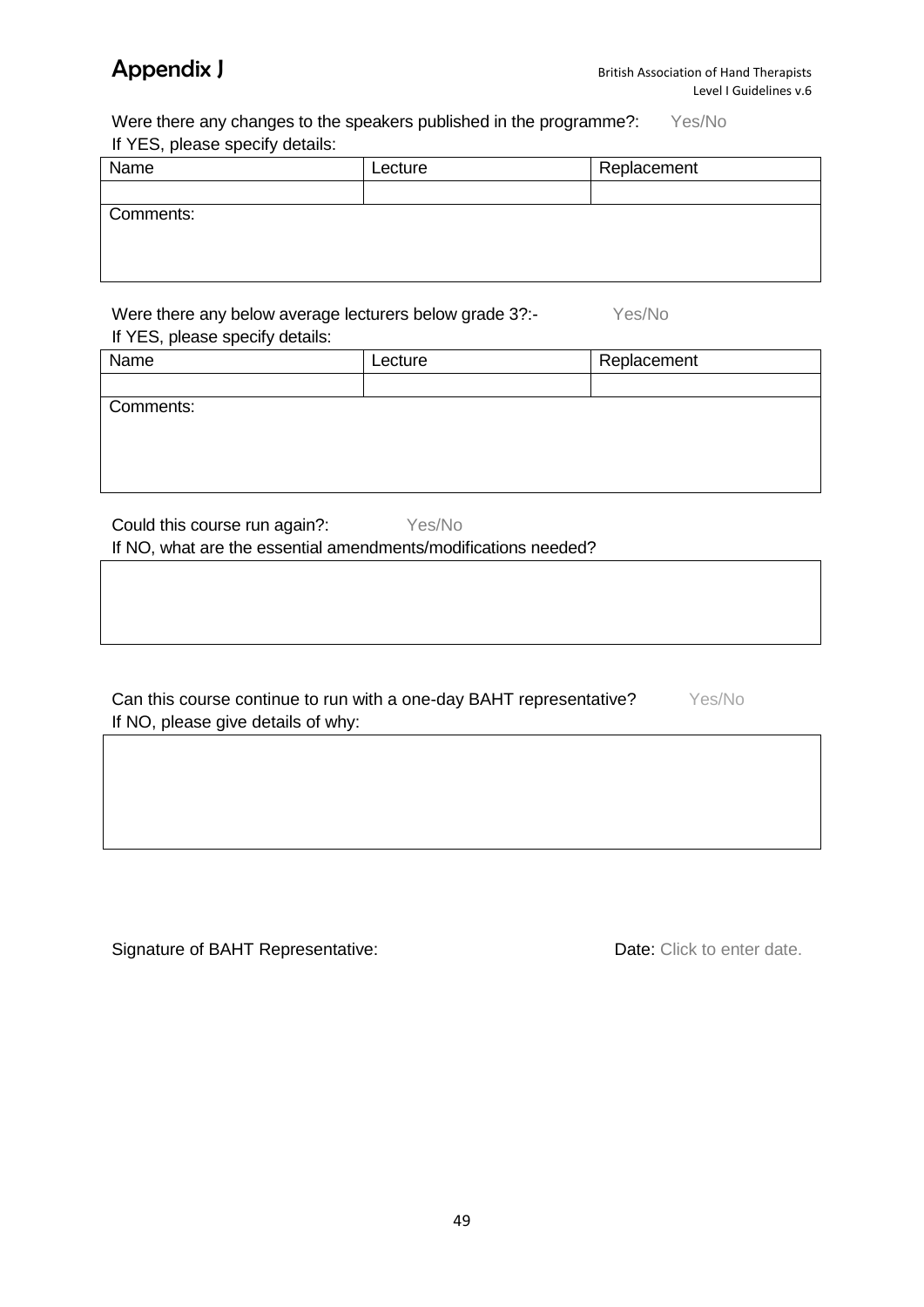## BAHT Level I Course BAHT Representative's 3 day report form

| Course Organiser(s) |  |
|---------------------|--|
| Venue               |  |
| Dates of course     |  |
| BAHT rep name       |  |

Please complete this form and return it via email to **bahthandtherapy@gmail.com** within two weeks of course completion.

Each section of this form should be graded between 1 and 5 where prompted with additional comments added in each free text box.

Grading:

| Very Poor | Poor | Adequate | Good | Very Good |
|-----------|------|----------|------|-----------|

#### Overall Evaluation

| How would you rate:         | Score   | Comments |
|-----------------------------|---------|----------|
| The organisation of the     | $1 - 5$ |          |
| course?                     |         |          |
| The overall course content? | - 5     |          |
| The course manual/          | $1 - 5$ |          |
| handouts?                   |         |          |
| The overall quality of      | - 5     |          |
| teaching?                   |         |          |
| How well the BAHT Level I   | $1 - 5$ |          |
| course learning objectives  |         |          |
| were met?                   |         |          |
| The course in its entirety? | - 5     |          |

Please comment on the following:

Good features of this course:

How this course could be further developed/improved:

Any specific areas of concern:

If this course has run previously, were any areas for development highlighted in the last BAHT representative report addressed?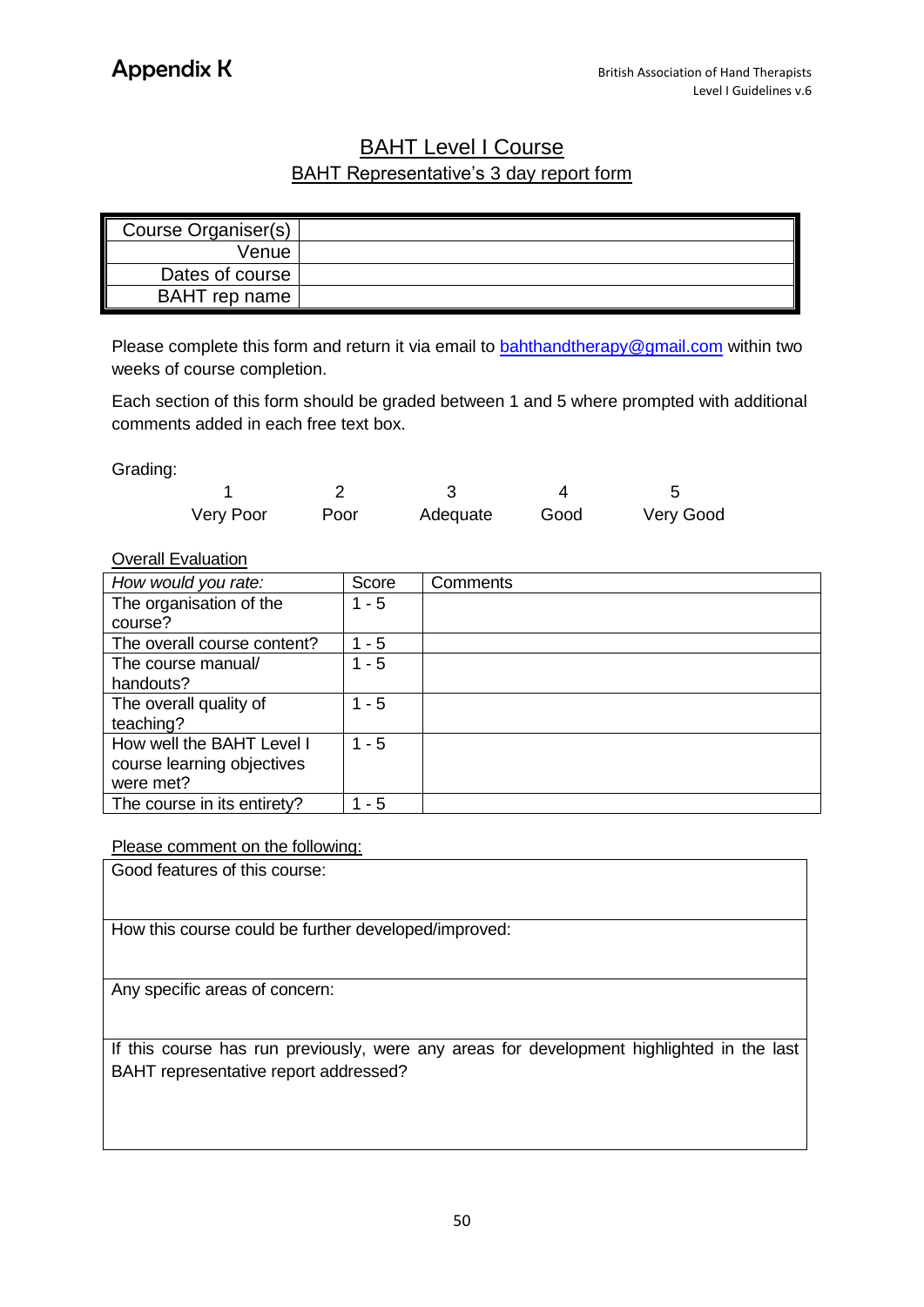Were there any changes to the speakers published in the programme? Yes/No

If YES, please specify details:

| .         |         |             |
|-----------|---------|-------------|
| Name      | Lecture | Replacement |
|           |         |             |
| Comments: |         |             |
|           |         |             |
|           |         |             |
|           |         |             |
|           |         |             |

Could this course run again? Yes/No

If NO, what are the essential amendments/modifications needed before approval can be given to run again?

Signature of BAHT Representative: Date: Click to enter date.

On the following pages please rate and provide specific feedback for each taught session on the course and its accompanying handout in the course manual.

Consider your scoring and comments in relation to the overall level I course learning objectives (see section 1.2 and 1.3 of BAHT level I guidelines) as well as the specific learning objectives relating to the core level I course content (see Appendix A of BAHT level I guidelines). Comments may relate to the breadth and depth of content (in relation to expectations for BAHT level I), level of course candidate participation and active engagement in learning (particularly within any workshop or practical sessions), timekeeping and anything else that the BAHT representative feels is relevant.

Please ensure all comments made are constructive and objective in nature and if there are areas for development please try to suggest how the aspect of the course could be improved rather than just scoring it negatively.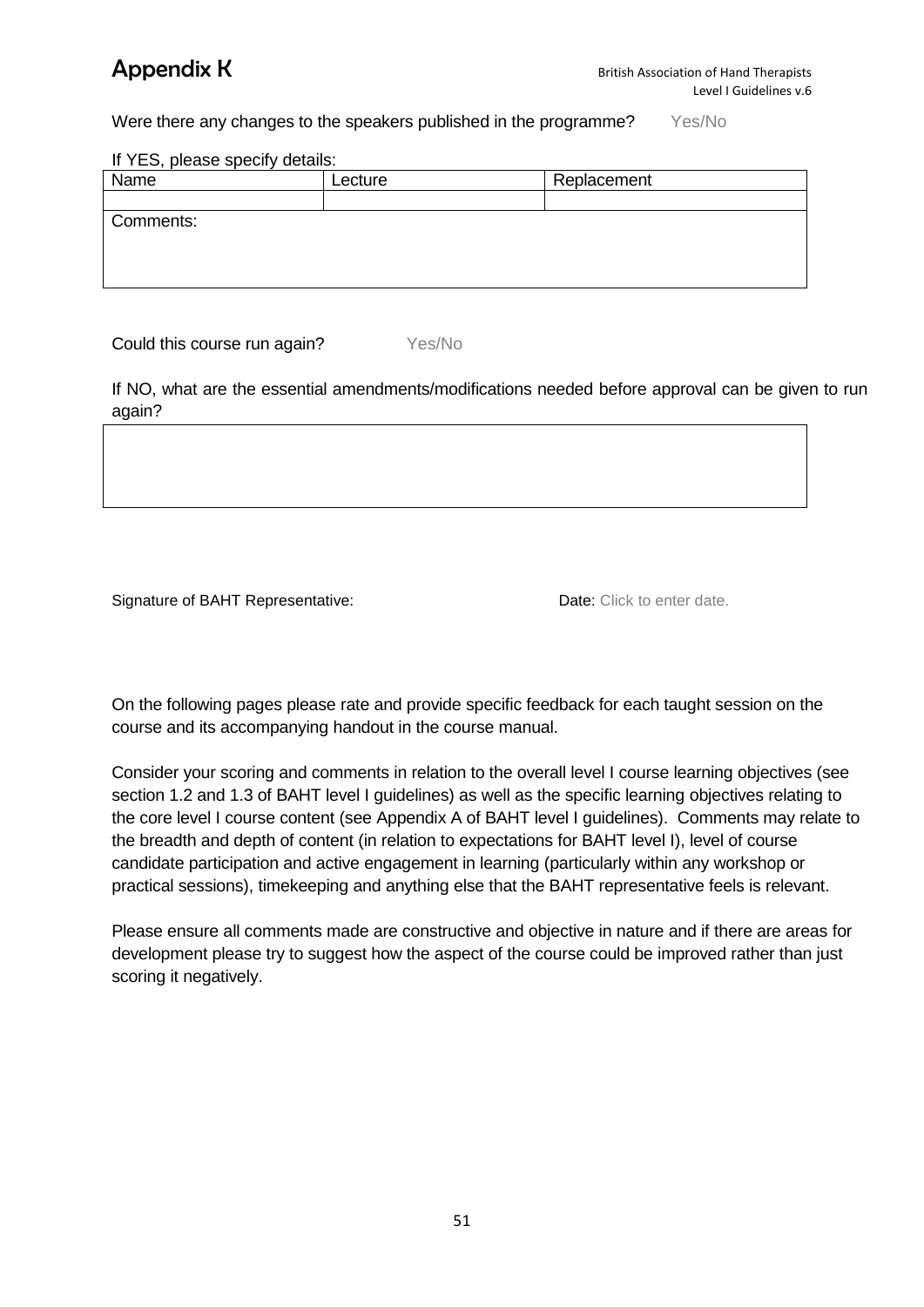### **Appendix K** British Association of Hand Therapists Level I Guidelines v.6

| Day 1   |               |                           |          |               |          |
|---------|---------------|---------------------------|----------|---------------|----------|
| Session | Content<br>/5 | <b>Presentation</b><br>/5 | Comments | Handout<br>/5 | Comments |
|         |               |                           |          |               |          |
|         |               |                           |          |               |          |
|         |               |                           |          |               |          |
|         |               |                           |          |               |          |
|         |               |                           |          |               |          |
|         |               |                           |          |               |          |
|         |               |                           |          |               |          |
|         |               |                           |          |               |          |
|         |               |                           |          |               |          |
|         |               |                           |          |               |          |
|         |               |                           |          |               |          |
|         |               |                           |          |               |          |

Signature of BAHT Representative: **Date:** Click to enter date.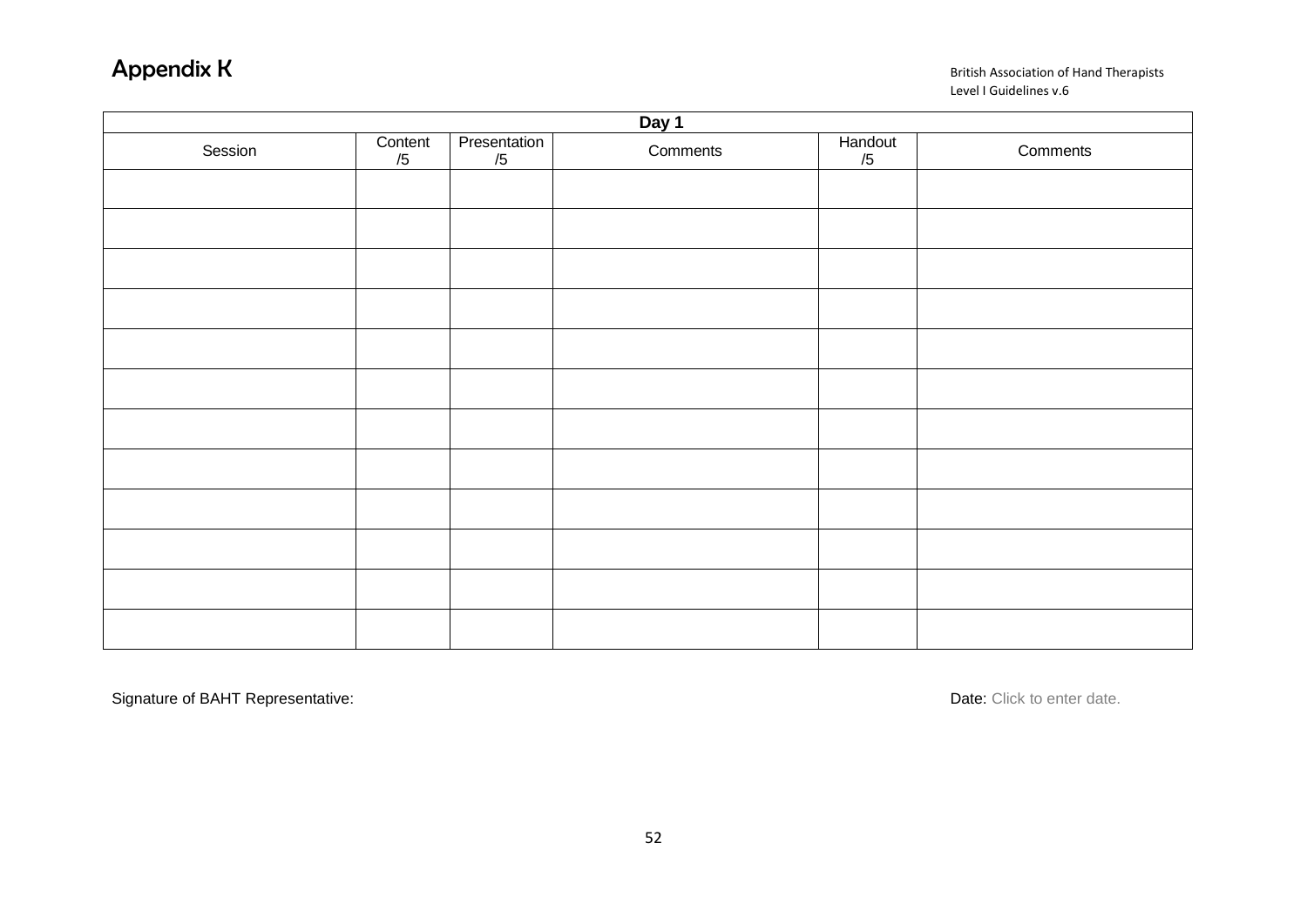### **Appendix K** British Association of Hand Therapists Level I Guidelines v.6

| Day 2         |               |                    |          |               |          |  |
|---------------|---------------|--------------------|----------|---------------|----------|--|
| Session Title | Content<br>/5 | Presentation<br>/5 | Comments | Handout<br>/5 | Comments |  |
|               |               |                    |          |               |          |  |
|               |               |                    |          |               |          |  |
|               |               |                    |          |               |          |  |
|               |               |                    |          |               |          |  |
|               |               |                    |          |               |          |  |
|               |               |                    |          |               |          |  |
|               |               |                    |          |               |          |  |
|               |               |                    |          |               |          |  |
|               |               |                    |          |               |          |  |
|               |               |                    |          |               |          |  |
|               |               |                    |          |               |          |  |
|               |               |                    |          |               |          |  |

Signature of BAHT Representative: **Date:** Click to enter date.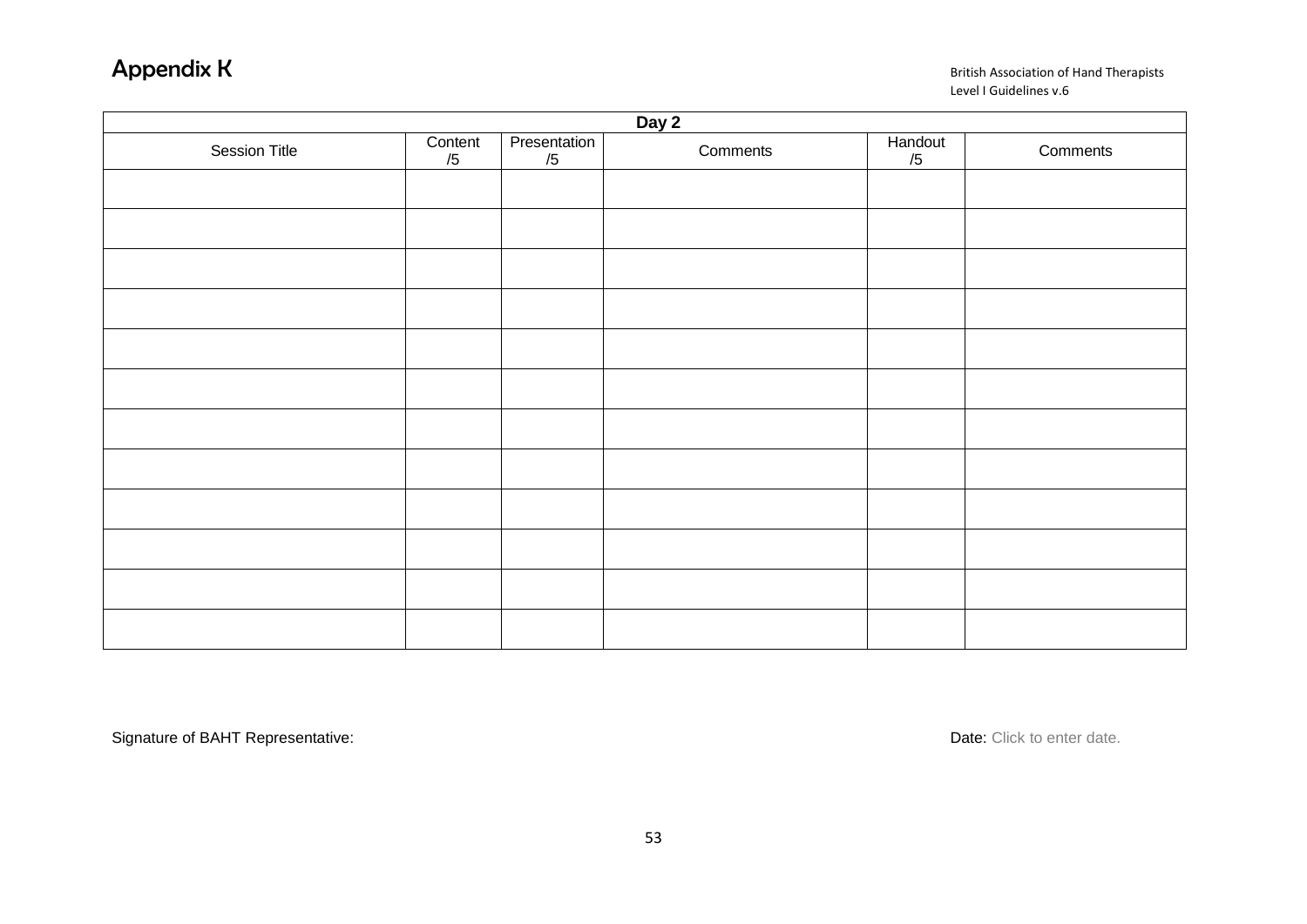### **Appendix K** British Association of Hand Therapists Level I Guidelines v.6

| Day 3                |               |                    |          |               |          |
|----------------------|---------------|--------------------|----------|---------------|----------|
| <b>Session Title</b> | Content<br>/5 | Presentation<br>/5 | Comments | Handout<br>/5 | Comments |
|                      |               |                    |          |               |          |
|                      |               |                    |          |               |          |
|                      |               |                    |          |               |          |
|                      |               |                    |          |               |          |
|                      |               |                    |          |               |          |
|                      |               |                    |          |               |          |
|                      |               |                    |          |               |          |
|                      |               |                    |          |               |          |
|                      |               |                    |          |               |          |
|                      |               |                    |          |               |          |
|                      |               |                    |          |               |          |
|                      |               |                    |          |               |          |

Signature of BAHT Representative: **Date: Click to enter date.** Date: Click to enter date.